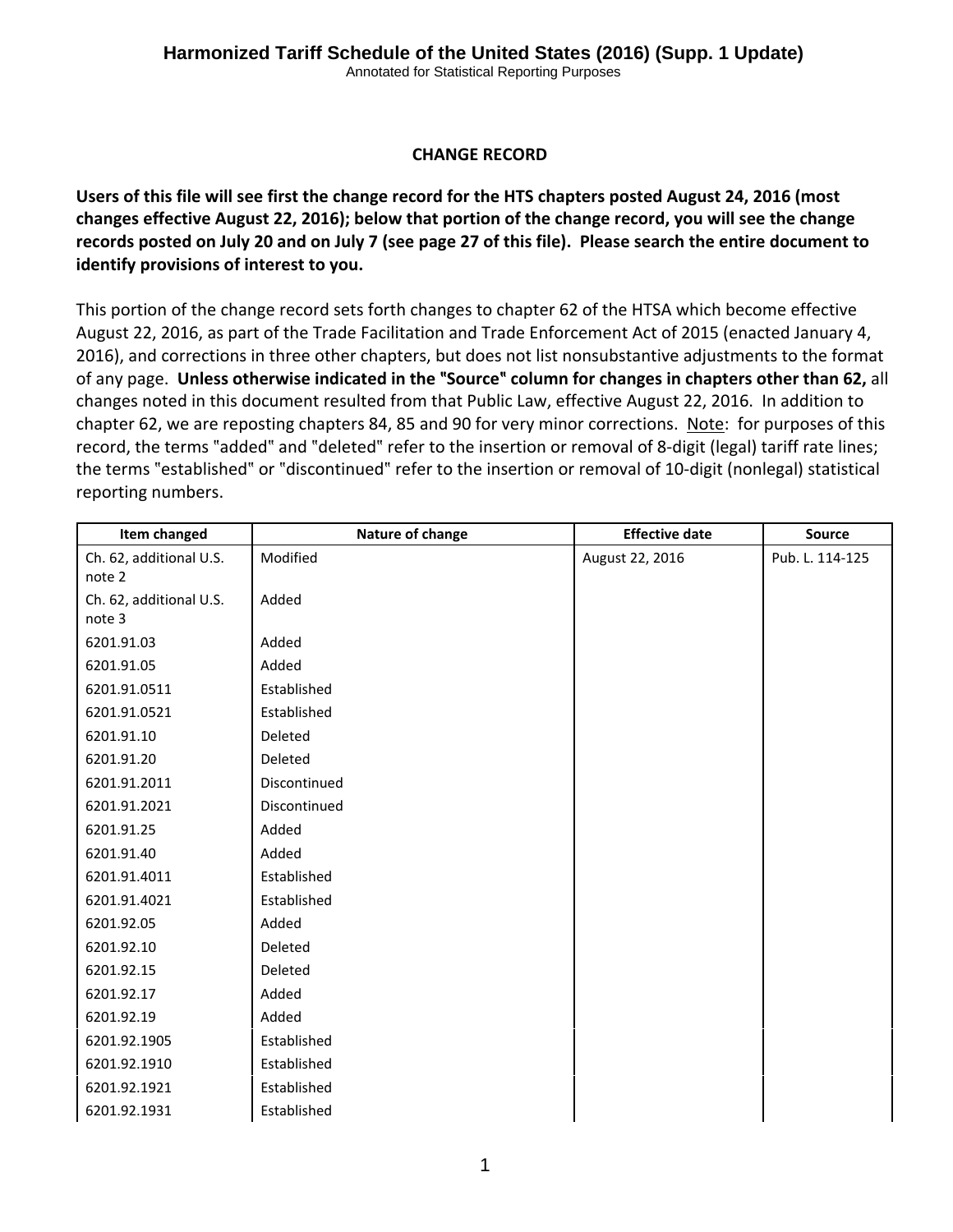| <b>Item changed</b> | Nature of change | <b>Effective date</b> | Source |
|---------------------|------------------|-----------------------|--------|
| 6201.92.1941        | Established      |                       |        |
| 6201.92.1951        | Established      |                       |        |
| 6201.92.1961        | Established      |                       |        |
| 6201.92.20          | Deleted          |                       |        |
| 6201.92.2005        | Discontinued     |                       |        |
| 6201.92.2010        | Discontinued     |                       |        |
| 6201.92.2021        | Discontinued     |                       |        |
| 6201.92.2031        | Discontinued     |                       |        |
| 6201.92.2041        | Discontinued     |                       |        |
| 6201.92.2051        | Discontinued     |                       |        |
| 6201.92.2061        | Discontinued     |                       |        |
| 6201.92.30          | Added            |                       |        |
| 6201.92.35          | Added            |                       |        |
| 6201.92.45          | Added            |                       |        |
| 6201.92.4505        | Established      |                       |        |
| 6201.92.4510        | Established      |                       |        |
| 6201.92.4521        | Established      |                       |        |
| 6201.92.4531        | Established      |                       |        |
| 6201.92.4541        | Established      |                       |        |
| 6201.92.4551        | Established      |                       |        |
| 6201.92.4561        | Established      |                       |        |
| 6201.93.10          | Deleted          |                       |        |
| 6201.93.15          | Added            |                       |        |
| 6201.93.18          | Added            |                       |        |
| 6201.93.1810        | Established      |                       |        |
| 6201.93.1820        | Established      |                       |        |
| 6201.93.20          | Deleted          |                       |        |
| 6201.93.2010        | Discontinued     |                       |        |
| 6201.93.2020        | Discontinued     |                       |        |
| 6201.93.25          | Deleted          |                       |        |
| 6201.93.2511        | Discontinued     |                       |        |
| 6201.93.2521        | Discontinued     |                       |        |
| 6201.93.30          | Deleted          |                       |        |
| 6201.93.35          | Deleted          |                       |        |
| 6203.93.3511        | Discontinued     |                       |        |
| 6203.93.3521        | Discontinued     |                       |        |
| 6201.93.45          | Added            |                       |        |
| 6201.93.4511        | Established      |                       |        |
| 6201.93.4521        | Established      |                       |        |
| 6201.93.47          | Added            |                       |        |
| 6201.93.49          | Added            |                       |        |
| 6201.93.4911        | Established      |                       |        |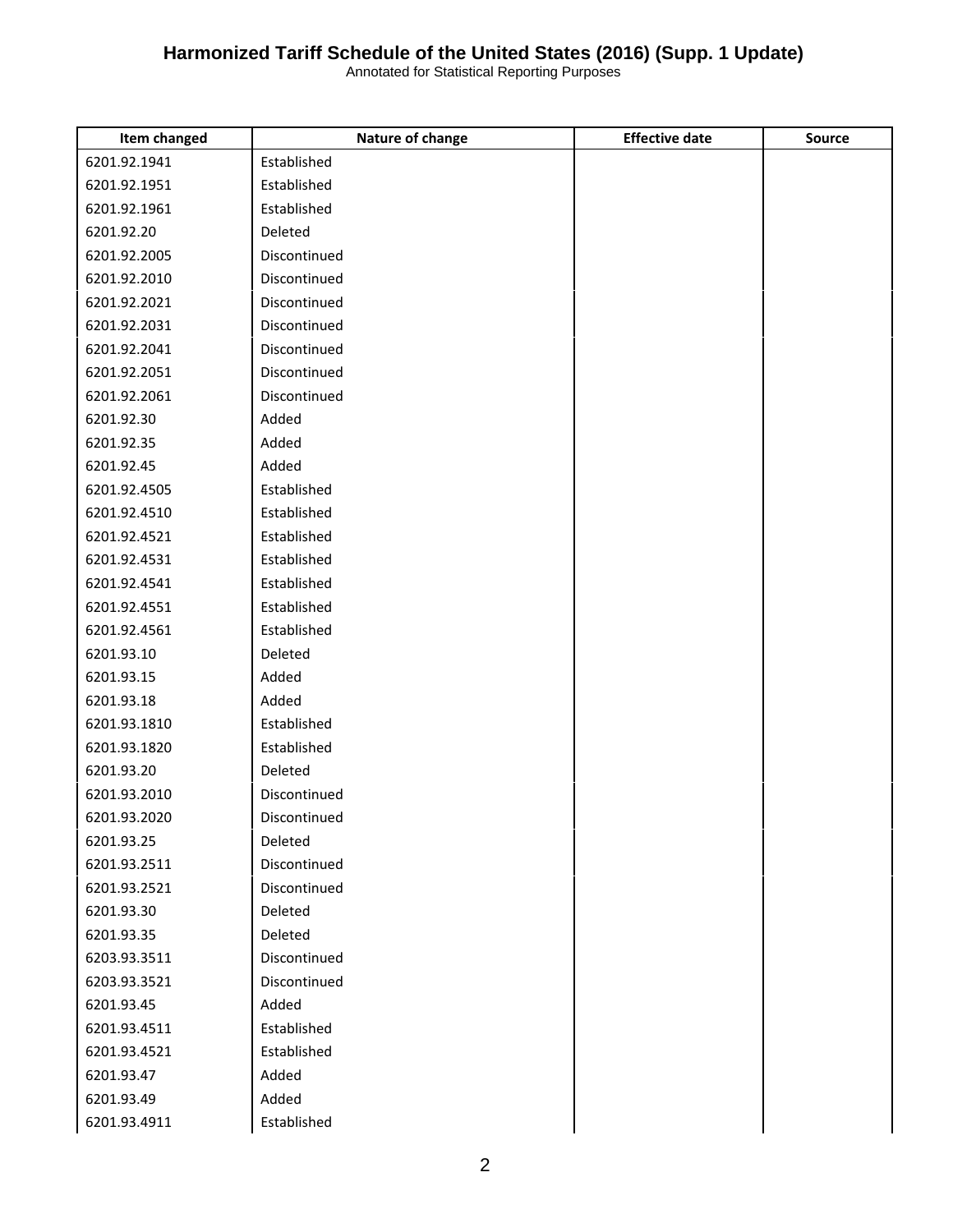| Item changed | Nature of change | <b>Effective date</b> | <b>Source</b> |
|--------------|------------------|-----------------------|---------------|
| 6201.93.4921 | Established      |                       |               |
| 6201.93.50   | Added            |                       |               |
| 6201.93.52   | Added            |                       |               |
| 6201.93.5210 | Established      |                       |               |
| 6201.93.5220 | Established      |                       |               |
| 6201.93.55   | Added            |                       |               |
| 6201.93.5511 | Established      |                       |               |
| 6201.93.5521 | Established      |                       |               |
| 6201.93.60   | Added            |                       |               |
| 6201.93.65   | Added            |                       |               |
| 6201.93.6511 | Established      |                       |               |
| 6201.93.6521 | Established      |                       |               |
| 6201.99.05   | Added            |                       |               |
| 6201.99.10   | Deleted          |                       |               |
| 6201.99.15   | Added            |                       |               |
| 6201.99.1510 | Established      |                       |               |
| 6201.99.1520 | Established      |                       |               |
| 6201.99.1530 | Established      |                       |               |
| 6201.99.1560 | Established      |                       |               |
| 6201.99.50   | Added            |                       |               |
| 6201.99.80   | Added            |                       |               |
| 6201.99.8010 | Established      |                       |               |
| 6201.99.8020 | Established      |                       |               |
| 6201.99.8030 | Established      |                       |               |
| 6201.99.8060 | Established      |                       |               |
| 6201.99.90   | Deleted          |                       |               |
| 6201.99.9010 | Discontinued     |                       |               |
| 6201.99.9020 | Discontinued     |                       |               |
| 6201.99.9030 | Discontinued     |                       |               |
| 6201.99.9060 | Discontinued     |                       |               |
| 6202.91.03   | Added            |                       |               |
| 6202.91.10   | Deleted          |                       |               |
| 6202.91.15   | Added            |                       |               |
| 6202.91.1511 | Established      |                       |               |
| 6202.91.1521 | Established      |                       |               |
| 6202.91.20   | Deleted          |                       |               |
| 6201.91.2011 | Discontinued     |                       |               |
| 6201.91.2021 | Discontinued     |                       |               |
| 6202.91.60   | Added            |                       |               |
| 6202.91.90   | Added            |                       |               |
| 6202.91.9011 | Established      |                       |               |
| 6202.91.9021 | Established      |                       |               |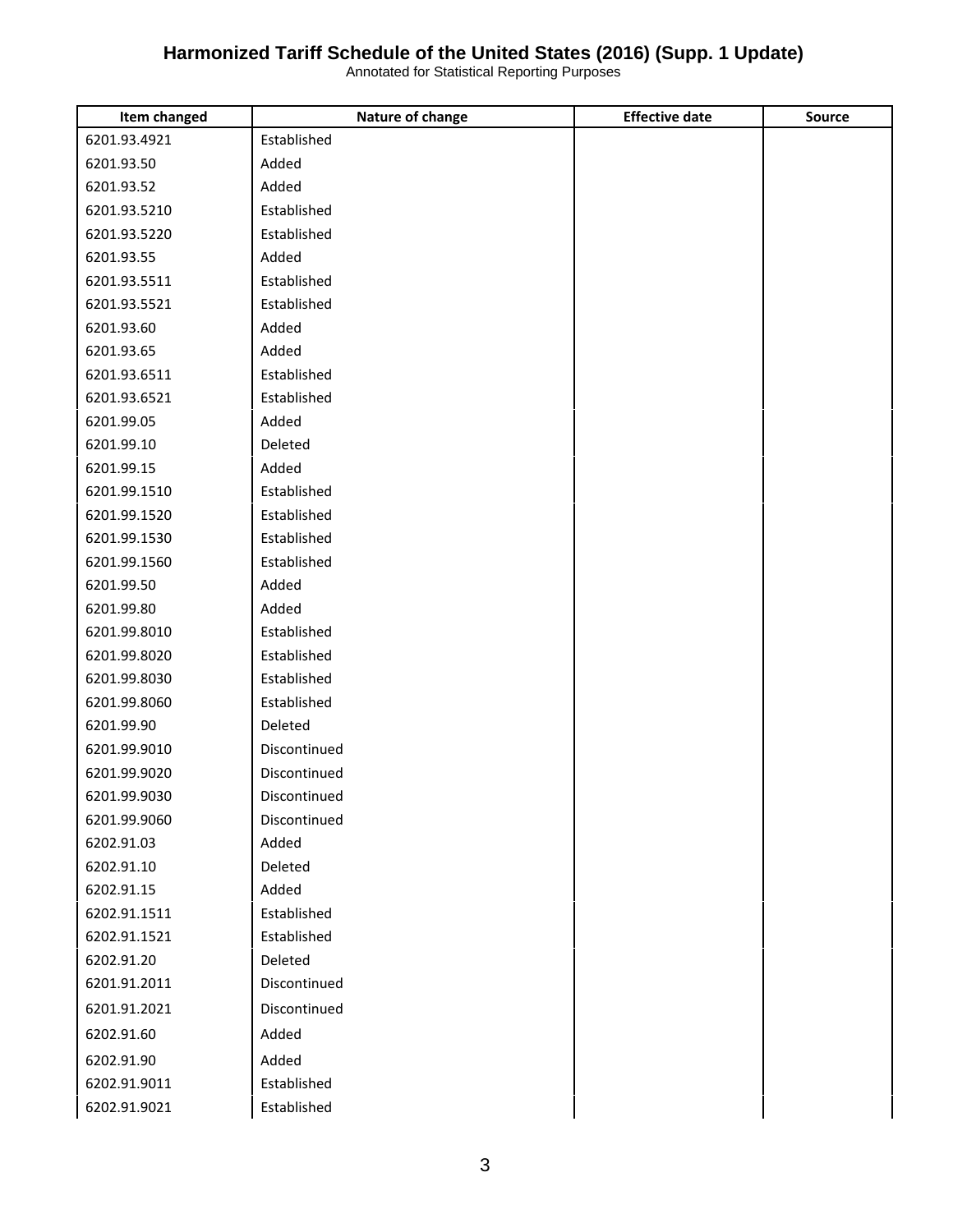| Item changed | Nature of change | <b>Effective date</b> | <b>Source</b> |
|--------------|------------------|-----------------------|---------------|
| 6202.92.03   | Added            |                       |               |
| 6202.92.05   | Added            |                       |               |
| 6202.92.10   | Deleted          |                       |               |
| 6202.92.12   | Added            |                       |               |
| 6202.92.1210 | Established      |                       |               |
| 6202.92.1220 | Established      |                       |               |
| 6202.92.1226 | Established      |                       |               |
| 6202.92.1231 | Established      |                       |               |
| 6202.92.1261 | Established      |                       |               |
| 6202.92.1271 | Established      |                       |               |
| 6202.92.15   | Deleted          |                       |               |
| 6202.92.20   | Deleted          |                       |               |
| 6202.92.2010 | Discontinued     |                       |               |
| 6202.92.2020 | Discontinued     |                       |               |
| 6202.92.2026 | Discontinued     |                       |               |
| 6202.92.2031 | Discontinued     |                       |               |
| 6202.92.2061 | Discontinued     |                       |               |
| 6202.92.2071 | Discontinued     |                       |               |
| 6202.92.25   | Added            |                       |               |
| 6202.92.30   | Added            |                       |               |
| 6202.92.90   | Added            |                       |               |
| 6202.92.9010 | Established      |                       |               |
| 6202.92.9020 | Established      |                       |               |
| 6202.92.9026 | Established      |                       |               |
| 6202.92.9031 | Established      |                       |               |
| 6202.92.9061 | Established      |                       |               |
| 6202.92.9071 | Established      |                       |               |
| 6202.93.01   | Added            |                       |               |
| 6202.93.03   | Added            |                       |               |
| 6202.93.0310 | Established      |                       |               |
| 6202.93.0320 | Established      |                       |               |
| 6202.93.05   | Added            |                       |               |
| 6202.93.0511 | Established      |                       |               |
| 6202.93.0521 | Established      |                       |               |
| 6202.93.07   | Added            |                       |               |
| 6202.93.09   | Added            |                       |               |
| 6202.93.0911 | Established      |                       |               |
| 6202.93.0921 | Established      |                       |               |
| 6202.93.10   | Deleted          |                       |               |
| 6202.93.15   | Added            |                       |               |
| 6202.93.20   | Deleted          |                       |               |
| 6202.93.2010 | Discontinued     |                       |               |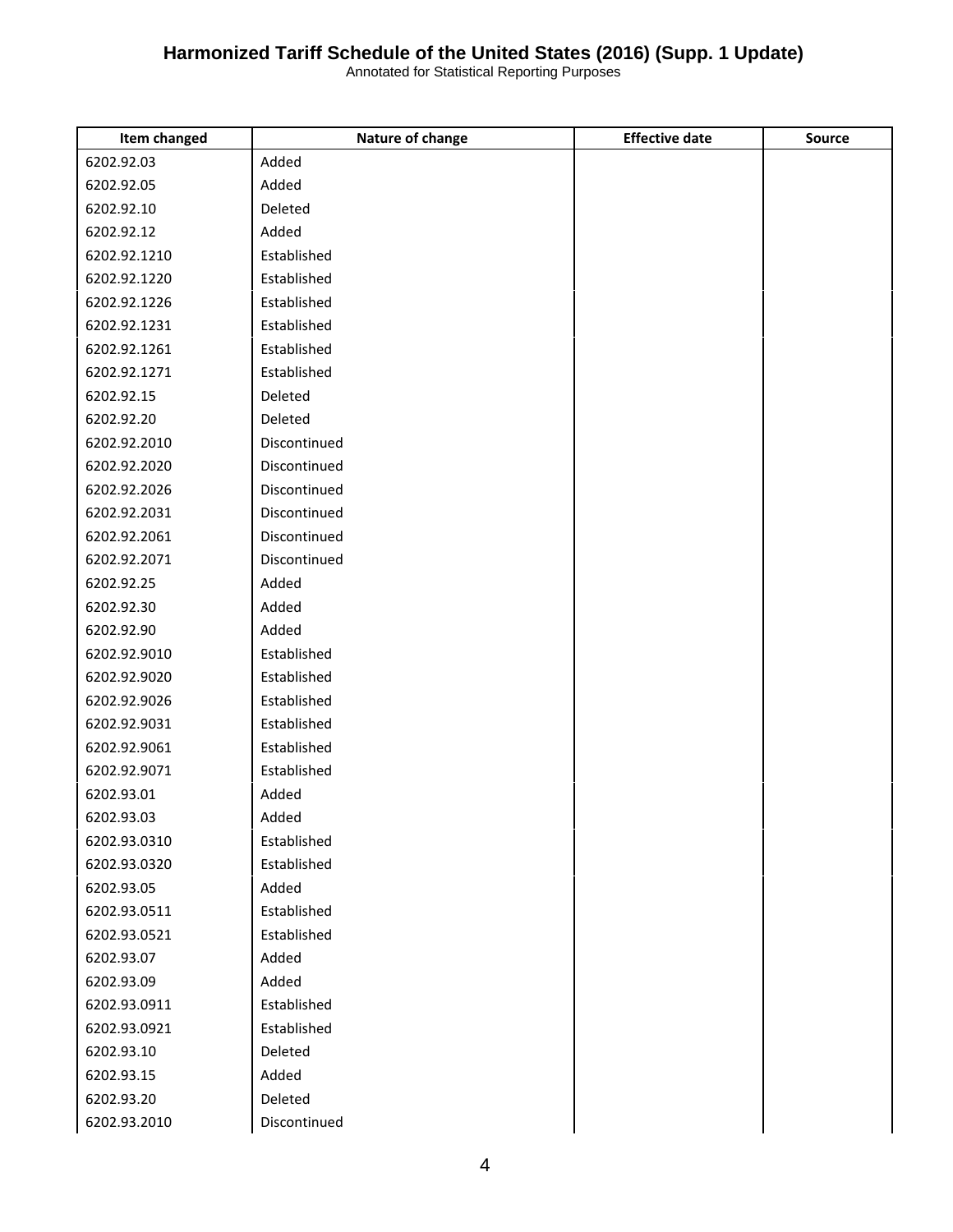| Item changed | Nature of change                             | <b>Effective date</b> | <b>Source</b> |
|--------------|----------------------------------------------|-----------------------|---------------|
| 6202.93.2020 | Discontinued                                 |                       |               |
| 6202.93.25   | Added                                        |                       |               |
| 6202.93.2510 | Established                                  |                       |               |
| 6202.93.2520 | Established                                  |                       |               |
| 6202.93.40   | Deleted                                      |                       |               |
| 6202.93.4011 | Discontinued                                 |                       |               |
| 6202.93.4021 | Discontinued                                 |                       |               |
| 6202.93.45   | Replaced (number reused for different goods) |                       |               |
| 6202.93.4511 | Established                                  |                       |               |
| 6202.93.4521 | Established                                  |                       |               |
| 6202.93.48   | Added                                        |                       |               |
| 6202.93.50   | Deleted                                      |                       |               |
| 6202.93.5011 | Discontinued                                 |                       |               |
| 6202.93.5021 | Discontinued                                 |                       |               |
| 6202.93.55   | Added                                        |                       |               |
| 6202.93.5511 | Established                                  |                       |               |
| 6202.93.5521 | Established                                  |                       |               |
| 6202.99.03   | Added                                        |                       |               |
| 6202.99.10   | Deleted                                      |                       |               |
| 6202.99.15   | Added                                        |                       |               |
| 6202.99.1511 | Established                                  |                       |               |
| 6202.99.1521 | Established                                  |                       |               |
| 6202.99.1531 | Established                                  |                       |               |
| 6202.99.1561 | Established                                  |                       |               |
| 6202.99.60   | Added                                        |                       |               |
| 6202.99.80   | Added                                        |                       |               |
| 6202.99.8011 | Established                                  |                       |               |
| 6202.99.8021 | Established                                  |                       |               |
| 6202.99.8031 | Established                                  |                       |               |
| 6202.99.8061 | Established                                  |                       |               |
| 6202.99.90   | Deleted                                      |                       |               |
| 6202.99.9011 | Discontinued                                 |                       |               |
| 6202.99.9021 | Discontinued                                 |                       |               |
| 6202.99.9031 | Discontinued                                 |                       |               |
| 6202.99.9061 | Discontinued                                 |                       |               |
| 6203.41.01   | Added                                        |                       |               |
| 6203.41.0110 | Established                                  |                       |               |
| 6203.41.0120 | Established                                  |                       |               |
| 6203.41.03   | Added                                        |                       |               |
| 6203.41.0310 | Established                                  |                       |               |
| 6203.41.0320 | Established                                  |                       |               |
| 6203.41.05   | Deleted                                      |                       |               |
| 6203.41.0510 | Discontinued                                 |                       |               |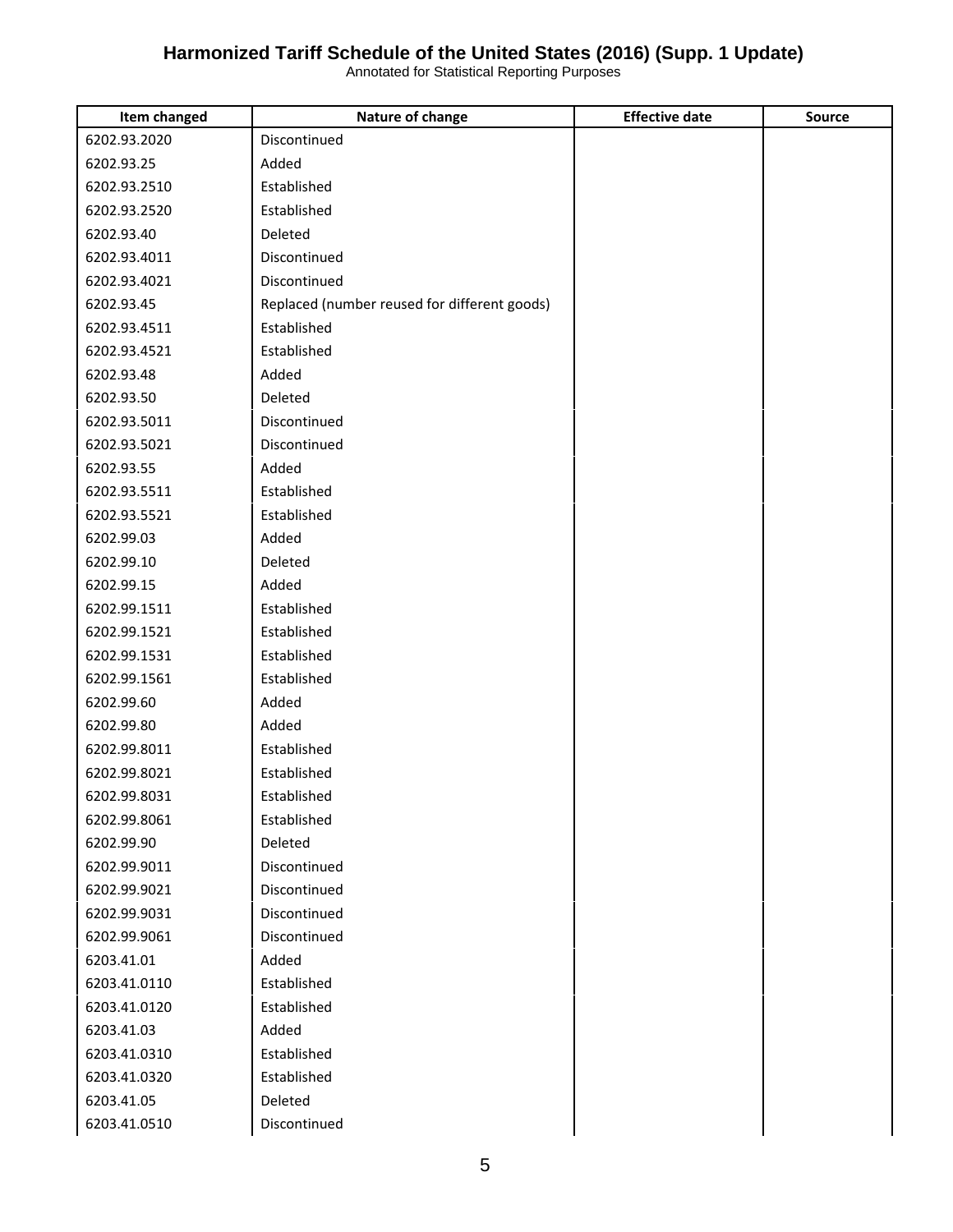| Item changed | Nature of change | <b>Effective date</b> | Source |
|--------------|------------------|-----------------------|--------|
| 6203.41.0520 | Discontinued     |                       |        |
| 6203.41.06   | Added            |                       |        |
| 6203.41.0610 | Established      |                       |        |
| 6203.41.0620 | Established      |                       |        |
| 6203.41.0630 | Established      |                       |        |
| 6203.41.08   | Added            |                       |        |
| 6203.41.12   | Deleted          |                       |        |
| 6203.41.1210 | Discontinued     |                       |        |
| 6203.41.1220 | Discontinued     |                       |        |
| 6203.41.18   | Deleted          |                       |        |
| 6203.41.1810 | Discontinued     |                       |        |
| 6203.41.1820 | Discontinued     |                       |        |
| 6203.41.1830 | Discontinued     |                       |        |
| 6203.41.20   | Deleted          |                       |        |
| 6203.41.25   | Added            |                       |        |
| 6203.41.2510 | Established      |                       |        |
| 6203.41.2520 | Established      |                       |        |
| 6203.41.30   | Added            |                       |        |
| 6203.41.3010 | Established      |                       |        |
| 6203.41.3020 | Established      |                       |        |
| 6203.41.60   | Added            |                       |        |
| 6203.41.6010 | Established      |                       |        |
| 6203.41.6020 | Established      |                       |        |
| 6203.41.6030 | Established      |                       |        |
| 6203.41.80   | Added            |                       |        |
| 6203.42.03   | Added            |                       |        |
| 6203.42.05   | Added            |                       |        |
| 6203.42.0505 | Established      |                       |        |
| 6203.42.0510 | Established      |                       |        |
| 6203.42.0525 | Established      |                       |        |
| 6203.42.0550 | Established      |                       |        |
| 6203.42.0590 | Established      |                       |        |
| 6203.42.07   | Added            |                       |        |
| 6203.42.0703 | Established      |                       |        |
| 6203.42.0706 | Established      |                       |        |
| 6203.42.0711 | Established      |                       |        |
| 6203.42.0716 | Established      |                       |        |
| 6203.42.0721 | Established      |                       |        |
| 6203.42.0726 | Established      |                       |        |
| 6203.42.0731 | Established      |                       |        |
| 6203.42.0736 | Established      |                       |        |
| 6203.42.0741 | Established      |                       |        |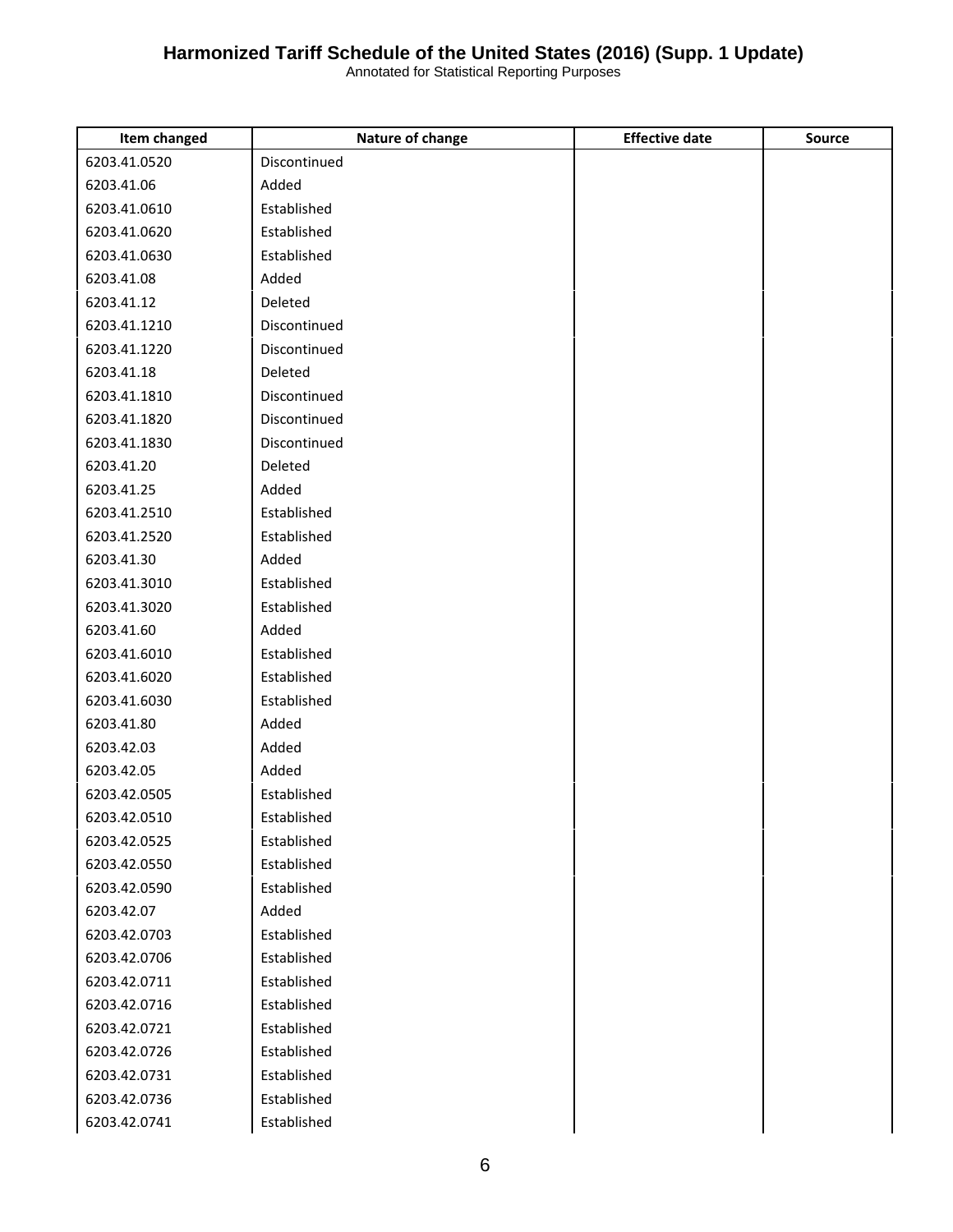| Item changed | Nature of change | <b>Effective date</b> | <b>Source</b> |
|--------------|------------------|-----------------------|---------------|
| 6203.42.0746 | Established      |                       |               |
| 6203.42.0751 | Established      |                       |               |
| 6203.42.0756 | Established      |                       |               |
| 6203.42.0761 | Established      |                       |               |
| 6203.42.10   | Deleted          |                       |               |
| 6203.42.17   | Added            |                       |               |
| 6203.42.20   | Deleted          |                       |               |
| 6203.42.2005 | Discontinued     |                       |               |
| 6203.42.2010 | Discontinued     |                       |               |
| 6203.42.2025 | Discontinued     |                       |               |
| 6203.42.2050 | Discontinued     |                       |               |
| 6203.42.2090 | Discontinued     |                       |               |
| 6203.42.25   | Added            |                       |               |
| 6203.42.2505 | Established      |                       |               |
| 5203.42.2510 | Established      |                       |               |
| 6203.42.2525 | Established      |                       |               |
| 6203.42.2550 | Established      |                       |               |
| 6203.42.2590 | Established      |                       |               |
| 6203.42.40   | Deleted          |                       |               |
| 6203.42.4003 | Discontinued     |                       |               |
| 6203.42.4006 | Discontinued     |                       |               |
| 6203.42.4011 | Discontinued     |                       |               |
| 6203.42.4016 | Discontinued     |                       |               |
| 6203.42.4021 | Discontinued     |                       |               |
| 6203.42.4026 | Discontinued     |                       |               |
| 6203.42.4031 | Discontinued     |                       |               |
| 6203.42.4036 | Discontinued     |                       |               |
| 6203.42.4041 | Discontinued     |                       |               |
| 6203.42.4046 | Discontinued     |                       |               |
| 6203.42.4051 | Discontinued     |                       |               |
| 6203.42.4056 | Discontinued     |                       |               |
| 6203.42.4061 | Discontinued     |                       |               |
| 6203.42.45   | Added            |                       |               |
| 6203.42.4503 | Established      |                       |               |
| 6203.42.4506 | Established      |                       |               |
| 6203.42.4511 | Established      |                       |               |
| 6203.42.4516 | Established      |                       |               |
| 6203.42.4521 | Established      |                       |               |
| 6203.42.4526 | Established      |                       |               |
| 6203.42.4531 | Established      |                       |               |
| 6203.42.4536 | Established      |                       |               |
| 6203.42.4541 | Established      |                       |               |
| 6203.42.4546 | Established      |                       |               |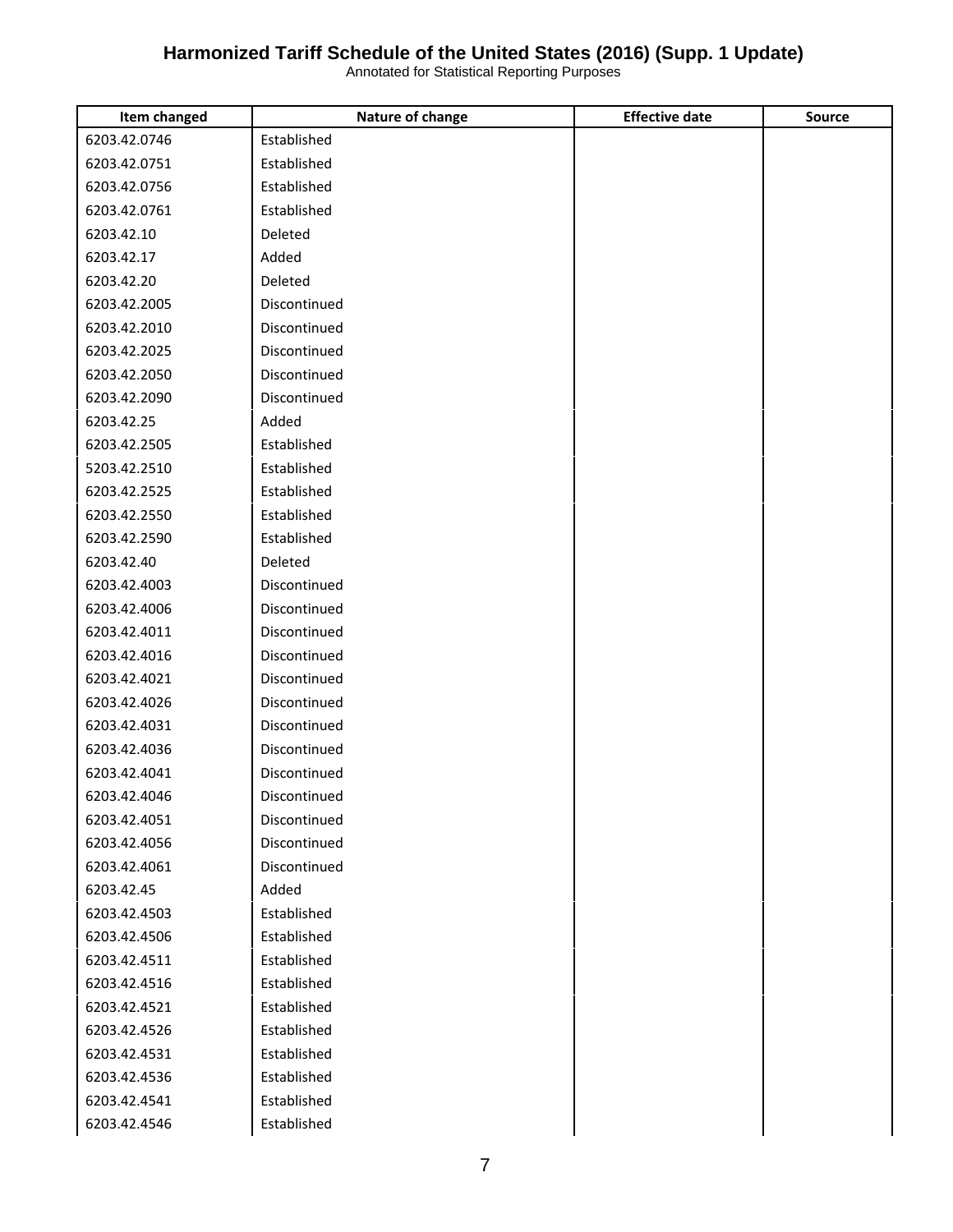| <b>Item changed</b> | Nature of change | <b>Effective date</b> | <b>Source</b> |
|---------------------|------------------|-----------------------|---------------|
| 6203.42.4551        | Established      |                       |               |
| 5203.42.4556        | Established      |                       |               |
| 6203.42.4561        | Established      |                       |               |
| 6203.43.01          | Added            |                       |               |
| 6203.43.03          | Added            |                       |               |
| 6203.43.05          | Added            |                       |               |
| 6203.43.0505        | Established      |                       |               |
| 6203.43.0510        | Established      |                       |               |
| 6203.43.0525        | Established      |                       |               |
| 6203.43.0550        | Established      |                       |               |
| 6203.43.0590        | Established      |                       |               |
| 6203.43.09          | Added            |                       |               |
| 6203.43.10          | Deleted          |                       |               |
| 6203.43.11          | Added            |                       |               |
| 6203.43.1110        | Established      |                       |               |
| 6203.43.1190        | Established      |                       |               |
| 6203.43.13          | Added            |                       |               |
| 6203.43.1310        | Established      |                       |               |
| 6203.43.1315        | Established      |                       |               |
| 6203.43.1320        | Established      |                       |               |
| 6203.43.1330        | Established      |                       |               |
| 6203.43.1335        | Established      |                       |               |
| 6203.43.1340        | Established      |                       |               |
| 6203.43.15          | Deleted          |                       |               |
| 6203.43.20          | Deleted          |                       |               |
| 6203.43.2005        | Discontinued     |                       |               |
| 6203.43.2010        | Discontinued     |                       |               |
| 6203.43.2025        | Discontinued     |                       |               |
| 6203.42.2050        | Discontinued     |                       |               |
| 6203.42.2090        | Discontinued     |                       |               |
| 6203.43.25          | Deleted          |                       |               |
| 6203.43.30          | Deleted          |                       |               |
| 6203.43.3010        | Discontinued     |                       |               |
| 6203.43.3020        | Discontinued     |                       |               |
| 6203.43.3030        | Discontinued     |                       |               |
| 6203.43.35          | Deleted          |                       |               |
| 6203.43.3510        | Discontinued     |                       |               |
| 6203.43.3590        | Discontinued     |                       |               |
| 6203.43.40          | Deleted          |                       |               |
| 6203.43.4010        | Discontinued     |                       |               |
| 6203.43.4015        | Discontinued     |                       |               |
| 6203.43.4020        | Discontinued     |                       |               |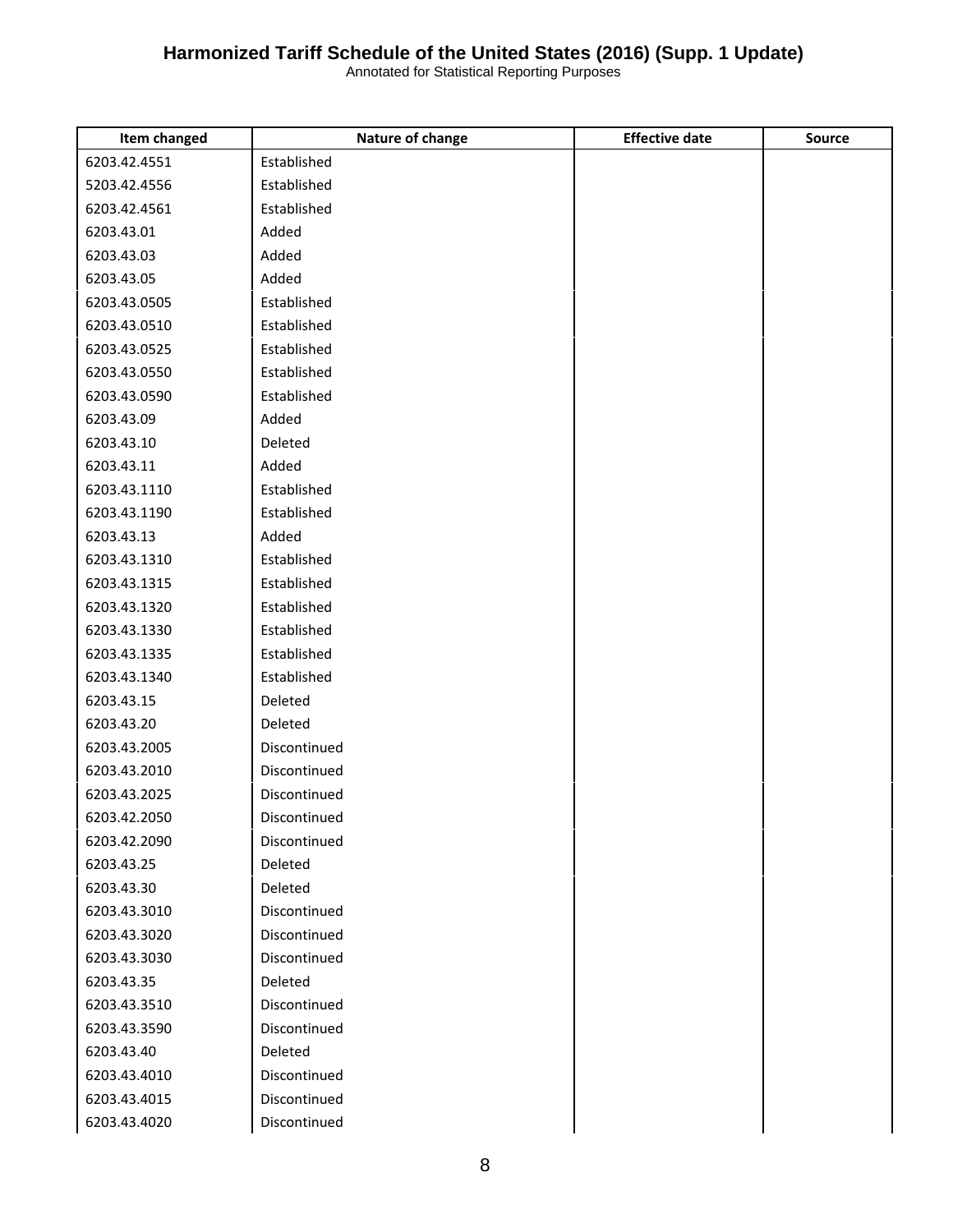| Item changed | Nature of change | <b>Effective date</b> | <b>Source</b> |
|--------------|------------------|-----------------------|---------------|
| 6203.43.4030 | Discontinued     |                       |               |
| 6203.43.4035 | Discontinued     |                       |               |
| 6203.43.4040 | Discontinued     |                       |               |
| 6203.43.45   | Added            |                       |               |
| 6203.43.55   | Added            |                       |               |
| 6203.43.60   | Added            |                       |               |
| 6203.43.6005 | Established      |                       |               |
| 6203.43.6010 | Established      |                       |               |
| 6203.43.6025 | Established      |                       |               |
| 6203.43.6050 | Established      |                       |               |
| 6203.43.6090 | Established      |                       |               |
| 5203.43.65   | Added            |                       |               |
| 6203.43.70   | Added            |                       |               |
| 6203.43.7010 | Established      |                       |               |
| 6203.43.7020 | Established      |                       |               |
| 6203.43.7030 | Established      |                       |               |
| 6203.43.75   | Added            |                       |               |
| 6203.43.7510 | Established      |                       |               |
| 6203.43.7590 | Established      |                       |               |
| 6203.43.90   | Added            |                       |               |
| 6203.43.9010 | Established      |                       |               |
| 6203.43.9015 | Established      |                       |               |
| 6203.43.9020 | Established      |                       |               |
| 6203.43.9030 | Established      |                       |               |
| 6203.43.9035 | Established      |                       |               |
| 6203.43.9040 | Established      |                       |               |
| 6203.49.01   | Added            |                       |               |
| 6203.49.0105 | Established      |                       |               |
| 6203.49.0110 | Established      |                       |               |
| 6203.49.0125 | Established      |                       |               |
| 6203.49.0150 | Established      |                       |               |
| 6203.49.0190 | Established      |                       |               |
| 6203.49.05   | Added            |                       |               |
| 6203.49.0505 | Established      |                       |               |
| 6203.49.0515 | Established      |                       |               |
| 6203.49.0520 | Established      |                       |               |
| 6203.49.0530 | Established      |                       |               |
| 6203.49.0545 | Established      |                       |               |
| 6203.49.0550 | Established      |                       |               |
| 6203.49.0560 | Established      |                       |               |
| 6203.49.07   | Added            |                       |               |
| 6203.49.0710 | Established      |                       |               |
| 6203.49.0720 | Established      |                       |               |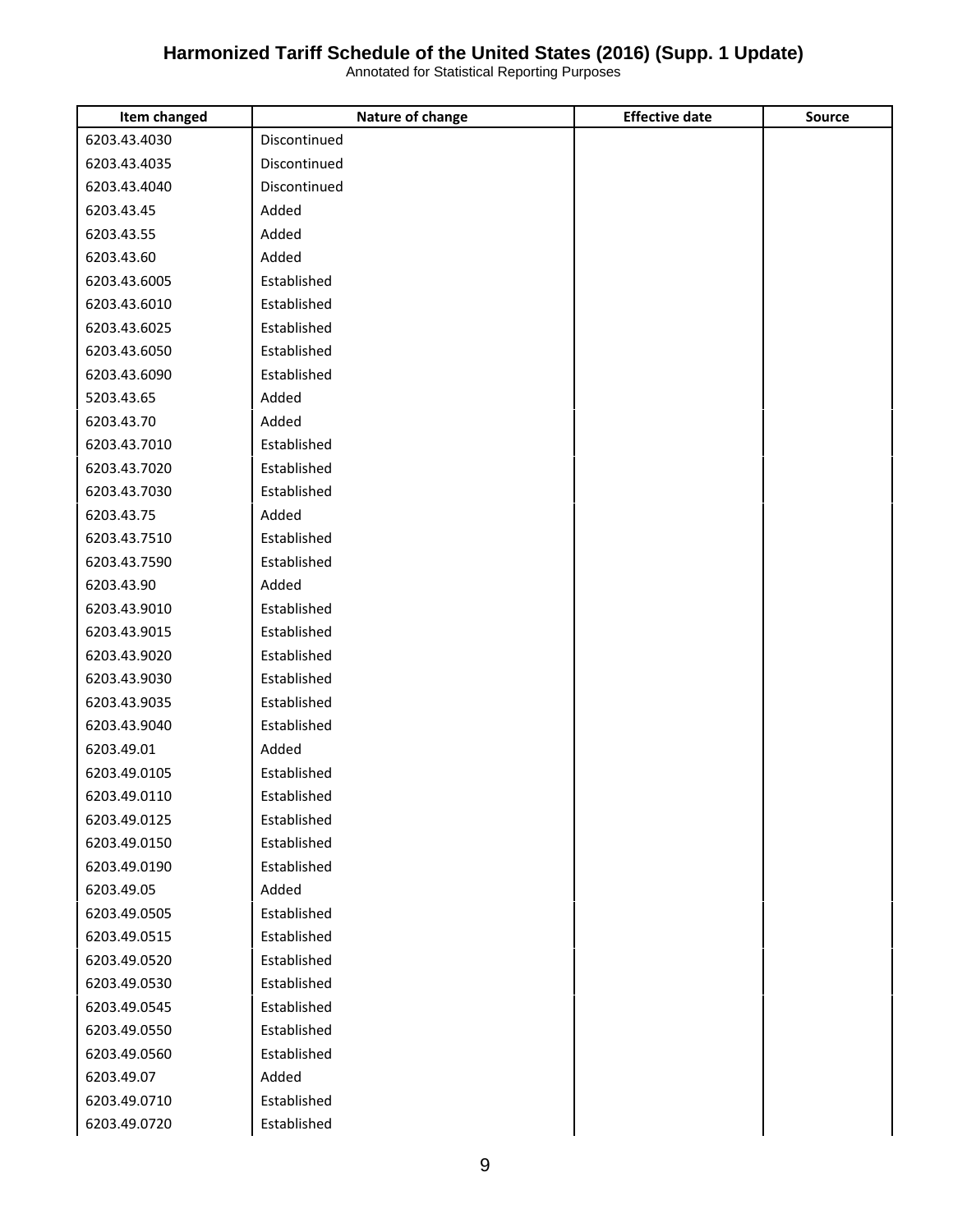| Item changed | Nature of change | <b>Effective date</b> | <b>Source</b> |
|--------------|------------------|-----------------------|---------------|
| 6203.49.0730 | Established      |                       |               |
| 6203.49.09   | Added            |                       |               |
| 6203.49.0910 | Established      |                       |               |
| 6203.49.0920 | Established      |                       |               |
| 6203.49.0930 | Established      |                       |               |
| 6203.49.0945 | Established      |                       |               |
| 6203.49.0960 | Established      |                       |               |
| 6203.49.10   | Deleted          |                       |               |
| 6203.49.1005 | Discontinued     |                       |               |
| 6203.49.1010 | Discontinued     |                       |               |
| 6203.49.1025 | Discontinued     |                       |               |
| 6203.49.1050 | Discontinued     |                       |               |
| 6203.49.1090 | Discontinued     |                       |               |
| 6203.49.15   | Deleted          |                       |               |
| 6203.49.20   | Deleted          |                       |               |
| 6203.49.2005 | Discontinued     |                       |               |
| 6203.49.2015 | Discontinued     |                       |               |
| 6203.49.2020 | Discontinued     |                       |               |
| 6203.49.2030 | Discontinued     |                       |               |
| 6203.49.2045 | Discontinued     |                       |               |
| 6203.49.2050 | Discontinued     |                       |               |
| 6203.49.2090 | Discontinued     |                       |               |
| 6203.49.25   | Added            |                       |               |
| 6203.49.2505 | Established      |                       |               |
| 6203.49.2510 | Established      |                       |               |
| 6203.49.2525 | Established      |                       |               |
| 6203.49.2550 | Established      |                       |               |
| 6203.49.2590 | Established      |                       |               |
| 6203.49.35   | Added            |                       |               |
| 6203.49.40   | Deleted          |                       |               |
| 6203.49.4010 | Discontinued     |                       |               |
| 6203.49.4020 | Discontinued     |                       |               |
| 6203.49.4030 | Discontinued     |                       |               |
| 6203.49.50   | Added            |                       |               |
| 6203.49.5005 | Established      |                       |               |
| 6203.49.5015 | Established      |                       |               |
| 6203.49.5020 | Established      |                       |               |
| 6203.49.5030 | Established      |                       |               |
| 6203.49.5045 | Established      |                       |               |
| 6203.49.5050 | Established      |                       |               |
| 6203.49.5060 | Established      |                       |               |
| 6203.49.60   | Added            |                       |               |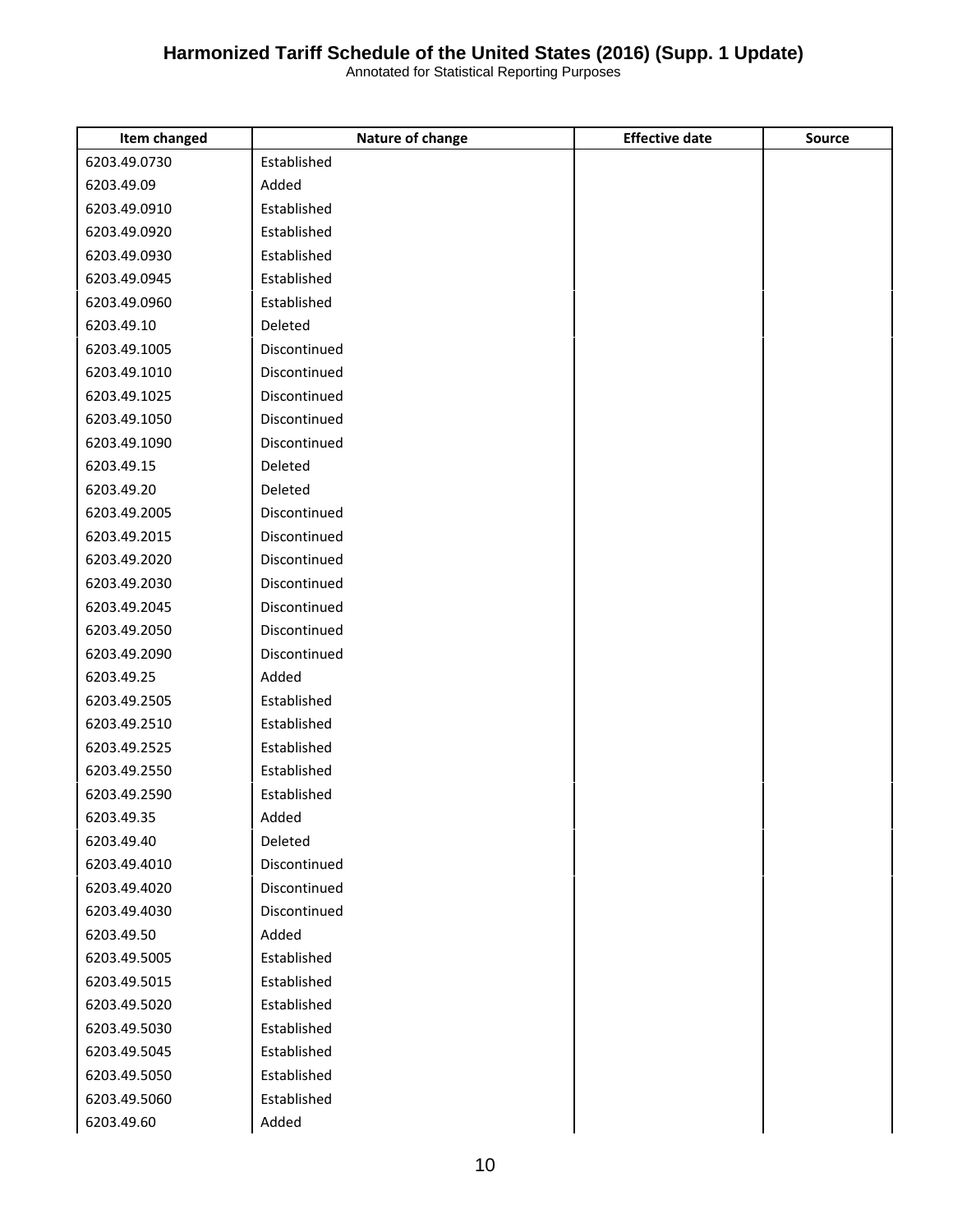| Item changed | Nature of change | <b>Effective date</b> | Source |
|--------------|------------------|-----------------------|--------|
| 6203.49.6010 | Established      |                       |        |
| 6203.49.6020 | Established      |                       |        |
| 6203.49.6030 | Established      |                       |        |
| 6203.49.80   | Deleted          |                       |        |
| 6203.49.8010 | Discontinued     |                       |        |
| 6203.49.8020 | Discontinued     |                       |        |
| 6203.49.8025 | Discontinued     |                       |        |
| 6203.49.8030 | Discontinued     |                       |        |
| 6203.49.8045 | Discontinued     |                       |        |
| 6203.49.8060 | Discontinued     |                       |        |
| 6203.49.90   | Added            |                       |        |
| 6203.49.9010 | Established      |                       |        |
| 6203.49.9020 | Established      |                       |        |
| 6203.49.9025 | Established      |                       |        |
| 6203.49.9045 | Established      |                       |        |
| 6203.49.9060 | Established      |                       |        |
| 6204.61.05   | Added            |                       |        |
| 6204.61.0510 | Established      |                       |        |
| 6204.61.0520 | Established      |                       |        |
| 6204.61.10   | Deleted          |                       |        |
| 6204.61.1010 | Discontinued     |                       |        |
| 6204.61.1020 | Discontinued     |                       |        |
| 6204.61.15   | Added            |                       |        |
| 6204.61.1510 | Established      |                       |        |
| 6204.61.1520 | Established      |                       |        |
| 6204.61.1530 | Established      |                       |        |
| 6204.61.1540 | Established      |                       |        |
| 6204.61.60   | Added            |                       |        |
| 6204.61.6010 | Established      |                       |        |
| 6204.61.6020 | Established      |                       |        |
| 6204.61.6030 | Established      |                       |        |
| 6204.61.6040 | Established      |                       |        |
| 6204.61.80   | Added            |                       |        |
| 6204.61.8010 | Established      |                       |        |
| 6204.61.8020 | Established      |                       |        |
| 6204.61.8030 | Established      |                       |        |
| 6204.61.8040 | Established      |                       |        |
| 6204.61.90   | Deleted          |                       |        |
| 6204.61.9010 | Discontinued     |                       |        |
| 6204.61.9020 | Discontinued     |                       |        |
| 6204.61.9030 | Discontinued     |                       |        |
| 6204.61.9040 | Discontinued     |                       |        |
| 6204.62.03   | Added            |                       |        |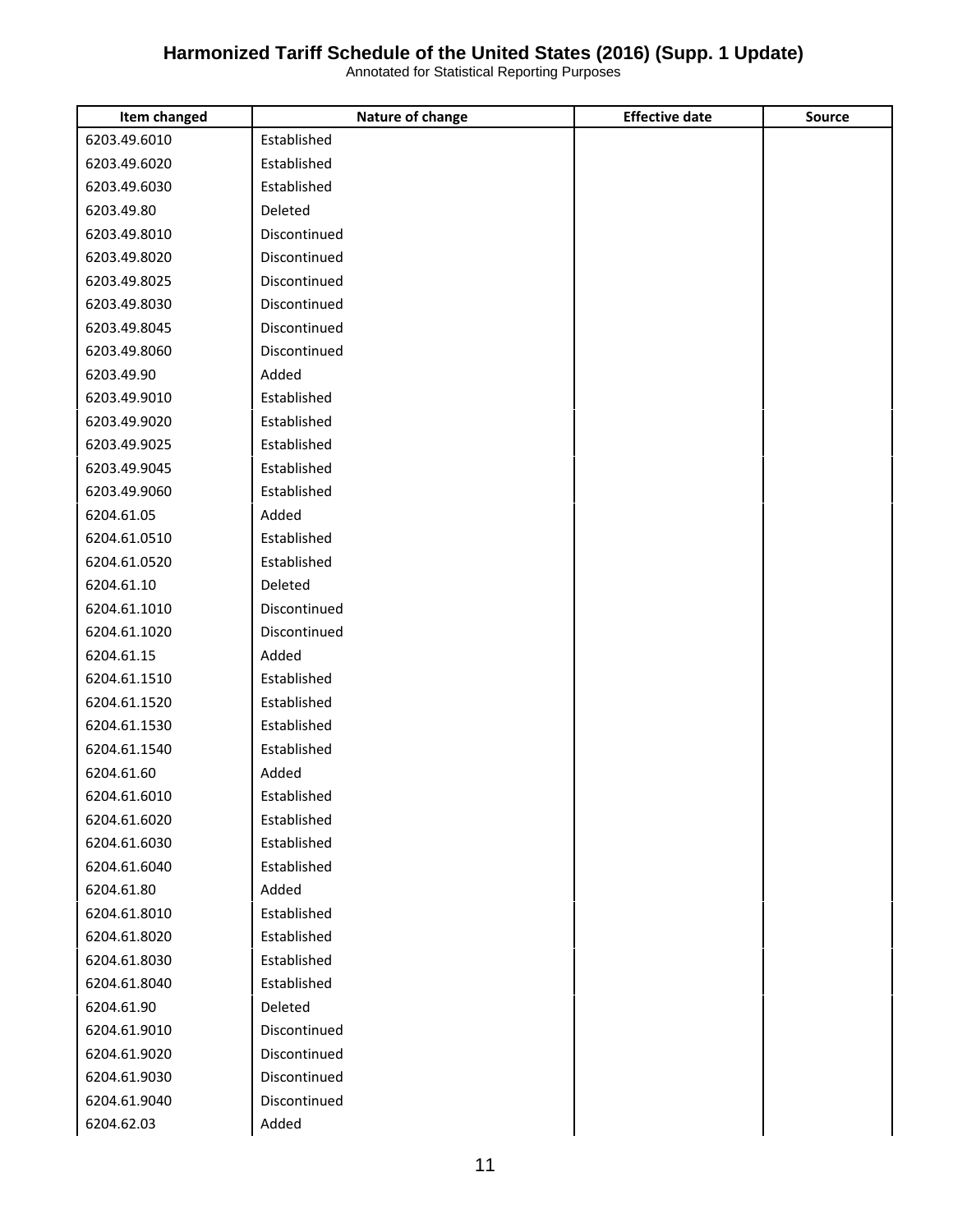| Item changed | Nature of change | <b>Effective date</b> | <b>Source</b> |
|--------------|------------------|-----------------------|---------------|
| 6204.62.05   | Added            |                       |               |
| 6204.62.0505 | Established      |                       |               |
| 6204.62.0510 | Established      |                       |               |
| 6204.62.0525 | Established      |                       |               |
| 6204.62.0550 | Established      |                       |               |
| 6204.62.10   | Deleted          |                       |               |
| 6204.62.15   | Added            |                       |               |
| 6204.62.1503 | Established      |                       |               |
| 6204.62.1506 | Established      |                       |               |
| 6204.62.1511 | Established      |                       |               |
| 6204.62.1521 | Established      |                       |               |
| 6204.62.1526 | Established      |                       |               |
| 6204.62.1531 | Established      |                       |               |
| 6204.62.1536 | Established      |                       |               |
| 6204.62.1541 | Established      |                       |               |
| 6204.62.1546 | Established      |                       |               |
| 6204.62.1551 | Established      |                       |               |
| 6204.62.1556 | Established      |                       |               |
| 6204.62.1561 | Established      |                       |               |
| 6204.62.1566 | Established      |                       |               |
| 6204.62.20   | Deleted          |                       |               |
| 6204.62.2005 | Discontinued     |                       |               |
| 6204.62.2010 | Discontinued     |                       |               |
| 6204.62.2025 | Discontinued     |                       |               |
| 6204.62.2050 | Discontinued     |                       |               |
| 6204.62.30   | Deleted          |                       |               |
| 6204.62.40   | Deleted          |                       |               |
| 6204.62.4003 | Discontinued     |                       |               |
| 6204.62.4006 | Discontinued     |                       |               |
| 6204.62.4011 | Discontinued     |                       |               |
| 6204.62.4021 | Discontinued     |                       |               |
| 6204.62.4026 | Discontinued     |                       |               |
| 6204.62.4031 | Discontinued     |                       |               |
| 6204.62.4036 | Discontinued     |                       |               |
| 6204.62.4041 | Discontinued     |                       |               |
| 6204.62.4046 | Discontinued     |                       |               |
| 6204.62.4051 | Discontinued     |                       |               |
| 6204.62.4056 | Discontinued     |                       |               |
| 6204.62.4061 | Discontinued     |                       |               |
| 6204.62.4066 | Discontinued     |                       |               |
| 6204.62.50   | Added            |                       |               |
| 6204.62.60   | Added            |                       |               |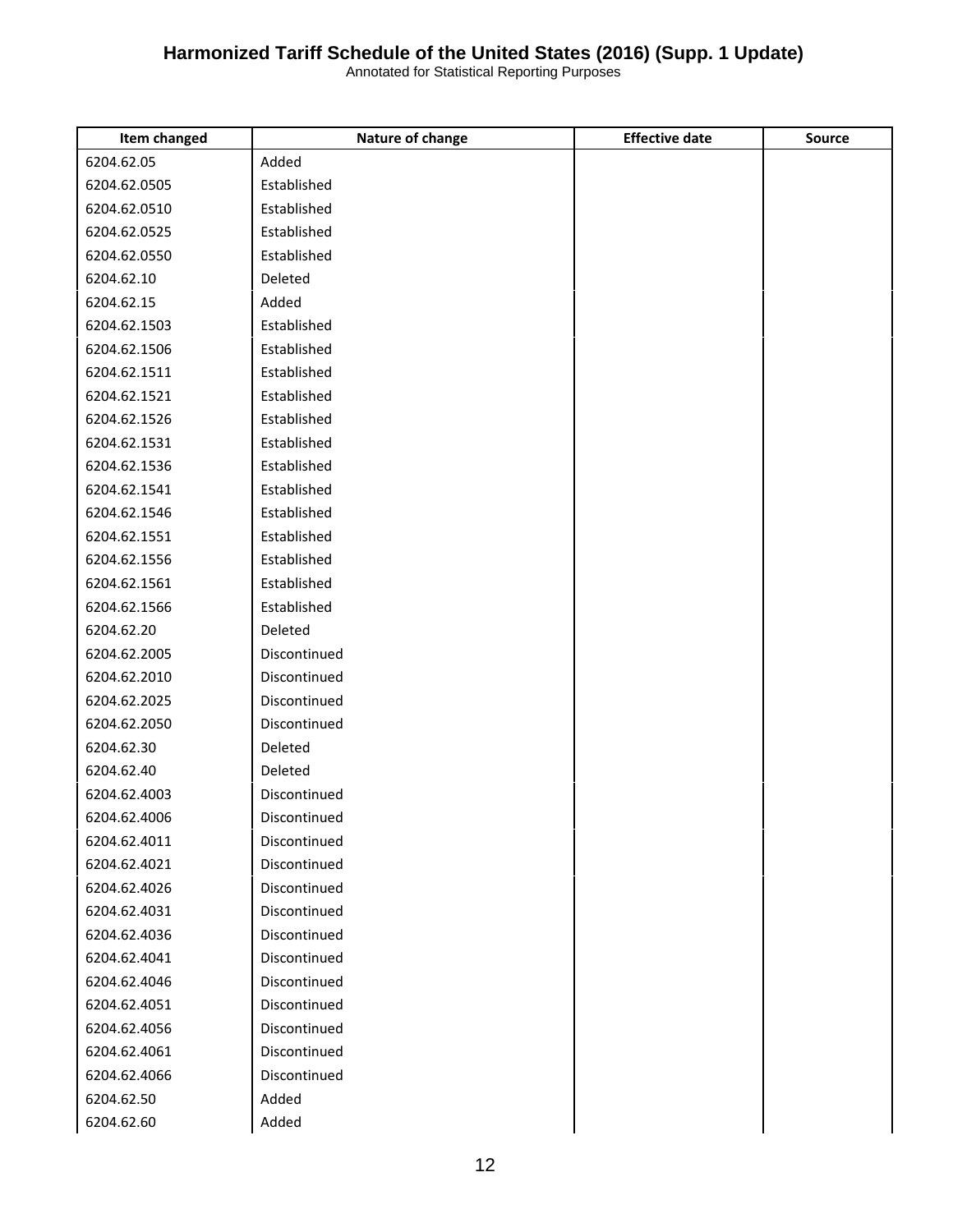| Item changed | Nature of change | <b>Effective date</b> | <b>Source</b> |
|--------------|------------------|-----------------------|---------------|
| 6204.62.6005 | Established      |                       |               |
| 6204.62.6010 | Established      |                       |               |
| 6204.62.6025 | Established      |                       |               |
| 6204.62.6050 | Established      |                       |               |
| 6204.62.70   | Added            |                       |               |
| 6204.62.80   | Added            |                       |               |
| 6204.62.8003 | Established      |                       |               |
| 6204.62.8006 | Established      |                       |               |
| 6204.62.8011 | Established      |                       |               |
| 6204.62.8021 | Established      |                       |               |
| 6204.62.8026 | Established      |                       |               |
| 6204.62.8031 | Established      |                       |               |
| 6204.62.8036 | Established      |                       |               |
| 6204.62.8041 | Established      |                       |               |
| 6204.62.8046 | Established      |                       |               |
| 6204.62.8051 | Established      |                       |               |
| 6204.62.8056 | Established      |                       |               |
| 6204.62.8061 | Established      |                       |               |
| 6204.62.8066 | Established      |                       |               |
| 6204.63.01   | Added            |                       |               |
| 6204.63.02   | Added            |                       |               |
| 6204.63.03   | Added            |                       |               |
| 6204.63.0305 | Established      |                       |               |
| 6204.63.0310 | Established      |                       |               |
| 6204.63.0325 | Established      |                       |               |
| 6204.63.0350 | Established      |                       |               |
| 6204.63.08   | Added            |                       |               |
| 6204.63.0810 | Established      |                       |               |
| 6204.63.0820 | Established      |                       |               |
| 6204.63.09   | Added            |                       |               |
| 6204.63.0910 | Established      |                       |               |
| 6204.63.0990 | Established      |                       |               |
| 6204.63.10   | Deleted          |                       |               |
| 6204.63.11   | Added            |                       |               |
| 6204.63.1110 | Established      |                       |               |
| 6204.63.1125 | Established      |                       |               |
| 6204.63.1130 | Established      |                       |               |
| 6204.63.1132 | Established      |                       |               |
| 6204.63.1135 | Established      |                       |               |
| 6204.63.1140 | Established      |                       |               |
| 6204.63.12   | Deleted          |                       |               |
| 6204.63.15   | Deleted          |                       |               |
| 6204.63.1505 | Discontinued     |                       |               |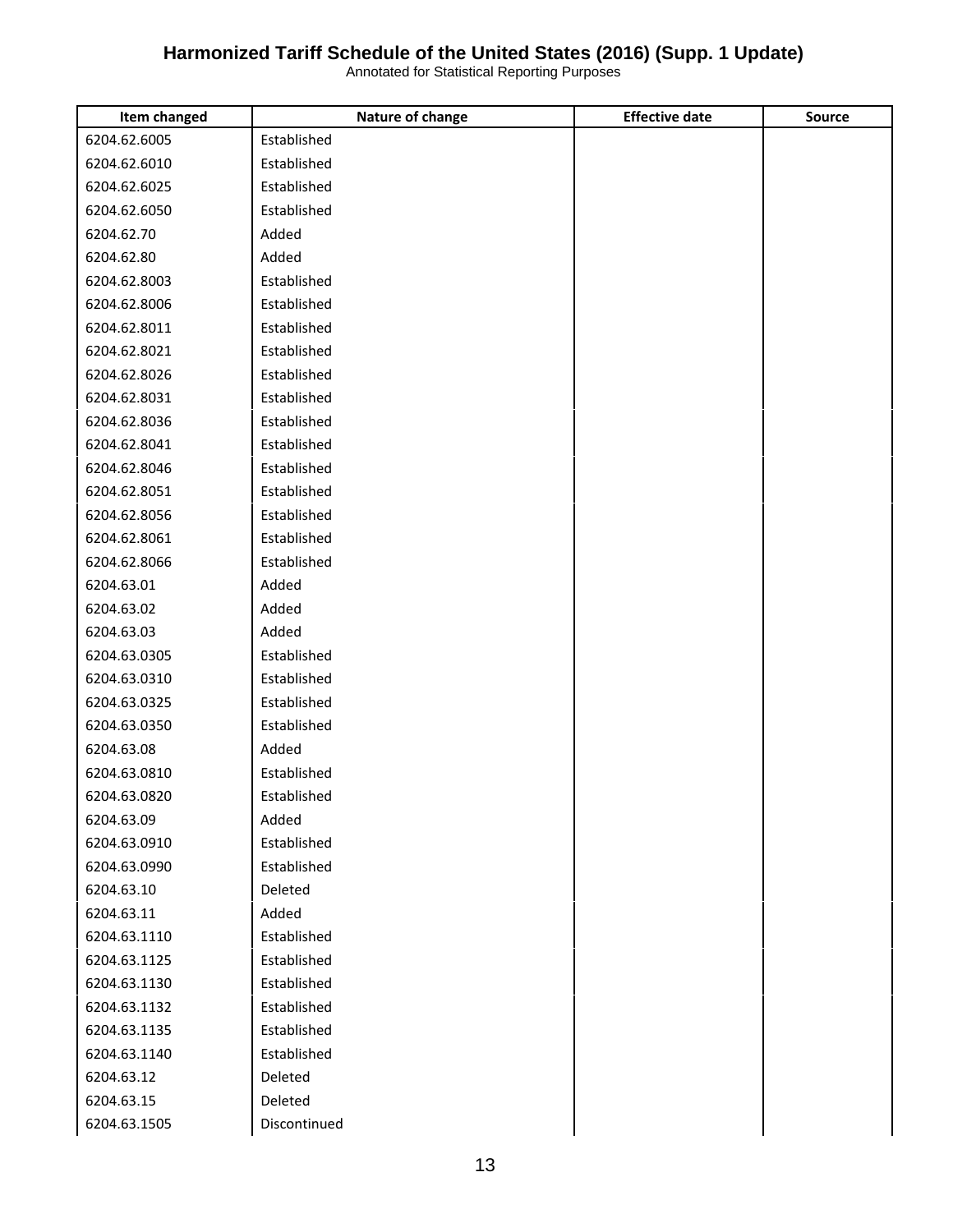| Item changed | Nature of change | <b>Effective date</b> | <b>Source</b> |
|--------------|------------------|-----------------------|---------------|
| 6204.63.1510 | Discontinued     |                       |               |
| 6204.63.1525 | Discontinued     |                       |               |
| 6204.63.1550 | Discontinued     |                       |               |
| 6204.63.20   | Deleted          |                       |               |
| 6204.63.25   | Deleted          |                       |               |
| 6204.63.2510 | Discontinued     |                       |               |
| 6204.63.2520 | Discontinued     |                       |               |
| 6204.63.30   | Deleted          |                       |               |
| 6204.63.3010 | Discontinued     |                       |               |
| 6204.63.3090 | Discontinued     |                       |               |
| 6204.63.35   | Deleted          |                       |               |
| 6204.63.3510 | Discontinued     |                       |               |
| 6204.63.3525 | Discontinued     |                       |               |
| 6204.63.3530 | Discontinued     |                       |               |
| 6204.63.3532 | Discontinued     |                       |               |
| 6204.63.3535 | Discontinued     |                       |               |
| 6204.63.3540 | Discontinued     |                       |               |
| 6204.63.50   | Added            |                       |               |
| 6204.63.55   | Added            |                       |               |
| 6204.63.60   | Added            |                       |               |
| 6204.63.6005 | Established      |                       |               |
| 6204.63.6010 | Established      |                       |               |
| 6204.63.6025 | Established      |                       |               |
| 6204.63.6050 | Established      |                       |               |
| 6204.63.65   | Added            |                       |               |
| 6204.63.70   | Added            |                       |               |
| 6204.63.7010 | Established      |                       |               |
| 6204.63.7020 | Established      |                       |               |
| 6204.63.75   | Added            |                       |               |
| 6204.63.7510 | Established      |                       |               |
| 6204.63.7590 | Established      |                       |               |
| 6204.63.90   | Added            |                       |               |
| 6204.63.9010 | Established      |                       |               |
| 6204.63.9025 | Established      |                       |               |
| 6204.63.9030 | Established      |                       |               |
| 6204.63.9032 | Established      |                       |               |
| 6204.63.9035 | Established      |                       |               |
| 6204.63.9040 | Established      |                       |               |
| 6204.69.01   | Added            |                       |               |
| 6204.69.0105 | Established      |                       |               |
| 6204.69.0110 | Established      |                       |               |
| 6204.69.0125 | Established      |                       |               |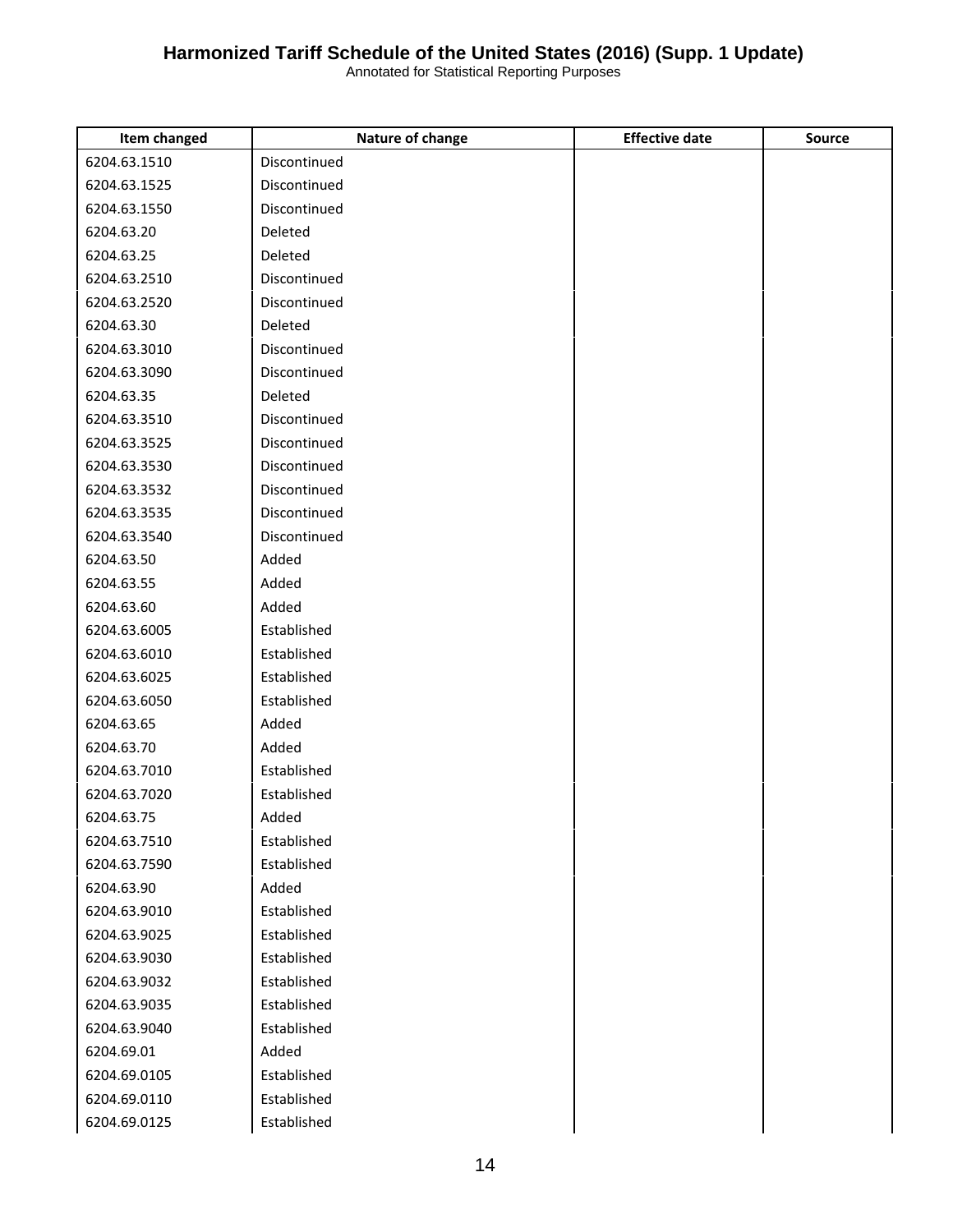| Item changed | Nature of change | <b>Effective date</b> | <b>Source</b> |
|--------------|------------------|-----------------------|---------------|
| 6204.69.0150 | Established      |                       |               |
| 6204.69.02   | Added            |                       |               |
| 6204.69.0210 | Established      |                       |               |
| 6204.69.0220 | Established      |                       |               |
| 6204.69.0230 | Established      |                       |               |
| 6204.69.03   | Added            |                       |               |
| 6204.69.0310 | Established      |                       |               |
| 6204.69.0320 | Established      |                       |               |
| 6204.69.0330 | Established      |                       |               |
| 6204.69.0340 | Established      |                       |               |
| 6204.69.0350 | Established      |                       |               |
| 6204.69.0360 | Established      |                       |               |
| 6204.69.04   | Added            |                       |               |
| 6204.69.0410 | Established      |                       |               |
| 6204.69.0420 | Established      |                       |               |
| 6204.69.05   | Added            |                       |               |
| 6204.69.0510 | Established      |                       |               |
| 6204.69.0520 | Established      |                       |               |
| 6204.69.0530 | Established      |                       |               |
| 6204.69.0540 | Established      |                       |               |
| 6204.69.0550 | Established      |                       |               |
| 6204.69.0570 | Established      |                       |               |
| 6204.69.06   | Added            |                       |               |
| 6204.69.0610 | Established      |                       |               |
| 6204.69.0620 | Established      |                       |               |
| 6204.69.0630 | Established      |                       |               |
| 6204.69.0644 | Established      |                       |               |
| 6204.69.0646 | Established      |                       |               |
| 6204.69.0650 | Established      |                       |               |
| 6204.69.10   | Deleted          |                       |               |
| 6204.69.1005 | Discontinued     |                       |               |
| 6204.69.1010 | Discontinued     |                       |               |
| 6204.69.1025 | Discontinued     |                       |               |
| 6204.69.1050 | Discontinued     |                       |               |
| 6204.69.15   | Added            |                       |               |
| 6204.69.1505 | Established      |                       |               |
| 6204.69.1510 | Established      |                       |               |
| 6204.69.1525 | Established      |                       |               |
| 6204.69.1550 | Established      |                       |               |
| 6204.69.20   | Deleted          |                       |               |
| 6204.69.2010 | Discontinued     |                       |               |
| 6204.69.2020 | Discontinued     |                       |               |
| 6204.69.2030 | Discontinued     |                       |               |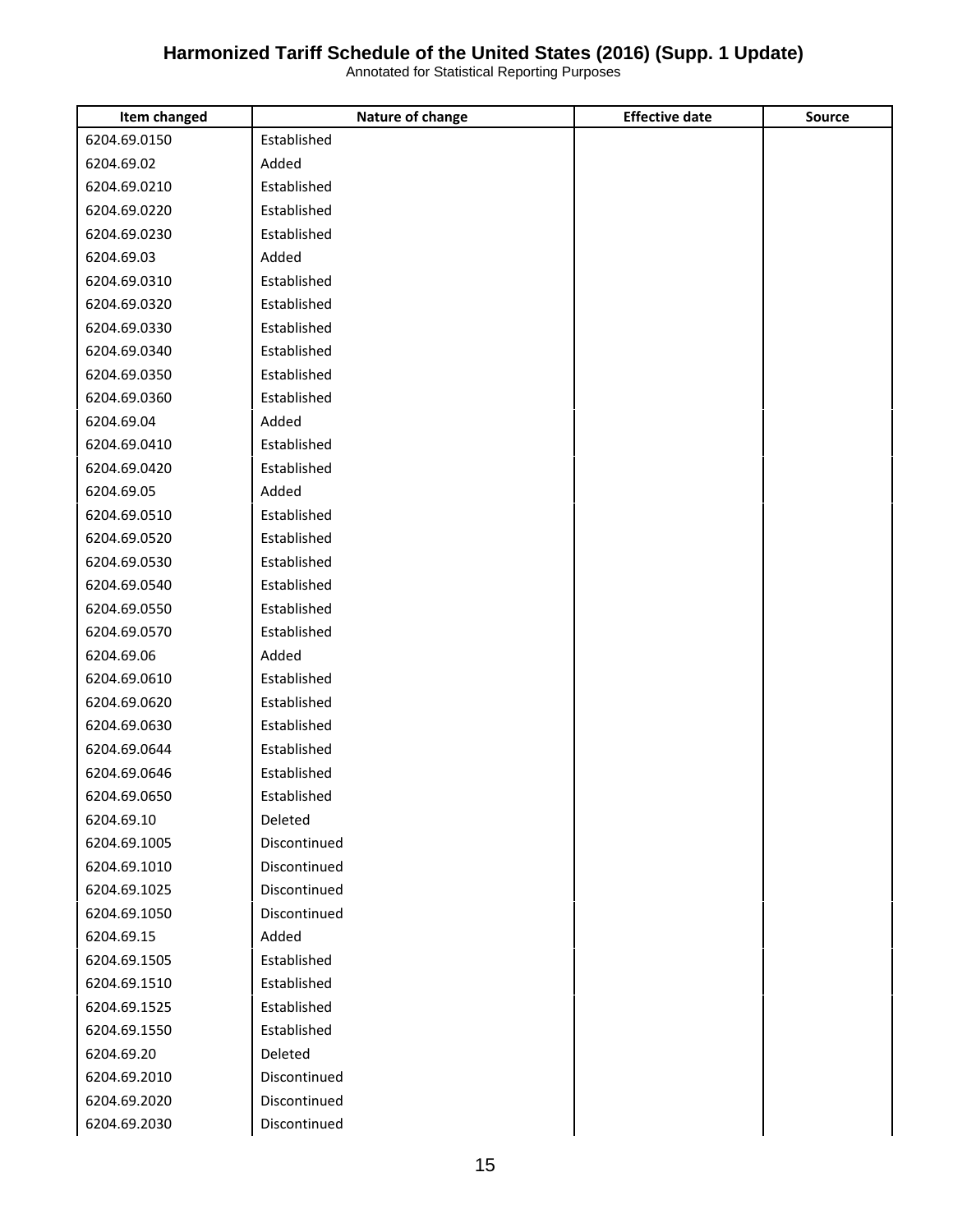| Item changed | Nature of change | <b>Effective date</b> | <b>Source</b> |
|--------------|------------------|-----------------------|---------------|
| 6204.69.22   | Added            |                       |               |
| 6204.69.2210 | Established      |                       |               |
| 6204.69.2220 | Established      |                       |               |
| 6204.69.2230 | Established      |                       |               |
| 6204.69.25   | Deleted          |                       |               |
| 6204.69.2510 | Discontinued     |                       |               |
| 6204.69.2520 | Discontinued     |                       |               |
| 6204.69.2630 | Discontinued     |                       |               |
| 6204.69.2540 | Discontinued     |                       |               |
| 6204.69.2550 | Discontinued     |                       |               |
| 6204.69.2560 | Discontinued     |                       |               |
| 6204.69.28   | Added            |                       |               |
| 6204.69.2810 | Established      |                       |               |
| 6204.69.2820 | Established      |                       |               |
| 6204.69.2830 | Established      |                       |               |
| 6204.69.2840 | Established      |                       |               |
| 6204.69.2850 | Established      |                       |               |
| 6204.69.2860 | Established      |                       |               |
| 6204.69.40   | Deleted          |                       |               |
| 6204.69.4010 | Discontinued     |                       |               |
| 6204.69.4020 | Discontinued     |                       |               |
| 6204.69.45   | Added            |                       |               |
| 6204.69.4510 | Established      |                       |               |
| 6204.69.4520 | Established      |                       |               |
| 6204.69.60   | Deleted          |                       |               |
| 6204.69.6010 | Discontinued     |                       |               |
| 6204.69.6020 | Discontinued     |                       |               |
| 6204.69.6030 | Discontinued     |                       |               |
| 6204.69.6040 | Discontinued     |                       |               |
| 6204.69.6050 | Discontinued     |                       |               |
| 6204.69.6070 | Discontinued     |                       |               |
| 6204.69.65   | Added            |                       |               |
| 6204.69.6510 | Established      |                       |               |
| 6204.69.6520 | Established      |                       |               |
| 6204.69.6530 | Established      |                       |               |
| 6204.69.6540 | Established      |                       |               |
| 6204.69.6550 | Established      |                       |               |
| 6204.69.6570 | Established      |                       |               |
| 6204.69.80   | Added            |                       |               |
| 6204.69.8010 | Established      |                       |               |
| 6204.69.8020 | Established      |                       |               |
| 6204.69.8030 | Established      |                       |               |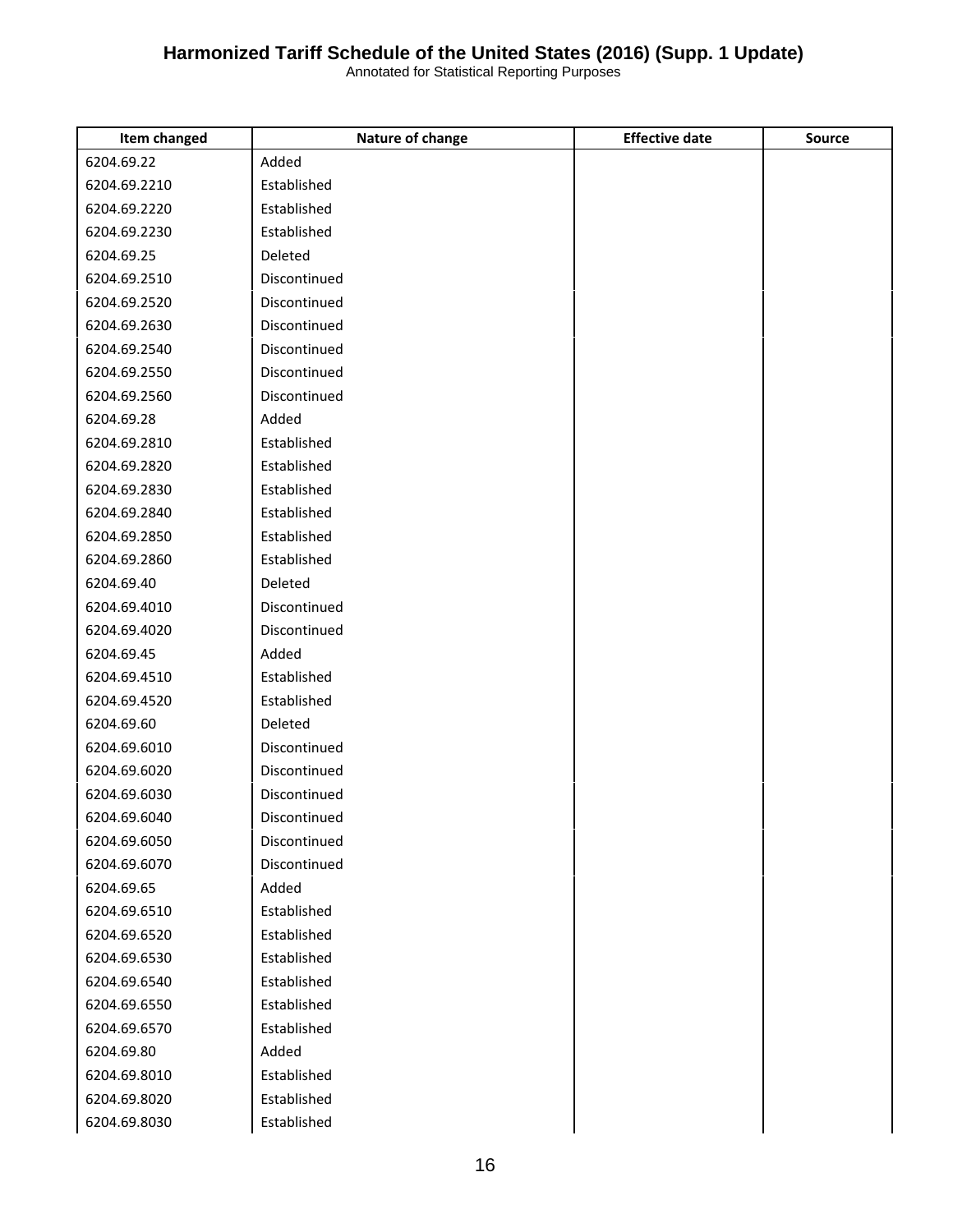| Item changed | Nature of change | <b>Effective date</b> | <b>Source</b> |
|--------------|------------------|-----------------------|---------------|
| 6204.69.8044 | Established      |                       |               |
| 6204.69.8046 | Established      |                       |               |
| 6204.69.8050 | Established      |                       |               |
| 6204.69.90   | Deleted          |                       |               |
| 6204.69.9010 | Discontinued     |                       |               |
| 6204.69.9020 | Discontinued     |                       |               |
| 6204.69.9030 | Discontinued     |                       |               |
| 6204.69.9044 | Discontinued     |                       |               |
| 6204.69.9046 | Discontinued     |                       |               |
| 6204.69.9050 | Discontinued     |                       |               |
| 6210.40.15   | Added            |                       |               |
| 6210.40.25   | Added            |                       |               |
| 6210.40.2520 | Established      |                       |               |
| 6210.40.2531 | Established      |                       |               |
| 6210.40.2539 | Established      |                       |               |
| 6210.40.2540 | Established      |                       |               |
| 6210.40.2550 | Established      |                       |               |
| 6210.40.28   | Added            |                       |               |
| 6210.40.29   | Added            |                       |               |
| 6210.40.2916 | Established      |                       |               |
| 6210.40.2917 | Established      |                       |               |
| 6210.40.2918 | Established      |                       |               |
| 6210.40.2919 | Established      |                       |               |
| 6210.40.2925 | Established      |                       |               |
| 6210.40.2933 | Established      |                       |               |
| 6210.40.2945 | Established      |                       |               |
| 6210.40.2960 | Established      |                       |               |
| 6210.40.30   | Deleted          |                       |               |
| 6210.40.35   | Added            |                       |               |
| 6210.40.50   | Deleted          |                       |               |
| 6210.40.5020 | Discontinued     |                       |               |
| 6210.40.5031 | Discontinued     |                       |               |
| 6210.40.5039 | Discontinued     |                       |               |
| 6210.40.5040 | Discontinued     |                       |               |
| 6210.40.5050 | Discontinued     |                       |               |
| 6210.40.55   | Added            |                       |               |
| 6210.40.5520 | Established      |                       |               |
| 6210.40.5531 | Established      |                       |               |
| 6210.40.5539 | Established      |                       |               |
| 6210.40.5540 | Established      |                       |               |
| 6210.40.5550 | Established      |                       |               |
| 6210.40.70   | Deleted          |                       |               |
| 6210.40.75   | Added            |                       |               |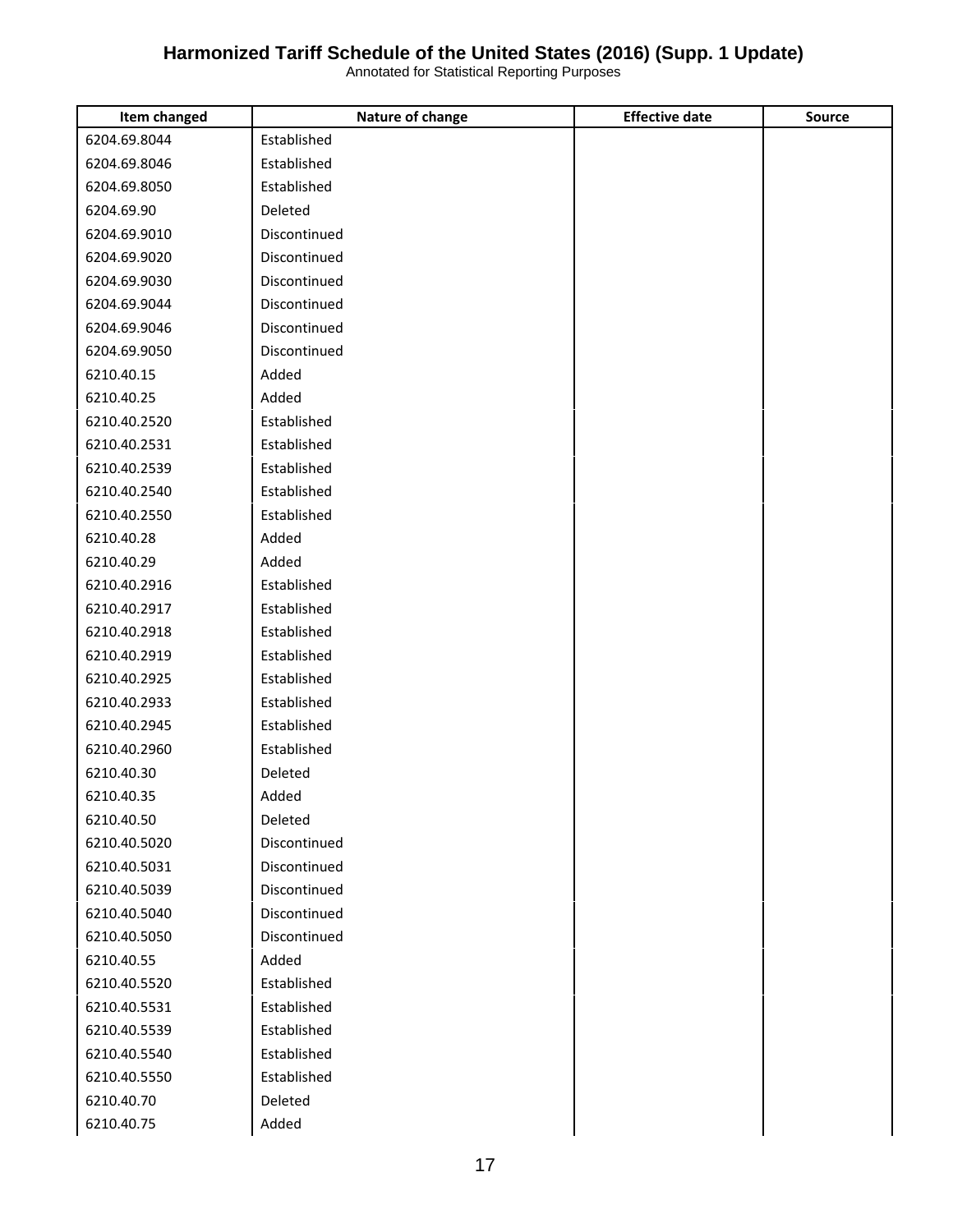| <b>Item changed</b> | Nature of change | <b>Effective date</b> | <b>Source</b> |
|---------------------|------------------|-----------------------|---------------|
| 6210.40.80          | Added            |                       |               |
| 6210.40.8016        | Established      |                       |               |
| 6210.40.8017        | Established      |                       |               |
| 6210.40.8018        | Established      |                       |               |
| 6210.40.8019        | Established      |                       |               |
| 6210.40.8025        | Established      |                       |               |
| 6210.40.8033        | Established      |                       |               |
| 6210.40.8045        | Established      |                       |               |
| 6210.40.8060        | Established      |                       |               |
| 6210.40.90          | Deleted          |                       |               |
| 6210.40.9016        | Discontinued     |                       |               |
| 6210.40.9017        | Discontinued     |                       |               |
| 6210.40.9018        | Discontinued     |                       |               |
| 6210.40.9019        | Discontinued     |                       |               |
| 6210.40.9025        | Discontinued     |                       |               |
| 6210.40.9033        | Discontinued     |                       |               |
| 6210.40.9045        | Discontinued     |                       |               |
| 6210.40.9060        | Discontinued     |                       |               |
| 6210.50.03          | Added            |                       |               |
| 6210.50.05          | Added            |                       |               |
| 6210.50.0520        | Established      |                       |               |
| 6210.50.0531        | Established      |                       |               |
| 6210.50.0539        | Established      |                       |               |
| 6210.50.0540        | Established      |                       |               |
| 6210.50.0555        | Established      |                       |               |
| 6210.50.12          | Added            |                       |               |
| 6210.50.22          | Added            |                       |               |
| 6210.50.2210        | Established      |                       |               |
| 6210.50.2220        | Established      |                       |               |
| 6210.50.2230        | Established      |                       |               |
| 6210.50.2240        | Established      |                       |               |
| 6210.50.2250        | Established      |                       |               |
| 6210.50.2260        | Established      |                       |               |
| 6210.50.2270        | Established      |                       |               |
| 6210.50.2290        | Established      |                       |               |
| 6210.50.30          | Deleted          |                       |               |
| 6210.50.35          | Added            |                       |               |
| 6210.50.50          | Deleted          |                       |               |
| 6210.50.5020        | Discontinued     |                       |               |
| 6210.50.5031        | Discontinued     |                       |               |
| 6210.50.5039        | Discontinued     |                       |               |
| 6210.50.5040        | Discontinued     |                       |               |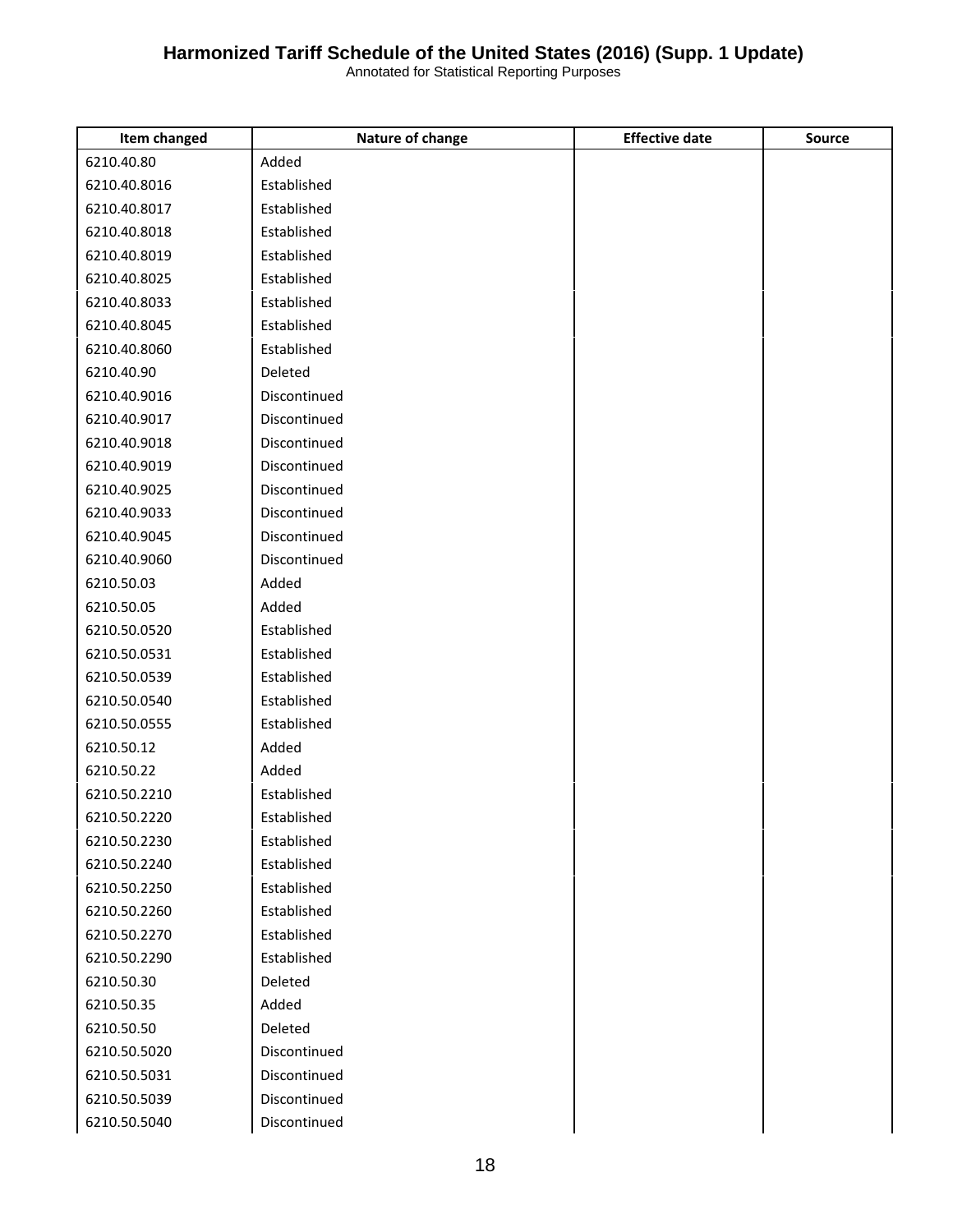| Item changed | Nature of change             | <b>Effective date</b> | <b>Source</b> |
|--------------|------------------------------|-----------------------|---------------|
| 6210.50.5055 | Discontinued                 |                       |               |
| 6210.50.55   | Added                        |                       |               |
| 6210.50.5520 | Established                  |                       |               |
| 6210.50.5531 | Established                  |                       |               |
| 6210.50.5539 | Established                  |                       |               |
| 6210.50.5540 | Established                  |                       |               |
| 6210.50.5555 | Established                  |                       |               |
| 6210.50.70   | Deleted                      |                       |               |
| 6210.50.75   | Added                        |                       |               |
| 6210.50.80   | Added                        |                       |               |
| 6210.50.8010 | Established                  |                       |               |
| 6210.50.8020 | Established                  |                       |               |
| 6210.50.8030 | Established                  |                       |               |
| 6210.50.8040 | Established                  |                       |               |
| 6210.50.8050 | Established                  |                       |               |
| 6210.50.8060 | Established                  |                       |               |
| 6210.50.8070 | Established                  |                       |               |
| 6210.50.8090 | Established                  |                       |               |
| 6210.50.90   | Deleted                      |                       |               |
| 6210.50.9010 | Discontinued                 |                       |               |
| 6210.50.9020 | Discontinued                 |                       |               |
| 6210.50.9030 | Discontinued                 |                       |               |
| 6210.50.9040 | Discontinued                 |                       |               |
| 6210.50.9050 | Discontinued                 |                       |               |
| 6210.50.9060 | Discontinued                 |                       |               |
| 6210.50.9070 | Discontinued                 |                       |               |
| 6210.50.9090 | Discontinued                 |                       |               |
| 6211.32.00   | Subdivided to add rate lines |                       |               |
| 6211.32.0003 | Discontinued                 |                       |               |
| 6211.32.0007 | Discontinued                 |                       |               |
| 6211.32.0010 | Discontinued                 |                       |               |
| 6211.32.0015 | Discontinued                 |                       |               |
| 6211.32.0025 | Discontinued                 |                       |               |
| 6211.32.0030 | Discontinued                 |                       |               |
| 6211.32.0040 | Discontinued                 |                       |               |
| 6211.32.0050 | Discontinued                 |                       |               |
| 6211.32.0060 | Discontinued                 |                       |               |
| 6211.32.0070 | Discontinued                 |                       |               |
| 6211.32.0075 | Discontinued                 |                       |               |
| 6211.32.0081 | Discontinued                 |                       |               |
| 6211.32.50   | Added                        |                       |               |
| 6211.32.5003 | Established                  |                       |               |
| 6211.32.5007 | Established                  |                       |               |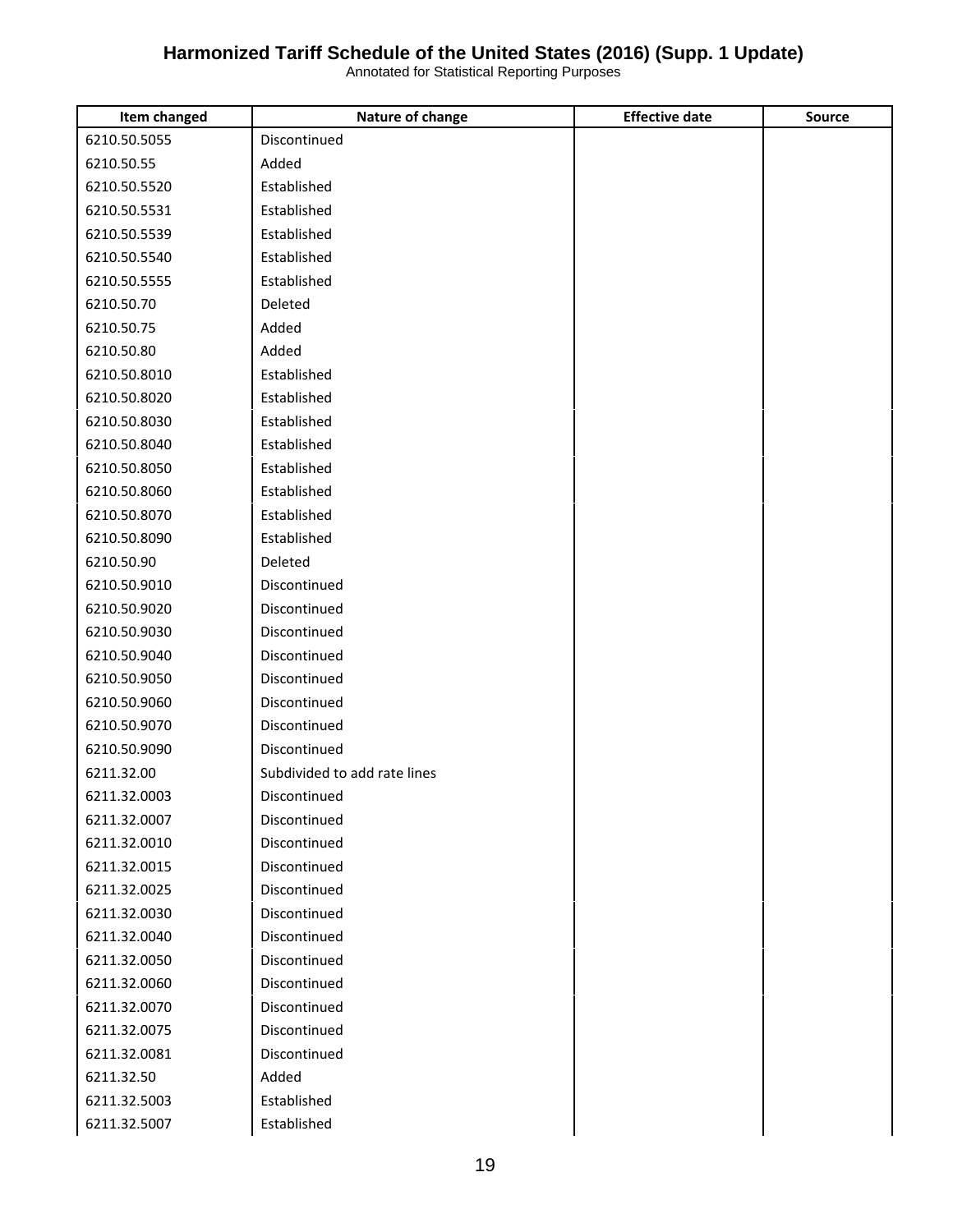| Item changed | Nature of change             | <b>Effective date</b> | <b>Source</b> |
|--------------|------------------------------|-----------------------|---------------|
| 6211.32.5010 | Established                  |                       |               |
| 6211.32.5015 | Established                  |                       |               |
| 6211.32.5025 | Established                  |                       |               |
| 6211.32.5030 | Established                  |                       |               |
| 6211.32.5040 | Established                  |                       |               |
| 6211.32.5050 | Established                  |                       |               |
| 6211.32.5060 | Established                  |                       |               |
| 6211.32.5070 | Established                  |                       |               |
| 6211.32.5075 | Established                  |                       |               |
| 6211.32.5081 | Established                  |                       |               |
| 6211.32.90   | Added                        |                       |               |
| 6211.32.9003 | Established                  |                       |               |
| 6211.32.9007 | Established                  |                       |               |
| 6211.32.9010 | Established                  |                       |               |
| 6211.32.9015 | Established                  |                       |               |
| 6211.32.9025 | Established                  |                       |               |
| 6211.32.9030 | Established                  |                       |               |
| 6211.32.9040 | Established                  |                       |               |
| 6211.32.9050 | Established                  |                       |               |
| 6211.32.9060 | Established                  |                       |               |
| 6211.32.9070 | Established                  |                       |               |
| 6211.32.9075 | Established                  |                       |               |
| 6211.32.9081 | Established                  |                       |               |
| 6211.33.00   | Subdivided to add rate lines |                       |               |
| 6211.33.0003 | Discontinued                 |                       |               |
| 6211.33.0007 | Discontinued                 |                       |               |
| 6211.33.0010 | Discontinued                 |                       |               |
| 6211.33.0015 | Discontinued                 |                       |               |
| 6211.33.0017 | Discontinued                 |                       |               |
| 6211.33.0025 | Discontinued                 |                       |               |
| 6211.33.0030 | Discontinued                 |                       |               |
| 6211.33.0035 | Discontinued                 |                       |               |
| 6211.33.0040 | Discontinued                 |                       |               |
| 6211.33.0052 | Discontinued                 |                       |               |
| 6211.33.0054 | Discontinued                 |                       |               |
| 6211.33.0058 | Discontinued                 |                       |               |
| 6211.33.0061 | Discontinued                 |                       |               |
| 6211.33.50   | Added                        |                       |               |
| 6211.33.5003 | Established                  |                       |               |
| 6211.33.5007 | Established                  |                       |               |
| 6211.33.5010 | Established                  |                       |               |
| 6211.33.5015 | Established                  |                       |               |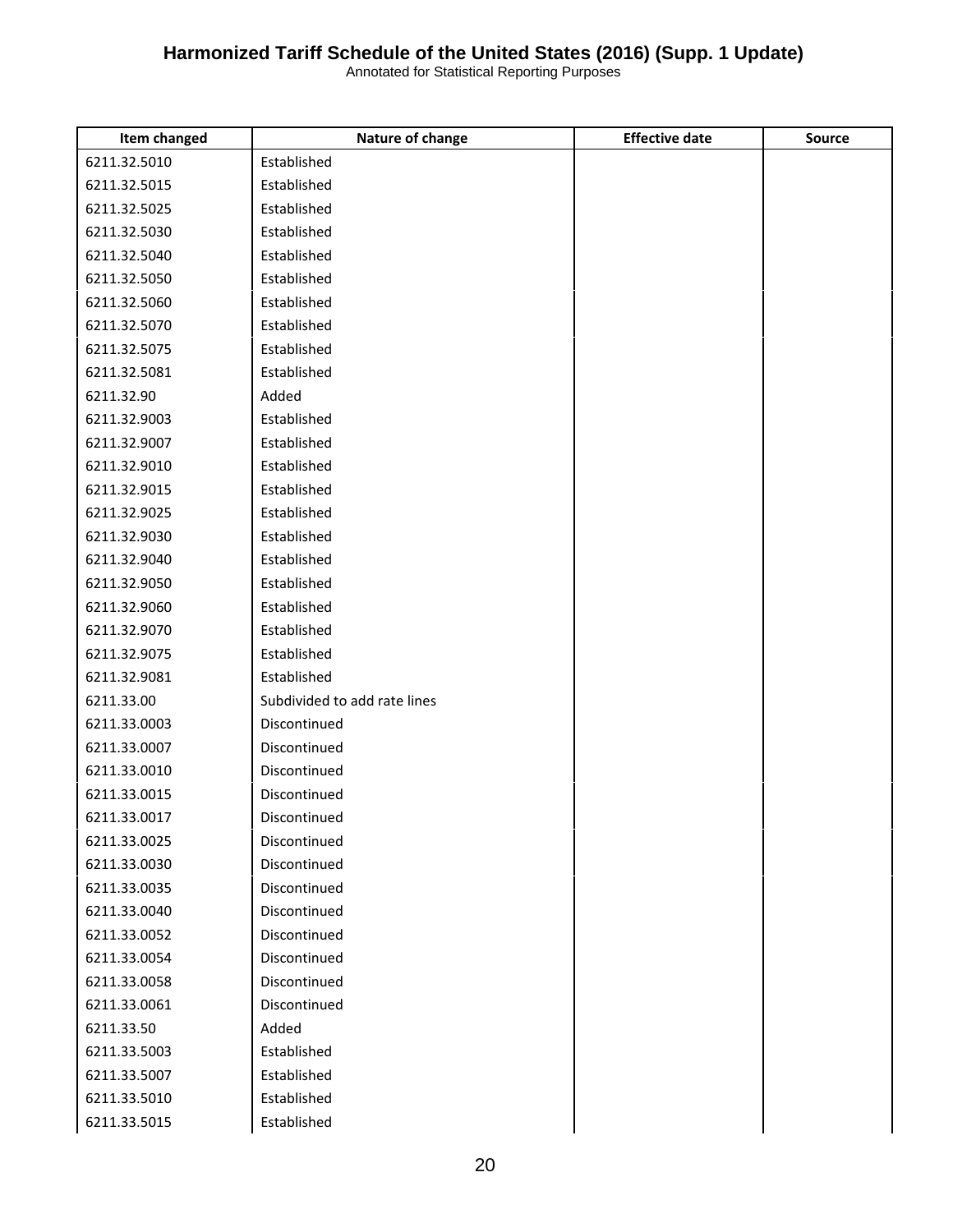| Item changed | Nature of change | <b>Effective date</b> | <b>Source</b> |
|--------------|------------------|-----------------------|---------------|
| 6211.33.5017 | Established      |                       |               |
| 6211.33.5025 | Established      |                       |               |
| 6211.33.5030 | Established      |                       |               |
| 6211.33.5035 | Established      |                       |               |
| 6211.33.5040 | Established      |                       |               |
| 6211.33.5052 | Established      |                       |               |
| 6211.33.5054 | Established      |                       |               |
| 6211.33.5058 | Established      |                       |               |
| 6211.33.5061 | Established      |                       |               |
| 6211.33.90   | Added            |                       |               |
| 6211.33.9003 | Established      |                       |               |
| 6211.33.9007 | Established      |                       |               |
| 6211.33.9010 | Established      |                       |               |
| 6211.33.9015 | Established      |                       |               |
| 6211.33.5017 | Established      |                       |               |
| 6211.33.5025 | Established      |                       |               |
| 6211.33.5030 | Established      |                       |               |
| 6211.33.5035 | Established      |                       |               |
| 6211.33.5040 | Established      |                       |               |
| 6211.33.5052 | Established      |                       |               |
| 6211.33.5054 | Established      |                       |               |
| 6211.33.5058 | Established      |                       |               |
| 6211.33.5061 | Established      |                       |               |
| 6211.39.03   | Added            |                       |               |
| 6211.39.0310 | Established      |                       |               |
| 6211.39.0320 | Established      |                       |               |
| 6211.39.0330 | Established      |                       |               |
| 6211.39.0340 | Established      |                       |               |
| 6211.39.0345 | Established      |                       |               |
| 6211.90.0351 | Established      |                       |               |
| 6211.39.05   | Deleted          |                       |               |
| 6211.39.0510 | Discontinued     |                       |               |
| 6211.39.0520 | Discontinued     |                       |               |
| 6211.39.0530 | Discontinued     |                       |               |
| 6211.39.0540 | Discontinued     |                       |               |
| 6211.39.0545 | Discontinued     |                       |               |
| 6211.39.0551 | Discontinued     |                       |               |
| 6211.39.07   | Added            |                       |               |
| 6211.39.0710 | Established      |                       |               |
| 6211.39.0720 | Established      |                       |               |
| 6211.39.0730 | Established      |                       |               |
| 6211.39.0740 | Established      |                       |               |
| 6211.39.0750 | Established      |                       |               |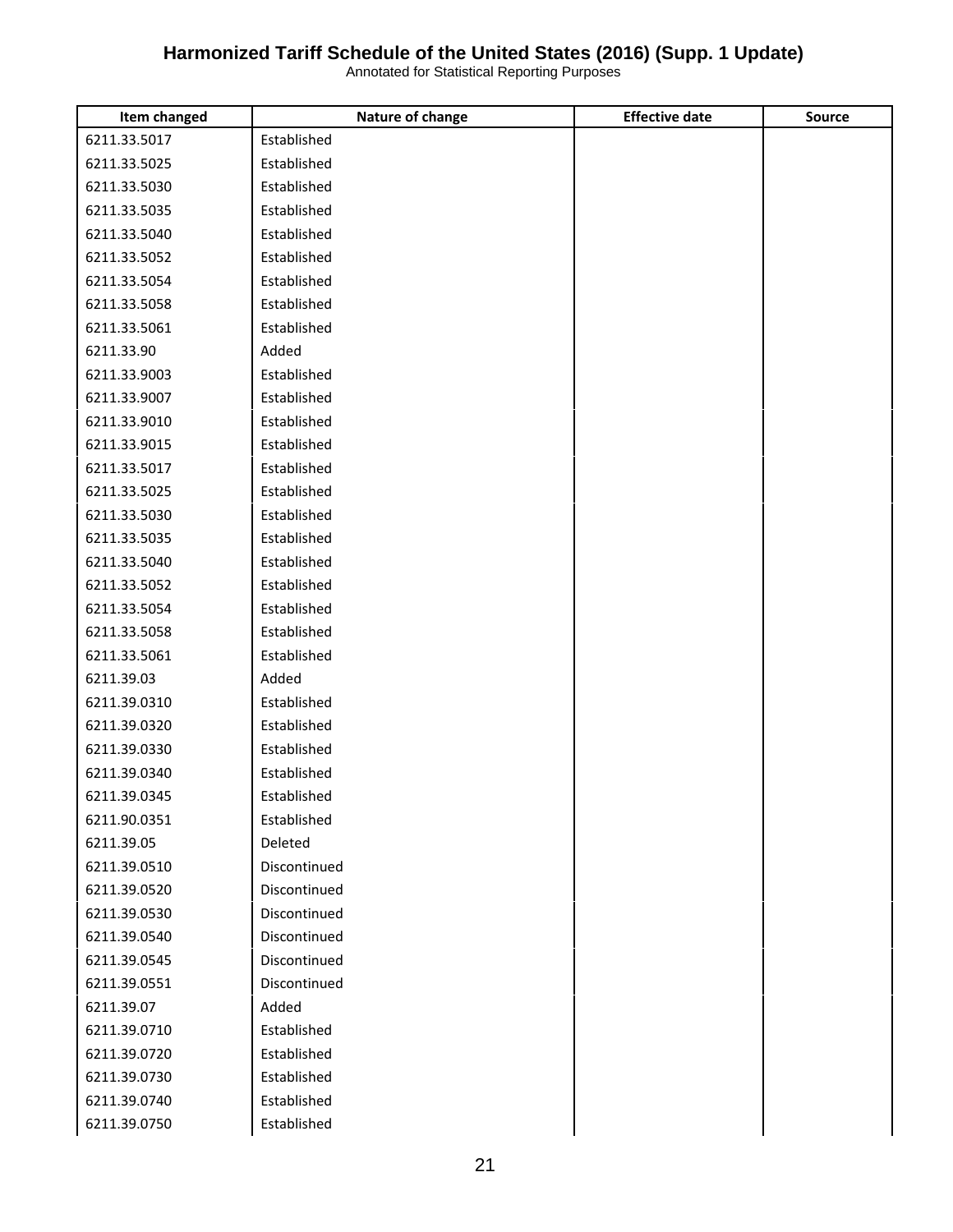| Item changed | Nature of change | <b>Effective date</b> | <b>Source</b> |
|--------------|------------------|-----------------------|---------------|
| 6211.39.0760 | Established      |                       |               |
| 6211.39.0770 | Established      |                       |               |
| 6211.39.0790 | Established      |                       |               |
| 6211.39.10   | Deleted          |                       |               |
| 6211.39.1010 | Discontinued     |                       |               |
| 6211.39.1020 | Discontinued     |                       |               |
| 6211.39.1030 | Discontinued     |                       |               |
| 6211.39.1040 | Discontinued     |                       |               |
| 6211.39.1050 | Discontinued     |                       |               |
| 6211.39.1060 | Discontinued     |                       |               |
| 6211.39.1070 | Discontinued     |                       |               |
| 6211.39.1090 | Discontinued     |                       |               |
| 6211.39.15   | Added            |                       |               |
| 6211.39.1510 | Established      |                       |               |
| 6211.39.1520 | Established      |                       |               |
| 6211.39.1530 | Established      |                       |               |
| 6211.39.1540 | Established      |                       |               |
| 6211.39.1550 | Established      |                       |               |
| 6211.39.1560 | Established      |                       |               |
| 6211.39.1570 | Established      |                       |               |
| 6211.39.1590 | Established      |                       |               |
| 6211.39.30   | Added            |                       |               |
| 6211.39.3010 | Established      |                       |               |
| 6211.39.3020 | Established      |                       |               |
| 6211.39.3030 | Established      |                       |               |
| 6211.39.3040 | Established      |                       |               |
| 6211.39.3045 | Established      |                       |               |
| 6211.39.3051 | Established      |                       |               |
| 6211.39.60   | Added            |                       |               |
| 6211.39.6010 | Established      |                       |               |
| 6211.39.6020 | Established      |                       |               |
| 6211.39.6030 | Established      |                       |               |
| 6211.39.6040 | Established      |                       |               |
| 6211.39.6050 | Established      |                       |               |
| 6211.39.6060 | Established      |                       |               |
| 6211.39.6070 | Established      |                       |               |
| 6211.39.6090 | Established      |                       |               |
| 6211.39.80   | Added            |                       |               |
| 6211.39.8010 | Established      |                       |               |
| 6211.39.8020 | Established      |                       |               |
| 6211.39.8030 | Established      |                       |               |
| 6211.39.8040 | Established      |                       |               |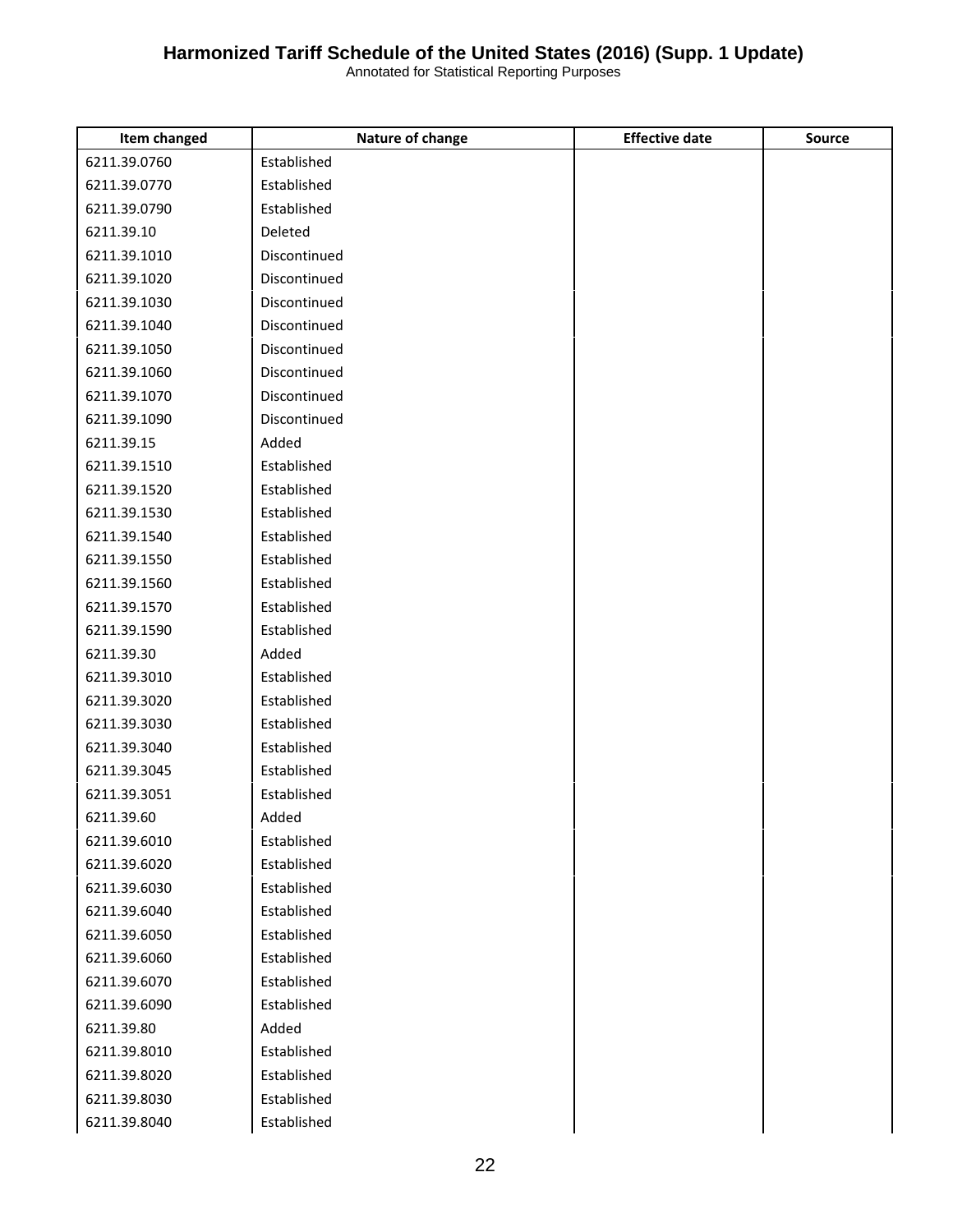| Item changed | Nature of change             | <b>Effective date</b> | <b>Source</b> |
|--------------|------------------------------|-----------------------|---------------|
| 6211.39.8050 | Established                  |                       |               |
| 6211.39.8060 | Established                  |                       |               |
| 6211.39.8070 | Established                  |                       |               |
| 6211.39.8090 | Established                  |                       |               |
| 6211.39.90   | Deleted                      |                       |               |
| 6211.39.9010 | Discontinued                 |                       |               |
| 6211.39.9020 | Discontinued                 |                       |               |
| 6211.39.9030 | Discontinued                 |                       |               |
| 6211.39.9040 | Discontinued                 |                       |               |
| 6211.39.9050 | Discontinued                 |                       |               |
| 6211.39.9060 | Discontinued                 |                       |               |
| 6211.39.9070 | Discontinued                 |                       |               |
| 6211.39.9090 | Discontinued                 |                       |               |
| 6211.42.00   | Subdivided to add rate lines |                       |               |
| 6211.42.0003 | Discontinued                 |                       |               |
| 6211.42.0007 | Discontinued                 |                       |               |
| 6211.42.0010 | Discontinued                 |                       |               |
| 6211.42.0020 | Discontinued                 |                       |               |
| 6211.42.0025 | Discontinued                 |                       |               |
| 6211.42.0030 | Discontinued                 |                       |               |
| 6211.42.0040 | Discontinued                 |                       |               |
| 6211.42.0054 | Discontinued                 |                       |               |
| 6211.42.0056 | Discontinued                 |                       |               |
| 6211.42.0060 | Discontinued                 |                       |               |
| 6211.42.0070 | Discontinued                 |                       |               |
| 6211.42.0075 | Discontinued                 |                       |               |
| 6211.42.0081 | Discontinued                 |                       |               |
| 6211.42.05   | Added                        |                       |               |
| 6211.42.0503 | Established                  |                       |               |
| 6211.42.0507 | Established                  |                       |               |
| 6211.42.0510 | Established                  |                       |               |
| 6211.42.0520 | Established                  |                       |               |
| 6211.42.0525 | Established                  |                       |               |
| 6211.42.0530 | Established                  |                       |               |
| 6211.42.0540 | Established                  |                       |               |
| 6211.42.0554 | Established                  |                       |               |
| 6211.42.0556 | Established                  |                       |               |
| 6211.42.0570 | Established                  |                       |               |
| 6211.42.0575 | Established                  |                       |               |
| 6211.42.0581 | Established                  |                       |               |
| 6211.42.10   | Added                        |                       |               |
| 6211.42.1003 | Established                  |                       |               |
| 6211.42.1007 | Established                  |                       |               |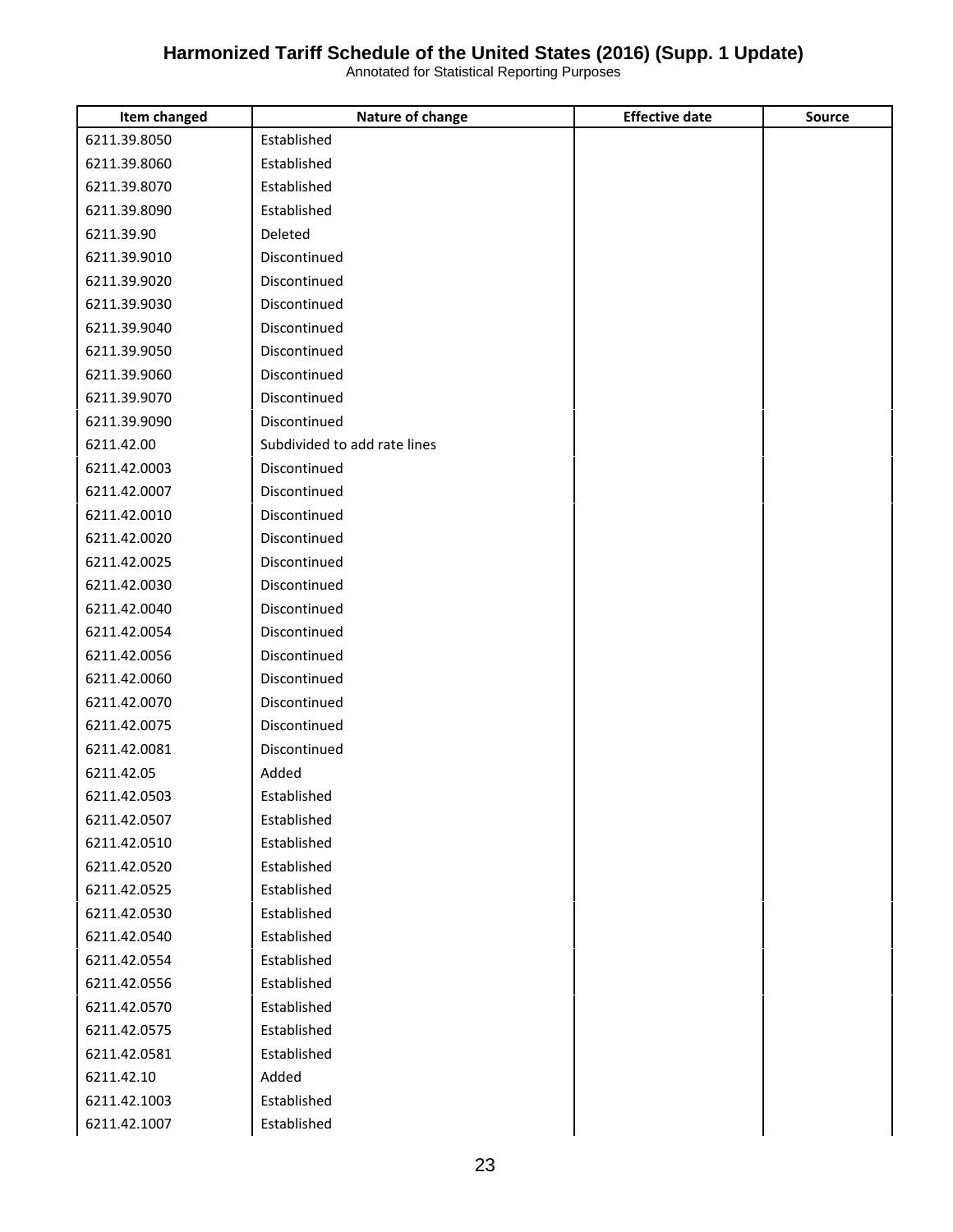| Item changed | Nature of change             | <b>Effective date</b> | <b>Source</b> |
|--------------|------------------------------|-----------------------|---------------|
| 6211.42.1010 | Established                  |                       |               |
| 6211.42.1020 | Established                  |                       |               |
| 6211.42.1025 | Established                  |                       |               |
| 6211.42.1030 | Established                  |                       |               |
| 6211.42.1040 | Established                  |                       |               |
| 6211.42.1054 | Established                  |                       |               |
| 6211.42.1056 | Established                  |                       |               |
| 6211.42.1060 | Established                  |                       |               |
| 6211.42.1070 | Established                  |                       |               |
| 6211.42.1075 | Established                  |                       |               |
| 6211.42.1081 | Established                  |                       |               |
| 6211.43.00   | Subdivided to add rate lines |                       |               |
| 6211.43.0003 | Discontinued                 |                       |               |
| 6211.43.0007 | Discontinued                 |                       |               |
| 6211.43.0010 | Discontinued                 |                       |               |
| 6211.43.0020 | Discontinued                 |                       |               |
| 6211.43.0030 | Discontinued                 |                       |               |
| 6211.43.0040 | Discontinued                 |                       |               |
| 6211.43.0050 | Discontinued                 |                       |               |
| 6211.43.0060 | Discontinued                 |                       |               |
| 6211.43.0064 | Discontinued                 |                       |               |
| 6211.43.0066 | Discontinued                 |                       |               |
| 6211.43.0074 | Discontinued                 |                       |               |
| 6211.43.0076 | Discontinued                 |                       |               |
| 6211.43.0078 | Discontinued                 |                       |               |
| 6211.43.0091 | Discontinued                 |                       |               |
| 6211.43.05   | Added                        |                       |               |
| 6211.43.0503 | Established                  |                       |               |
| 6211.43.0507 | Established                  |                       |               |
| 6211.43.0510 | Established                  |                       |               |
| 6211.43.0520 | Established                  |                       |               |
| 6211.43.0530 | Established                  |                       |               |
| 6211.43.0540 | Established                  |                       |               |
| 6211.43.0550 | Established                  |                       |               |
| 6211.43.0560 | Established                  |                       |               |
| 6211.43.0564 | Established                  |                       |               |
| 6211.43.0576 | Established                  |                       |               |
| 6211.43.0578 | Established                  |                       |               |
| 6211.43.0591 | Established                  |                       |               |
| 6211.43.10   | Added                        |                       |               |
| 6211.43.1003 | Established                  |                       |               |
| 6211.43.1007 | Established                  |                       |               |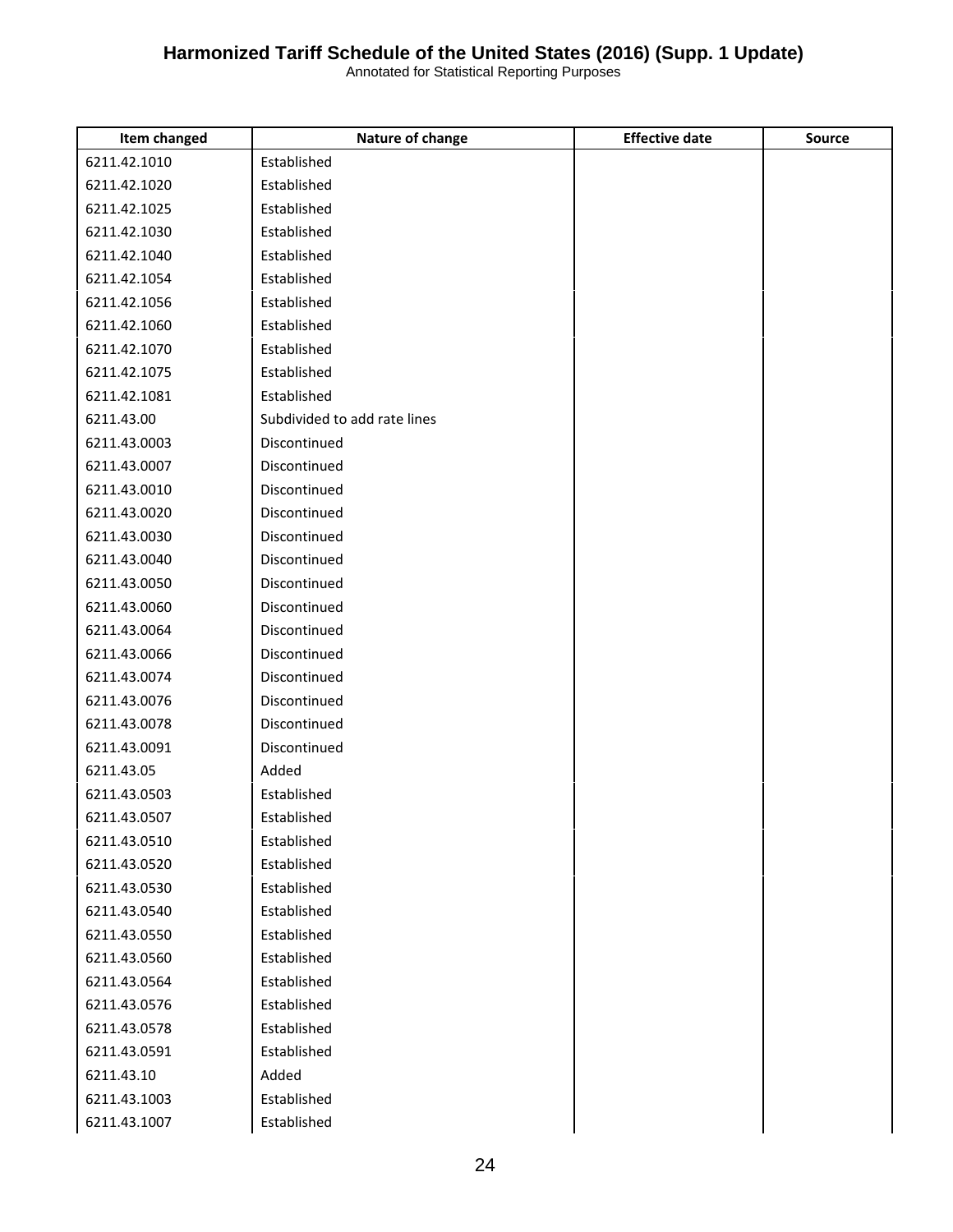| Item changed | Nature of change | <b>Effective date</b> | <b>Source</b> |
|--------------|------------------|-----------------------|---------------|
| 6211.43.1010 | Established      |                       |               |
| 6211.43.1020 | Established      |                       |               |
| 6211.43.1030 | Established      |                       |               |
| 6211.43.1040 | Established      |                       |               |
| 6211.43.1050 | Established      |                       |               |
| 6211.43.1060 | Established      |                       |               |
| 6211.43.1074 | Established      |                       |               |
| 6211.43.1076 | Established      |                       |               |
| 6211.43.1078 | Established      |                       |               |
| 6211.43.1091 | Established      |                       |               |
| 6211.49.03   | Added            |                       |               |
| 6211.49.0310 | Established      |                       |               |
| 6211.49.0320 | Established      |                       |               |
| 6211.49.0330 | Established      |                       |               |
| 6211.49.0340 | Established      |                       |               |
| 6211.49.0350 | Established      |                       |               |
| 6211.49.0360 | Established      |                       |               |
| 6211.49.0370 | Established      |                       |               |
| 6211.49.0380 | Established      |                       |               |
| 6211.49.0390 | Established      |                       |               |
| 6211.49.10   | Deleted          |                       |               |
| 6211.49.1010 | Discontinued     |                       |               |
| 6211.49.1020 | Discontinued     |                       |               |
| 6211.49.1030 | Discontinued     |                       |               |
| 6211.49.1040 | Discontinued     |                       |               |
| 6211.49.1050 | Discontinued     |                       |               |
| 6211.49.1060 | Discontinued     |                       |               |
| 6211.49.1070 | Discontinued     |                       |               |
| 6211.49.1080 | Discontinued     |                       |               |
| 6211.49.1090 | Discontinued     |                       |               |
| 6211.49.15   | Added            |                       |               |
| 6211.49.1510 | Established      |                       |               |
| 6211.49.1520 | Established      |                       |               |
| 6211.49.1530 | Established      |                       |               |
| 6211.49.1540 | Established      |                       |               |
| 6211.49.1550 | Established      |                       |               |
| 6211.49.1555 | Established      |                       |               |
| 6211.49.1561 | Established      |                       |               |
| 6211.49.25   | Added            |                       |               |
| 6211.49.2510 | Established      |                       |               |
| 6211.49.2520 | Established      |                       |               |
| 6211,49.2530 | Established      |                       |               |
| 6211.49.2540 | Established      |                       |               |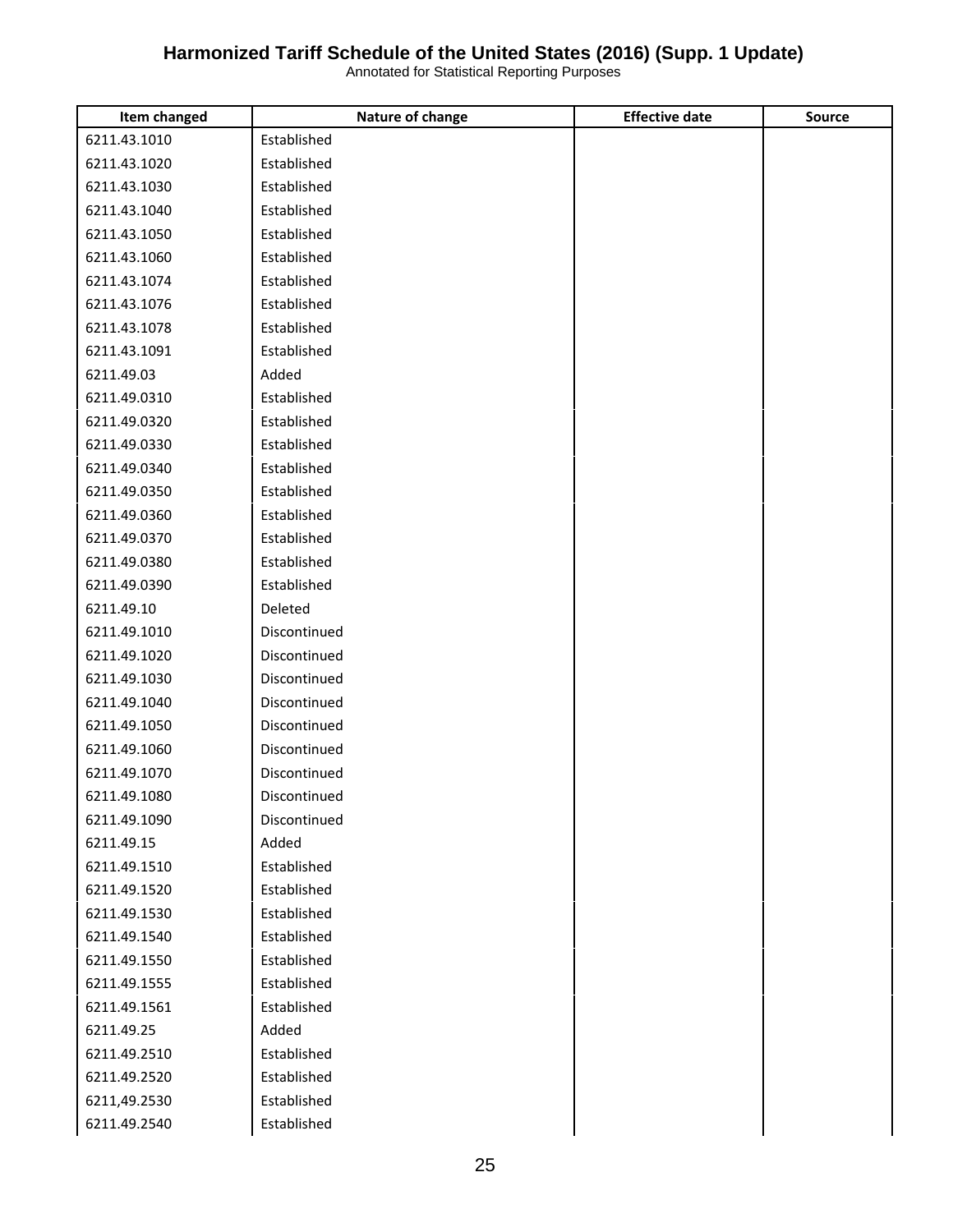| <b>Item changed</b> | Nature of change | <b>Effective date</b> | Source |
|---------------------|------------------|-----------------------|--------|
| 6211.49.2550        | Established      |                       |        |
| 6211.49.2560        | Established      |                       |        |
| 6211.49,2570        | Established      |                       |        |
| 6211.49.2580        | Established      |                       |        |
| 6211.49.2590        | Established      |                       |        |
| 6211,49,41          | Deleted          |                       |        |
| 6211.49.4110        | Discontinued     |                       |        |
| 6211.49.4120        | Discontinued     |                       |        |
| 6211.49.4130        | Discontinued     |                       |        |
| 6211.49.4140        | Discontinued     |                       |        |
| 6211.49.4150        | Discontinued     |                       |        |
| 6211.49.4155        | Discontinued     |                       |        |
| 6211.49.4161        | Discontinued     |                       |        |
| 6211.49.50          | Added            |                       |        |
| 6211.49.5010        | Established      |                       |        |
| 6211.49.5020        | Established      |                       |        |
| 6211.49.5030        | Established      |                       |        |
| 6211.49.5040        | Established      |                       |        |
| 6211.49.5050        | Established      |                       |        |
| 6211.49.5060        | Established      |                       |        |
| 6211.49.5070        | Established      |                       |        |
| 6211.49.5080        | Established      |                       |        |
| 6211.49.5090        | Established      |                       |        |
| 6211.49.60          | Added            |                       |        |
| 6211.49.6010        | Established      |                       |        |
| 6211.49.6020        | Established      |                       |        |
| 6211.49.6030        | Established      |                       |        |
| 6211.49.6040        | Established      |                       |        |
| 6211.49.6050        | Established      |                       |        |
| 6211.49.6055        | Established      |                       |        |
| 6211.49.6061        | Established      |                       |        |
| 6211.49.80          | Added            |                       |        |
| 6211.49.8010        | Established      |                       |        |
| 6211.49.8020        | Established      |                       |        |
| 6211.49.8030        | Established      |                       |        |
| 6211.49.8040        | Established      |                       |        |
| 6211.49.8050        | Established      |                       |        |
| 6211.49.8060        | Established      |                       |        |
| 6211.49.8070        | Established      |                       |        |
| 6211.49.8080        | Established      |                       |        |
| 6211.49.8090        | Established      |                       |        |
| 6211.49.90          | Deleted          |                       |        |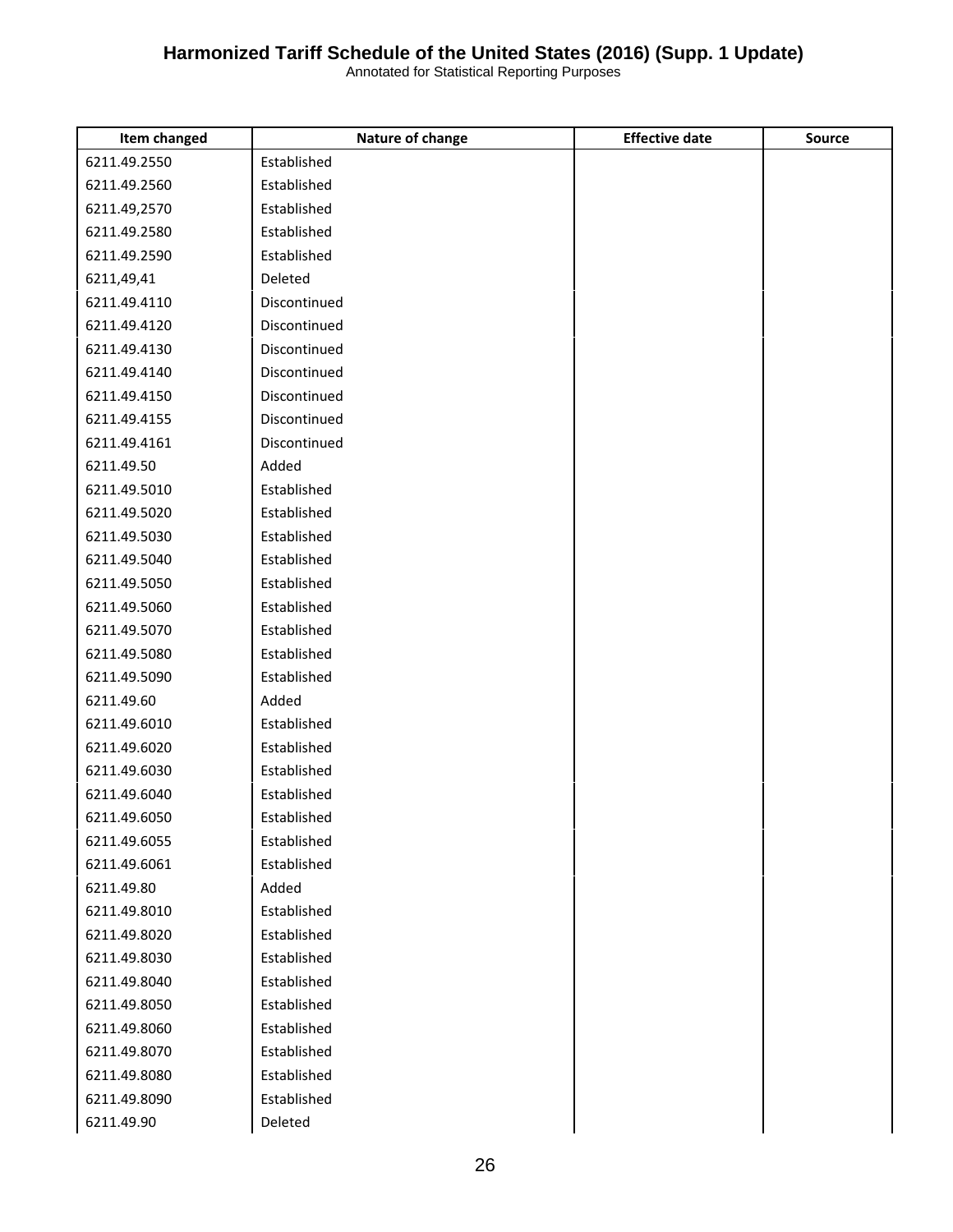Annotated for Statistical Reporting Purposes

| Item changed | Nature of change                             | <b>Effective date</b> | <b>Source</b>   |
|--------------|----------------------------------------------|-----------------------|-----------------|
| 6211.49.9010 | Discontinued                                 |                       |                 |
| 6211.49.9020 | Discontinued                                 |                       |                 |
| 6211.49.9030 | Discontinued                                 |                       |                 |
| 6211.49.9040 | Discontinued                                 |                       |                 |
| 6211.49.9050 | Discontinued                                 |                       |                 |
| 6211.49.9060 | Discontinued                                 |                       |                 |
| 6211.49.9070 | Discontinued                                 |                       |                 |
| 6211.49.9080 | Discontinued                                 |                       |                 |
| 6211.49.9090 | Discontinued                                 |                       |                 |
| 8423.89.10   | Typo corrected                               | N/A                   | Technical corr. |
| 8531.80.15   | Unit of quantity "X" added                   | N/A                   | 484(f)          |
| 8531.90.9001 | Unit of quantity "X" added                   | N/A                   | 484(f)          |
| 8536.90.60   | Unit of quantity "No." added                 | N/A                   | 484(f)          |
| 8543.70.91   | Unit of quantity "X" added                   | N/A                   | 484(f)          |
| 9032.90.01   | Column 2 duty rate corrected                 | July 1, 2016          | PP 9466         |
|              |                                              |                       |                 |
|              | Ends the list of entries for August 22, 2016 |                       |                 |
|              |                                              |                       |                 |
|              |                                              |                       |                 |

#### **CHANGE RECORD**

This change record sets forth all changes to the HTSA which have become effective since January 1, 2016, *other than* (1) the addition of "D" symbols for the African Growth and Opportunity Act (see Preface and general note 16) added for greater transparency to over 3400 subheadings and (2) any nonsubstantive adjustments made to the format of any page.

Note – The June 30, 2016 Presidential Proclamation is referenced herein as "PP 9466." The following chapters have been reposted since June 30 to correct typographical errors: General notes, 22, 39, 50, 73, 84, 85, 90, 95, 98.

| Item changed            | Nature of change                                                                                          | <b>Effective date</b> | <b>Source</b> |
|-------------------------|-----------------------------------------------------------------------------------------------------------|-----------------------|---------------|
| General note 4(d)       | Modified                                                                                                  | July 1, 2016          | PP 9466       |
| General stat. note 4(c) | Original (c) renumbered; new abbreviation<br>added; new subdivision (c) added<br>(formerly in section XI) | July 1, 2016          | 484(f)        |
| General stat. note 4(d) | Formerly designated as gen. stat. note 4(c)                                                               | July 1, 2016          | 484(f)        |
| 0713.10.4005            | Established                                                                                               | July 1, 2016          | 484(f)        |
| 0713.10.4015            | Established                                                                                               | July 1, 2016          | 484(f)        |
| 0713.10.4040            | Discontinued                                                                                              | July 1, 2016          | 484(f)        |
| 0713.40.2010            | Discontinued                                                                                              | July 1, 2016          | 484(f)        |
| 0713.40.2015            | Established                                                                                               | July 1, 2016          | 484(f)        |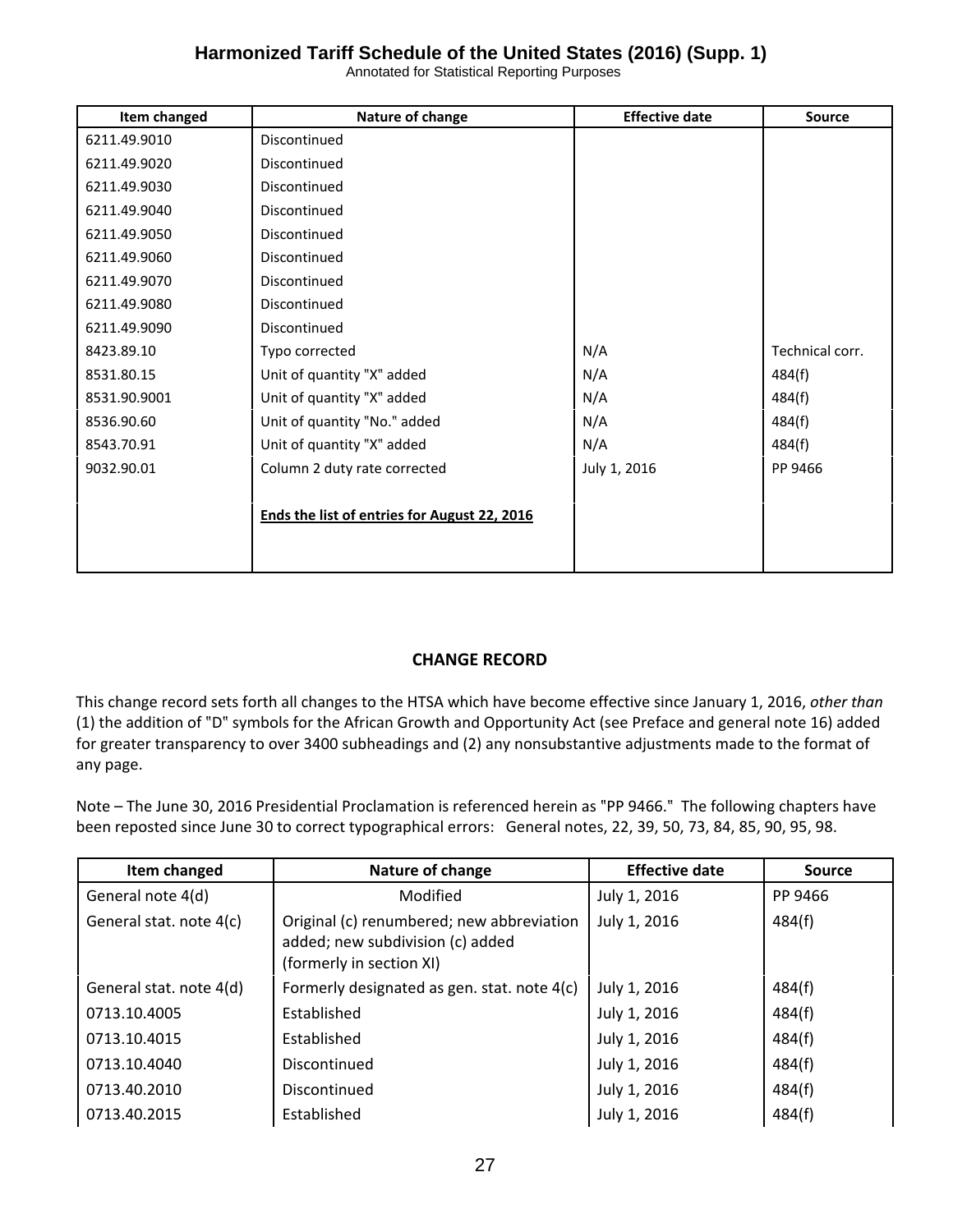| Item changed | Nature of change           | <b>Effective date</b> | <b>Source</b> |
|--------------|----------------------------|-----------------------|---------------|
| 0713.40.2020 | Established                | July 1, 2016          | 484(f)        |
| 1003.90.4000 | Annotated                  | July 1, 2016          | 484(f)        |
| 1003.90.4020 | Established                | July 1, 2016          | 484(f)        |
| 1003.90.4030 | Established                | July 1, 2016          | 484(f)        |
| 1701.99.1010 | Discontinued               | July 1, 2016          | 484(f)        |
| 1701.99.1015 | Established                | July 1, 2016          | 484(f)        |
| 1701.99.1017 | Established                | July 1, 2016          | 484(f)        |
| 2202.90.36   | Modified (A changed to A*) | July 1, 2016          | PP 9466       |
| 2833.40.6000 | Annotated                  | July 1, 2016          | 484(f)        |
| 2833.40.6010 | Established                | July 1, 2016          | 484(f)        |
| 2833.40.6020 | Established                | July 1, 2016          | 484(f)        |
| 2833.40.6050 | Established                | July 1, 2016          | 484(f)        |
| 2915.90.5000 | Annotated                  | July 1, 2016          | 484(f)        |
| 2915.90.5010 | Established                | July 1, 2016          | 484(f)        |
| 2915.90.5050 | Established                | July 1, 2016          | 484(f)        |
| 2931.90.9043 | Discontinued               | July 1, 2016          | 484(f)        |
| 2931.90.9045 | Established                | July 1, 2016          | 484(f)        |
| 2931.90.9047 | Established                | July 1, 2016          | 484(f)        |
| 3204.20.10   | Modified (A changed to A*) | July 1, 2016          | PP 9466       |
| 3204.20.80   | Modified (A changed to A*) | July 1, 2016          | PP 9466x      |
| 3215.11.00   | Subdivided                 | July 1, 2016          | PP 9466       |
| 3215.11.0010 | Discontinued               | July 1, 2016          | 484(f)        |
| 3215.11.0020 | Discontinued               | July 1, 2016          | 484(f)        |
| 3215.11.0030 | Discontinued               | July 1, 2016          | 484(f)        |
| 3215.11.0040 | Discontinued               | July 1, 2016          | 484(f)        |
| 3215.11.0050 | Discontinued               | July 1, 2016          | 484(f)        |
| 3215.11.0060 | Discontinued               | July 1, 2016          | 484(f)        |
| 3215.11.1000 | Created                    | July 1, 2016          | PP 9466       |
| 3215.11.3000 | Created                    | July 1, 2016          | PP 9466       |
| 3215.11.90   | Created                    | July 1, 2016          | PP 9466       |
| 3215.11.9010 | Established                | July 1, 2016          | 484(f)        |
| 3215.11.9020 | Established                | July 1, 2016          | 484(f)        |
| 3215.11.9030 | Established                | July 1, 2016          | 484(f)        |
| 3215.11.9040 | Established                | July 1, 2016          | 484(f)        |
| 3215.11.9050 | Established                | July 1, 2016          | 484(f)        |
| 3215.11.9060 | Established                | July 1, 2016          | 484(f)        |
| 3215.19.00   | Subdivided                 | July 1, 2016          | PP 9466       |
| 3215.19.0010 | Discontinued               | July 1, 2016          | 484(f)        |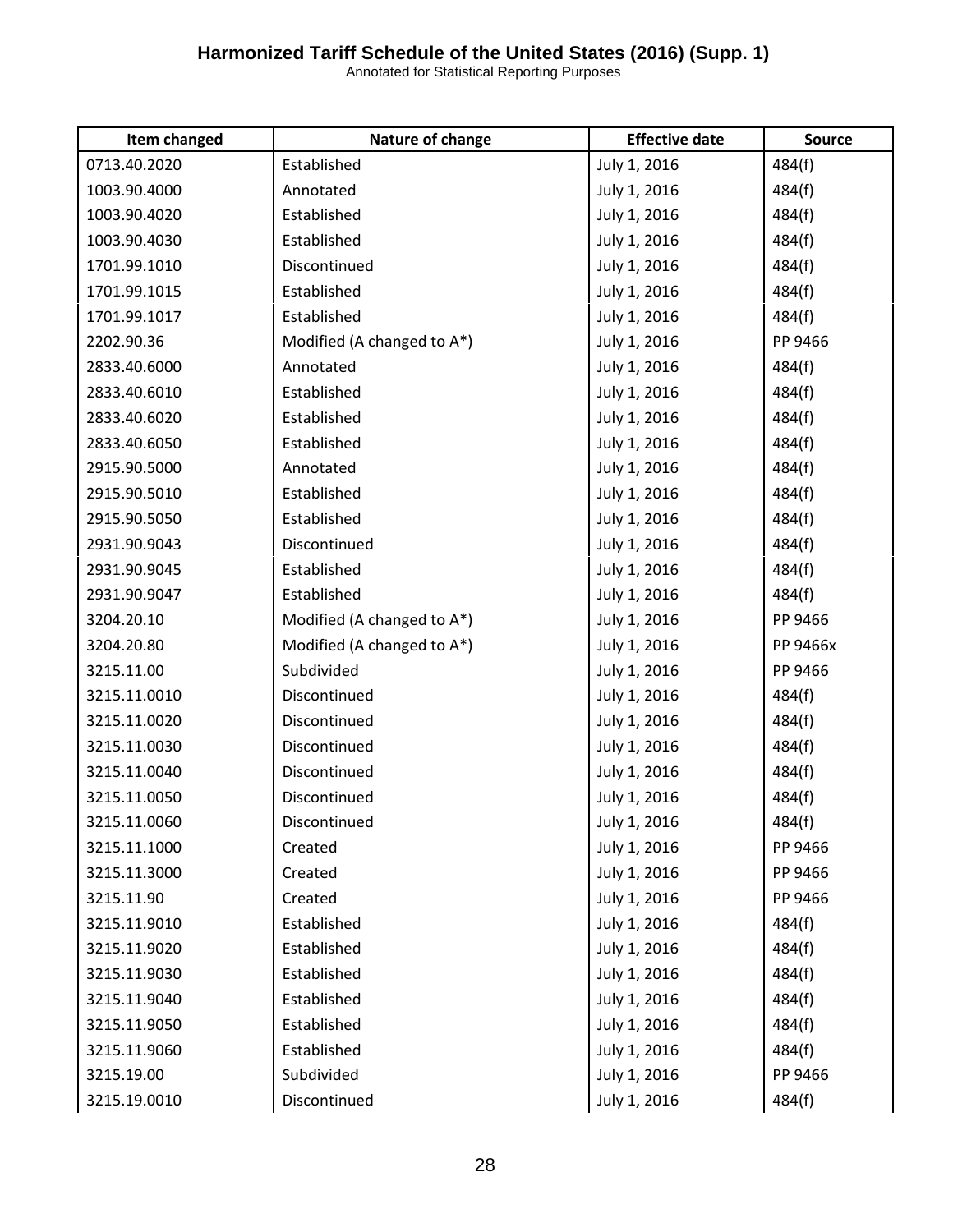| Item changed | Nature of change    | <b>Effective date</b> | Source  |
|--------------|---------------------|-----------------------|---------|
| 3215.19.0020 | Discontinued        | July 1, 2016          | 484(f)  |
| 3215.19.0030 | Discontinued        | July 1, 2016          | 484(f)  |
| 3215.19.0040 | Discontinued        | July 1, 2016          | 484(f)  |
| 3215.19.0050 | Discontinued        | July 1, 2016          | 484(f)  |
| 3215.19.0060 | Discontinued        | July 1, 2016          | 484(f)  |
| 3215.19.1000 | Created             | July 1, 2016          | PP 9466 |
| 3215.19.3000 | Created             | July 1, 2016          | PP 9466 |
| 3215.19.90   | Created             | July 1, 2016          | PP 9466 |
| 3215.19.9010 | Established         | July 1, 2016          | 484(f)  |
| 3215.19.9020 | Established         | July 1, 2016          | 484(f)  |
| 3215.19.9030 | Established         | July 1, 2016          | 484(f)  |
| 3215.19.9040 | Established         | July 1, 2016          | 484(f)  |
| 3215.19.9050 | Established         | July 1, 2016          | 484(f)  |
| 3215.19.9060 | Established         | July 1, 2016          | 484(f)  |
| 3506.91.0000 | Subdivided          | July 1, 2016          | PP 9466 |
| 3506.91.1000 | Created             | July 1, 2016          | PP 9466 |
| 3506.91.5000 | Created             | July 1, 2016          | PP 9466 |
| 3603.00.3000 | Annotated           | July 1, 2016          | 484(f)  |
| 3603.00.3010 | Established         | July 1, 2016          | 484(f)  |
| 3603.00.3020 | Established         | July 1, 2016          | 484(f)  |
| 3603.00.9000 | Annotated           | July 1, 2016          | 484(f)  |
| 3603.00.9010 | Established         | July 1, 2016          | 484(f)  |
| 3603.00.9020 | Established         | July 1, 2016          | 484(f)  |
| 3603.00.9030 | Established         | July 1, 2016          | 484(f)  |
| 3808.93.5000 | Annotated           | July 1, 2016          | 484(f)  |
| 3808.93.5010 | Established         | July 1, 2016          | 484(f)  |
| 3808.93.5050 | Established         | July 1, 2016          | 484(f)  |
| 3901.99.01   | Deleted             | July 1, 2016          | PP 9466 |
| 3907.99.0110 | Discontinued        | July 1, 2016          | 484(f)  |
| 3907.99.0150 | Discontinued        | July 1, 2016          | 484(f)  |
| 3907.99.2000 | Created             | July 1, 2016          | PP 9466 |
| 3907.99.50   | Created             | July 1, 2016          | PP 9466 |
| 3907.99.5010 | Established         | July 1, 2016          | 484(f)  |
| 3907.99.5050 | Established         | July 1, 2016          | 484(f)  |
| 3923.10.0000 | Subdivided          | July 1, 2016          | PP 9466 |
| 3923.10.2000 | Created             | July 1, 2016          | PP 9466 |
| 3923.10.9000 | Created             | July 1, 2016          | PP 9466 |
| 4202.11.00   | Modified (A+ added) | July 1, 2016          | PP 9466 |
| 4202.12.20   | Deleted             | July 1, 2016          | PP 9466 |
| 4202.12.2010 | Discontinued        | July 1, 2016          | 484(f)  |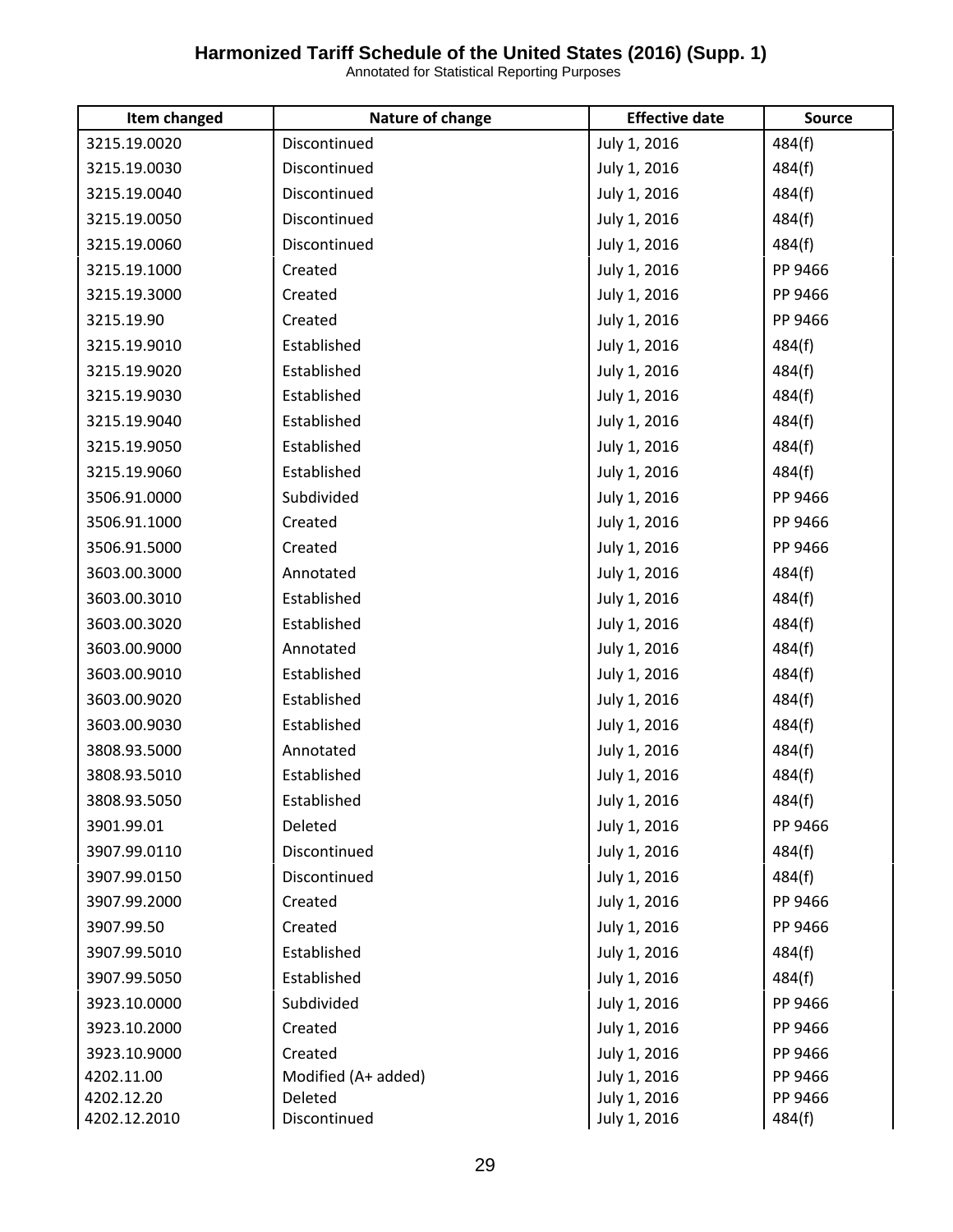| Item changed | Nature of change          | <b>Effective date</b> | <b>Source</b> |
|--------------|---------------------------|-----------------------|---------------|
| 4202.12.2020 | Discontinued              | July 1, 2016          | 484(f)        |
| 4202.12.2025 | Discontinued              | July 1, 2016          | 484(f)        |
| 4202.12.2035 | Discontinued              | July 1, 2016          | 484(f)        |
| 4202.12.2050 | Discontinued              | July 1, 2016          | 484(f)        |
| 4202.12.2085 | Discontinued              | July 1, 2016          | 484(f)        |
| 4202.12.21   | Created                   | July 1, 2016          | PP 9466       |
| 4202.12.2120 | Established               | July 1, 2016          | 484(f)        |
| 4202.12.2150 | Established               | July 1, 2016          | 484(f)        |
| 4202.12.29   | Created                   | July 1, 2016          | PP 9466       |
| 4202.12.2910 | Established               | July 1, 2016          | 484(f)        |
| 4202.12.2925 | Established               | July 1, 2016          | 484(f)        |
| 4202.12.2935 | Established               | July 1, 2016          | 484(f)        |
| 4202.12.2985 | Established               | July 1, 2016          | 484(f)        |
| 4202.12.40   | Modified (A+ and D added) | July 1, 2016          | PP 9466       |
| 4202.12.80   | Deleted                   | July 1, 2016          | PP 9466       |
| 4202.12.8010 | Discontinued              | July 1, 2016          | 484(f)        |
| 4202.12.8020 | Discontinued              | July 1, 2016          | 484(f)        |
| 4202.12.8030 | Discontinued              | July 1, 2016          | 484(f)        |
| 4202.12.8040 | Discontinued              | July 1, 2016          | 484(f)        |
| 4202.12.8050 | Discontinued              | July 1, 2016          | 484(f)        |
| 4202.12.8060 | Discontinued              | July 1, 2016          | 484(f)        |
| 4202.12.8070 | Discontinued              | July 1, 2016          | 484(f)        |
| 4202.12.8080 | Discontinued              | July 1, 2016          | 484(f)        |
| 4202.12.81   | Created                   | July 1, 2016          | PP 9466       |
| 4202.12.8130 | Established               | July 1, 2016          | 484(f)        |
| 4202.12.8170 | Established               | July 1, 2016          | 484(f)        |
| 4202.12.89   | Created                   | July 1, 2016          | PP 9466       |
| 4202.12.8910 | Established               | July 1, 2016          | 484(f)        |
| 4202.12.8920 | Established               | July 1, 2016          | 484(f)        |
| 4202.12.8940 | Established               | July 1, 2016          | 484(f)        |
| 4202.12.8950 | Established               | July 1, 2016          | 484(f)        |
| 4202.12.8960 | Established               | July 1, 2016          | 484(f)        |
| 4202.12.8980 | Established               | July 1, 2016          | 484(f)        |
| 4202.21.60   | Modified (A+ added)       | July 1, 2016          | PP 9466       |
| 4202.21.90   | Modified (A+ added)       | July 1, 2016          | PP 9466       |
| 4202.22.15   | Modified (A+ added)       | July 1, 2016          | PP 9466       |
| 4202.22.45   | Modified (A+ and D added) | July 1, 2016          | PP 9466       |
| 4202.22.80   | Deleted                   | July 1, 2016          | PP 9466       |
| 4202.22.8030 | Discontinued              | July 1, 2016          | 484(f)        |
| 4202.22.8050 | Discontinued              | July 1, 2016          | 484(f)        |
| 4202.22.8070 | Discontinued              | July 1, 2016          | 484(f)        |
| 4202.22.8080 | Discontinued              | July 1, 2016          | 484(f)        |
| 4202.22.8100 | Created                   | July 1, 2016          | PP 9466       |
| 4202.22.89   | Created                   | July 1, 2016          | PP 9466       |
| 4202.22.8930 | Established               | July 1, 2016          | 484(f)        |
| 4202.22.8970 | Established               | July 1, 2016          | 484(f)        |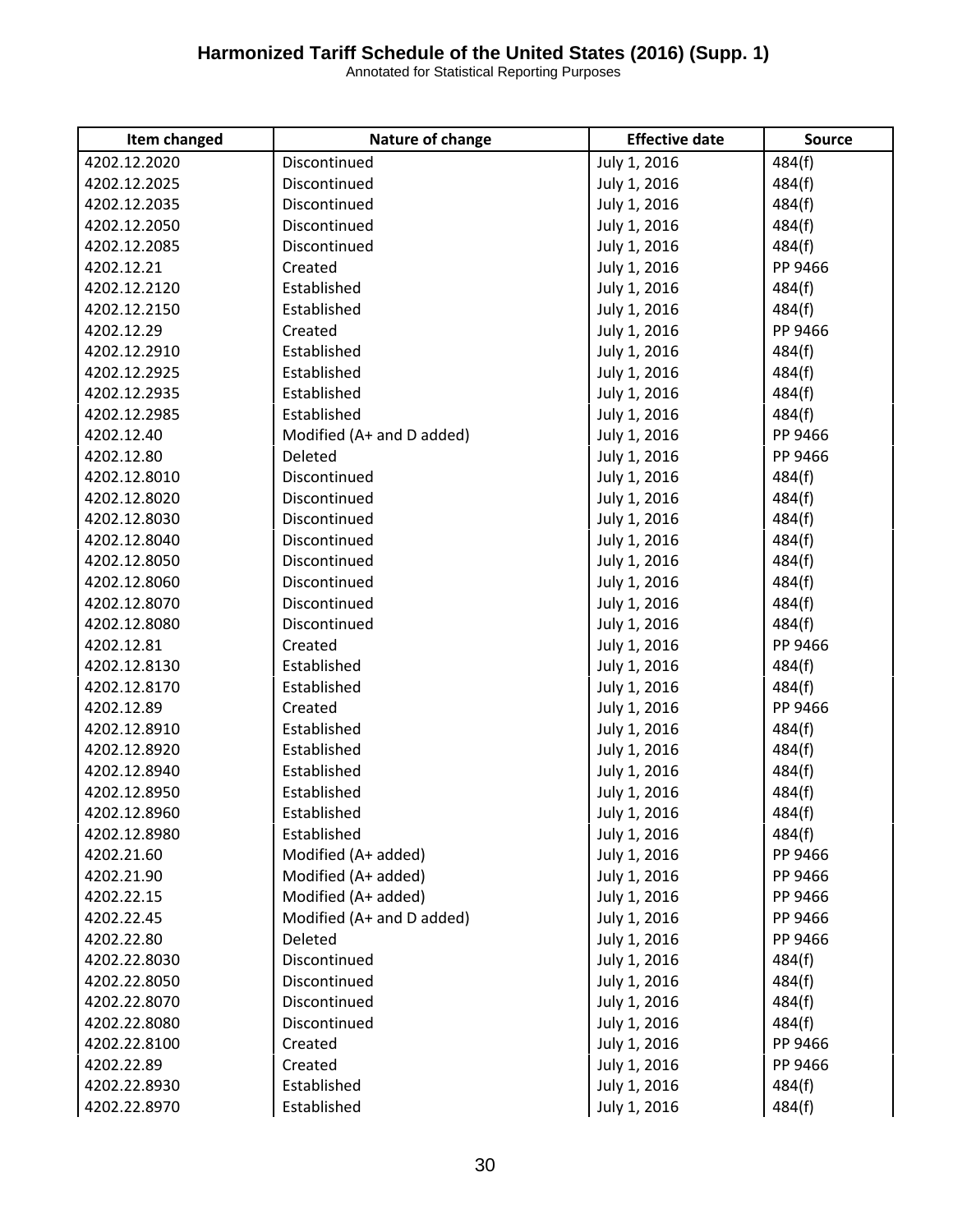| Item changed | Nature of change          | <b>Effective date</b> | <b>Source</b> |
|--------------|---------------------------|-----------------------|---------------|
| 4202.22.8980 | Established               | July 1, 2016          | 484(f)        |
| 4202.31.60   | Modified (A+ added)       | July 1, 2016          | PP 9466       |
| 4202.32.40   | Modified (A+ and D added) | July 1, 2016          | PP 9466       |
| 4202.32.80   | Modified (A+ and D added) | July 1, 2016          | PP 9466       |
| 4202.32.95   | Deleted                   | July 1, 2016          | PP 9466       |
| 4202.32.9530 | Discontinued              | July 1, 2016          | 484(f)        |
| 4202.32.9550 | Discontinued              | July 1, 2016          | 484(f)        |
| 4202.32.9560 | Discontinued              | July 1, 2016          | 484(f)        |
| 4202.32.9100 | Created                   | July 1, 2016          | PP 9466       |
| 4202.32.9300 | Created                   | July 1, 2016          | PP 9466       |
| 4202.32.9900 | Created                   | July 1, 2016          | PP 9466       |
| 4202.91.00   | Deleted                   | July 1, 2016          | PP 9466       |
| 4202.91.0010 | Discontinued              | July 1, 2016          | 484(f)        |
| 4202.91.0030 | Discontinued              | July 1, 2016          | 484(f)        |
| 4202.91.0090 | Discontinued              | July 1, 2016          | 484(f)        |
| 4202.91.1000 | Created                   | July 1, 2016          | PP 9466       |
| 4202.91.90   | Created                   | July 1, 2016          | PP 9466       |
| 4202.91.9030 | Established               | July 1, 2016          | 484(f)        |
| 4202.91.9090 | Established               | July 1, 2016          | 484(f)        |
| 4202.92.15   | Modified (A+ and D added) | July 1, 2016          | PP 9466       |
| 4202.92.20   | Modified (A+ and D added) | July 1, 2016          | PP 9466       |
| 4202.92.30   | Deleted                   | July 1, 2016          | PP 9466       |
| 4202.92.3005 | Discontinued              | July 1, 2016          | 484(f)        |
| 4202.92.3010 | Discontinued              | July 1, 2016          | 484(f)        |
| 4202.92.3016 | Discontinued              | July 1, 2016          | 484(f)        |
| 4202.92.3020 | Discontinued              | July 1, 2016          | 484(f)        |
| 4202.92.3031 | Discontinued              | July 1, 2016          | 484(f)        |
| 4202.92.3091 | Discontinued              | July 1, 2016          | 484(f)        |
| 4202.92.31   | Created                   | July 1, 2016          | PP 9466       |
| 4202.92.3120 | Established               | July 1, 2016          | 484(f)        |
| 4202.92.3131 | Established               | July 1, 2016          | 484(f)        |
| 4202.92.33   | Created                   | July 1, 2016          | PP 9466       |
| 4202.92.3305 | Established               | July 1, 2016          | 484(f)        |
| 4202.92.3310 | Established               | July 1, 2016          | 484(f)        |
| 4202.92.3316 | Established               | July 1, 2016          | 484(f)        |
| 4202.92.3900 | Created                   | July 1, 2016          | PP 9466       |
| 4202.92.45   | Modified (A+ added)       | July 1, 2016          | PP 9466       |
| 4202.92.90   | Deleted                   | July 1, 2016          | PP 9466       |
| 4202.92.9010 | Discontinued              | July 1, 2016          | 484(f)        |
| 4202.92.9015 | Discontinued              | July 1, 2016          | 484(f)        |
| 4202.92.9026 | Discontinued              | July 1, 2016          | 484(f)        |
| 4202.92.9036 | Discontinued              | July 1, 2016          | 484(f)        |
| 4202.92.9050 | Discontinued              | July 1, 2016          | 484(f)        |
| 4202.92.9060 | Discontinued              | July 1, 2016          | 484(f)        |
| 4202.92.9100 | Created                   | July 1, 2016          | PP 9466       |
| 4202.92.93   | Created                   | July 1, 2016          | PP 9466       |
| 4202.92.9310 | Established               | July 1, 2016          | 484(f)        |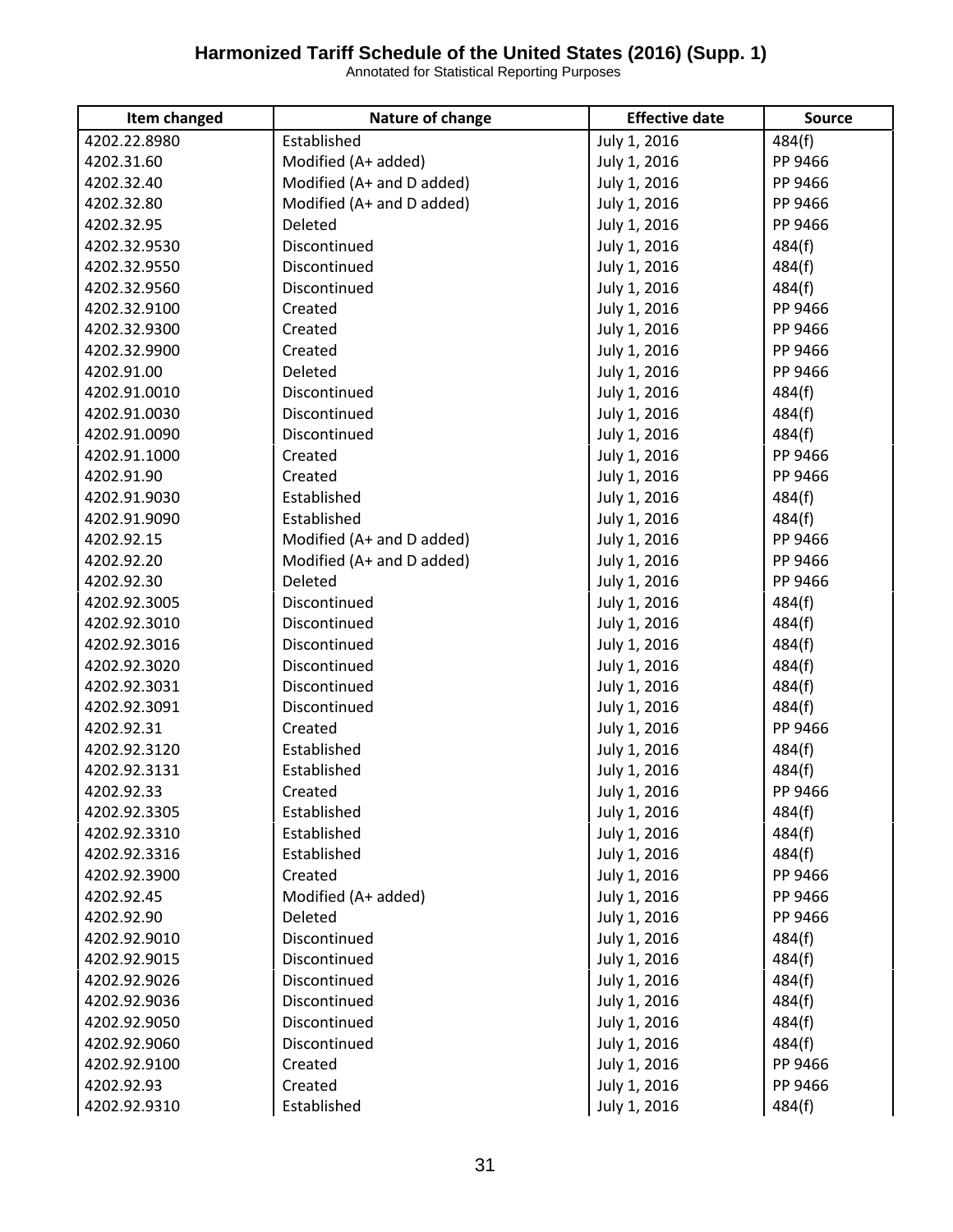| Item changed               | Nature of change                       | <b>Effective date</b> | <b>Source</b> |
|----------------------------|----------------------------------------|-----------------------|---------------|
| 4202.92.9315               | Established                            | July 1, 2016          | 484(f)        |
| 4202.92.9336               | Established                            | July 1, 2016          | 484(f)        |
| 4202.92.9400               | Created                                | July 1, 2016          | PP 9466       |
| 4202.92.9700               | Created                                | July 1, 2016          | PP 9466       |
| 4202.99.90                 | Modified (A+ added)                    | July 1, 2016          | PP 9466       |
| Stat. note 3 to Section XI | Moved to general statistical notes     | July 1, 2016          | 484(f)        |
| 6110.20.2040               | Discontinued                           | July 1, 2016          | 484(f)        |
| 6110.20.2041               | Established                            | July 1, 2016          | 484(f)        |
| 6110.20.2044               | Established                            | July 1, 2016          | 484(f)        |
| 6110.20.20.45              | Discontinued                           | July 1, 2016          | 484(f)        |
| 6110.20.20.46              | Established                            | July 1, 2016          | 484(f)        |
| 6110.20.20.49              | Established                            | July 1, 2016          | 484(f)        |
| 6110.30.3040               | Discontinued                           | July 1, 2016          | 484(f)        |
| 6110.30.3041               | Established                            | July 1, 2016          | 484(f)        |
| 6110.30.3044               | Established                            | July 1, 2016          | 484(f)        |
| 7221.00.0015               | Discontinued                           | July 1, 2016          | 484(f)        |
| 7221.00.0017               | Established                            | July 1, 2016          | 484(f)        |
| 7221.00.0018               | Established                            | July 1, 2016          | 484(f)        |
| 7325.91.00                 | Modified (A changed to A*)             | July 1, 2016          | PP 9466       |
| 8414.59.1500               | Created                                | July 1, 2016          | PP 9466       |
| 8414.59.60                 | Redesignated as 8414.59.65             | July 1, 2016          | PP 9466       |
| 8414.59.6040               | Discontinued                           | July 1, 2016          | PP 9466       |
| 8414.59.6060               | Discontinued                           | July 1, 2016          | PP 9466       |
| 8414.59.6090               | Discontinued                           | July 1, 2016          | PP 9466       |
| 8414.59.6095               | Discontinued                           | July 1, 2016          | PP 9466       |
| 8414.59.65                 | Created (redesignated from 8414.59.60) | July 1, 2016          | PP 9466       |
| 8414.59.6540               | Established                            | July 1, 2016          | PP 9466       |
| 8414.59.6560               | Established                            | July 1, 2016          | PP 9466       |
| 8414.59.6590               | Established                            | July 1, 2016          | PP 9466       |
| 8414.59.6595               | Established                            | July 1, 2016          | PP 9466       |
| 8423.20.0000               | Subdivided                             | July 1, 2016          | PP 9466       |
| 8423.20.1000               | Created                                | July 1, 2016          | PP 9466       |
| 8423.20.9000               | Created                                | July 1, 2016          | PP 9466       |
| 8423.89.00                 | Subdivided                             | July 1, 2016          | PP 9466       |
| 8423.89.0010               | Discontinued                           | July 1, 2016          | PP 9466       |
| 8423.89.0050               | Discontinued                           | July 1, 2016          | PP 9466       |
| 8423.89.1000               | Created                                | July 1, 2016          | PP 9466       |
| 8423.89.9000               | Created                                | July 1, 2016          | PP 9466       |
| 8423.90.00                 | Subdivided                             | July 1, 2016          | PP 9466       |
| 8423.90.0040               | Discontinued                           | July 1, 2016          | PP 9466       |
| 8423.90.0080               | Discontinued                           | July 1, 2016          | PP 9466       |
| 8423.90.1000               | Created                                | July 1, 2016          | PP 9466       |
| 8423.90.9000               | Created                                | July 1, 2016          | PP 9466       |
| 8424.89.0000               | Subdivided                             | July 1, 2016          | PP 9466       |
| 8424.89.1000               | Created                                | July 1, 2016          | PP 9466       |
| 8424.89.9000               | Created                                | July 1, 2016          | PP 9466       |
| 8456.10.7000               | Created                                | July 1, 2016          | PP 9466       |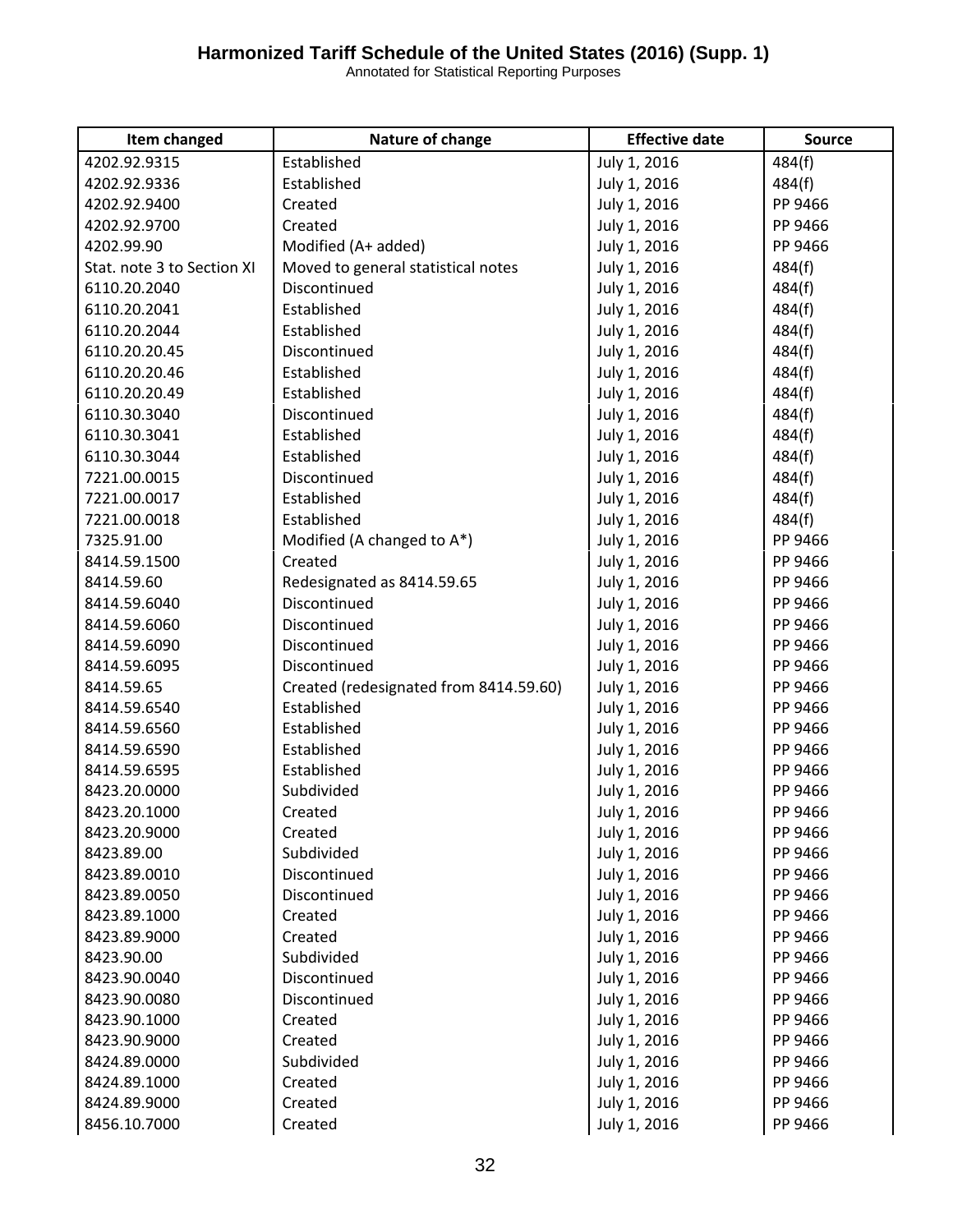| Item changed | Nature of change | <b>Effective date</b> | <b>Source</b> |
|--------------|------------------|-----------------------|---------------|
| 8456.10.8000 | Deleted          | July 1, 2016          | PP 9466       |
| 8456.10.9000 | Created          | July 1, 2016          | PP 9466       |
| 8456.93.95   | Deleted          | July 1, 2016          | PP 9466       |
| 8466.93.9540 | Discontinued     | July 1, 2016          | PP 9466       |
| 8466.93.9585 | Discontinued     | July 1, 2016          | PP 9466       |
| 8466.93.9600 | Created          | July 1, 2016          | PP 9466       |
| 8466.93.98   | Created          | July 1, 2016          | PP 9466       |
| 8466.93.9840 | Established      | July 1, 2016          | PP 9466       |
| 8466.93.9885 | Established      | July 1, 2016          | PP 9466       |
| 8473.10.0100 | Created          | July 1, 2016          | PP 9466       |
| 8473.10.4000 | Deleted          | July 1, 2016          | PP 9466       |
| 8473.10.4100 | Created          | July 1, 2016          | PP 9466       |
| 8473.40.0100 | Created          | July 1, 2016          | PP 9466       |
| 8473.40.8500 | Deleted          | July 1, 2016          | PP 9466       |
| 8473.40.8600 | Created          | July 1, 2016          | PP 9466       |
| 8479.89.9200 | Created          | July 1, 2016          | PP 9466       |
| 8479.89.94   | Created          | July 1, 2016          | PP 9466       |
| 8479.89.9450 | Established      | July 1, 2016          | PP 9466       |
| 8479.89.9460 | Established      | July 1, 2016          | PP 9466       |
| 8479.89.9465 | Established      | July 1, 2016          | PP 9466       |
| 8479.89.9485 | Established      | July 1, 2016          | PP 9466       |
| 8479.89.9495 | Established      | July 1, 2016          | PP 9466       |
| 8479.89.9496 | Established      | July 1, 2016          | PP 9466       |
| 8479.89.9499 | Established      | July 1, 2016          | PP 9466       |
| 8479.89.98   | Deleted          | July 1, 2016          | PP 9466       |
| 8479.89.9850 | Discontinued     | July 1, 2016          | PP 9466       |
| 8479.89.9860 | Discontinued     | July 1, 2016          | PP 9466       |
| 8479.89.9865 | Discontinued     | July 1, 2016          | PP 9466       |
| 8479.89.9885 | Discontinued     | July 1, 2016          | PP 9466       |
| 8479.89.9895 | Discontinued     | July 1, 2016          | PP 9466       |
| 8479.89.9896 | Discontinued     | July 1, 2016          | PP 9466       |
| 8479.89.9899 | Discontinued     | July 1, 2016          | PP 9466       |
| 8482.20.0060 | Discontinued     | July 1, 2016          | 484(f)        |
| 8482.20.0061 | Established      | July 1, 2016          | 484(f)        |
| 8482.20.0064 | Established      | July 1, 2016          | 484(f)        |
| 8482.20.0067 | Established      | July 1, 2016          | 484(f)        |
| 8482.20.0080 | Discontinued     | July 1, 2016          | 484(f)        |
| 8482.20.0081 | Established      | July 1, 2016          | 484(f)        |
| 8482.20.0090 | Established      | July 1, 2016          | 484(f)        |
| 8482.99.1540 | Discontinued     | July 1, 2016          | 484(f)        |
| 8482.99.1550 | Established      | July 1, 2016          | 484(f)        |
| 8482.99.1570 | Established      | July 1, 2016          | 484(f)        |
| 8504.90.0100 | Created          | July 1, 2016          | PP 9466       |
| 8504.90.4000 | Deleted          | July 1, 2016          | PP 9466       |
| 8504.90.4100 | Created          | July 1, 2016          | PP 9466       |
| 8504.90.95   | Deleted          | July 1, 2016          | PP 9466       |
| 8504.90.9510 | Discontinued     | July 1, 2016          | PP 9466       |
| 8504.90.9530 | Discontinued     | July 1, 2016          | PP 9466       |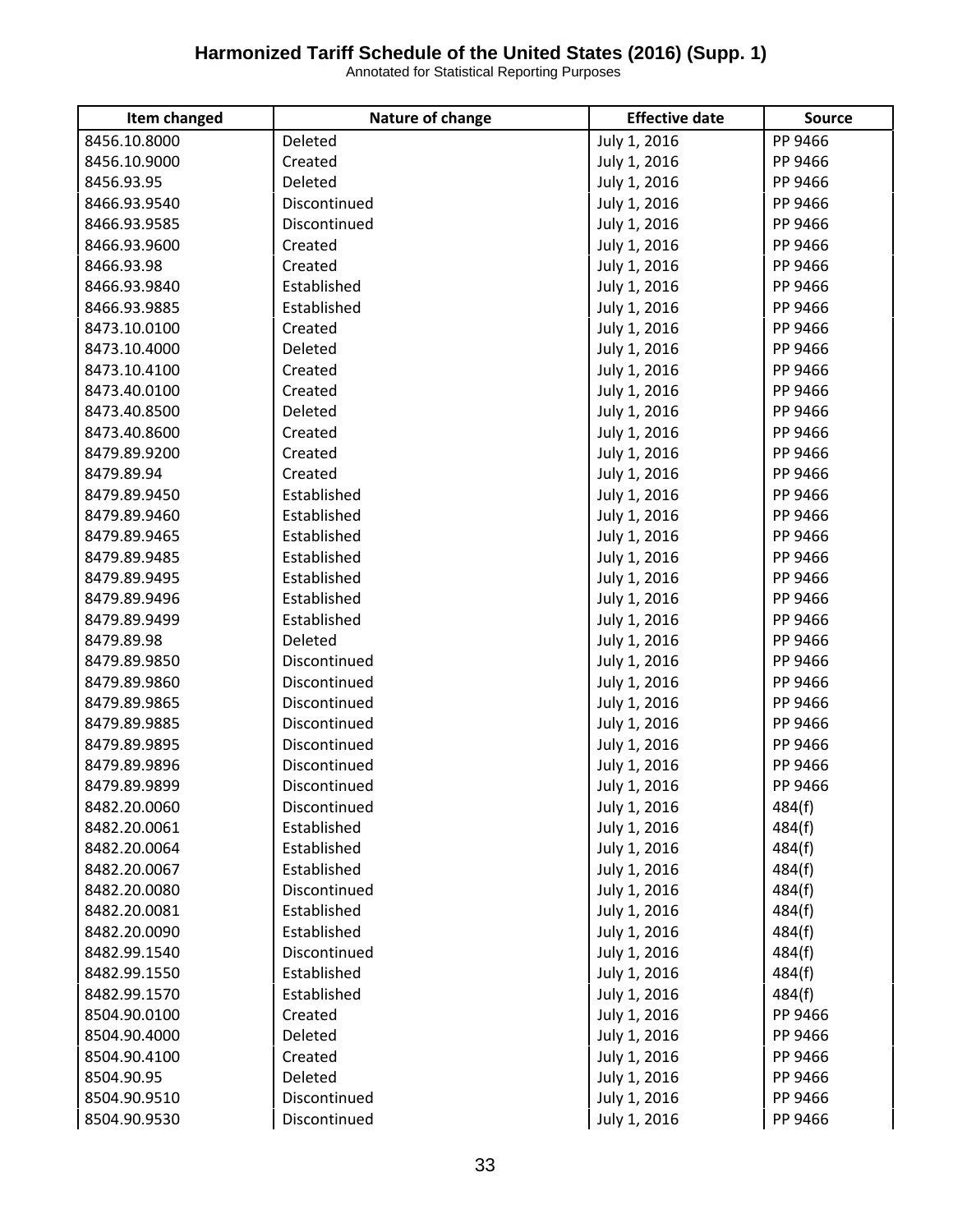| Item changed | Nature of change | <b>Effective date</b> | <b>Source</b> |
|--------------|------------------|-----------------------|---------------|
| 8504.90.9534 | Discontinued     | July 1, 2016          | PP 9466       |
| 8504.90.9538 | Discontinued     | July 1, 2016          | PP 9466       |
| 8504.90.9542 | Discontinued     | July 1, 2016          | PP 9466       |
| 8504.90.9546 | Discontinued     | July 1, 2016          | PP 9466       |
| 8504.90.9550 | Discontinued     | July 1, 2016          | PP 9466       |
| 8504.90.9590 | Discontinued     | July 1, 2016          | PP 9466       |
| 8504.90.96   | Created          | July 1, 2016          | PP 9466       |
| 8504.90.9610 | Established      | July 1, 2016          | PP 9466       |
| 8504.90.9630 | Established      | July 1, 2016          | PP 9466       |
| 8504.90.9634 | Established      | July 1, 2016          | PP 9466       |
| 8504.90.9638 | Established      | July 1, 2016          | PP 9466       |
| 8504.90.9642 | Established      | July 1, 2016          | PP 9466       |
| 8504.90.9646 | Established      | July 1, 2016          | PP 9466       |
| 8504.90.9650 | Established      | July 1, 2016          | PP 9466       |
| 8504.90.9690 | Established      | July 1, 2016          | PP 9466       |
| 8505.90.7000 | Created          | July 1, 2016          | PP 9466       |
| 8505.90.75   | Created          | July 1, 2016          | PP 9466       |
| 8505.90.7501 | Established      | July 1, 2016          | PP 9466       |
| 8505.90.8000 | Deleted          | July 1, 2016          | PP 9466       |
| 8514.30.0000 | Subdivided       | July 1, 2016          | PP 9466       |
| 8514.30.1000 | Created          | July 1, 2016          | PP 9466       |
| 8515.30.9000 | Created          | July 1, 2016          | PP 9466       |
| 8518.90.0100 | Created          | July 1, 2016          | PP 9466       |
| 8518.90.4000 | Deleted          | July 1, 2016          | PP 9466       |
| 8518.90.4100 | Created          | July 1, 2016          | PP 9466       |
| 8518.90.8000 | Deleted          | July 1, 2016          | PP 9466       |
| 8518.90.8100 | Created          | July 1, 2016          | PP 9466       |
| 8522.90.0100 | Created          | July 1, 2016          | PP 9466       |
| 8522.90.3500 | Deleted          | July 1, 2016          | PP 9466       |
| 8522.90.3600 | Created          | July 1, 2016          | PP 9466       |
| 8522.90.55   | Deleted          | July 1, 2016          | PP 9466       |
| 8522.90.5540 | Discontinued     | July 1, 2016          | PP 9466       |
| 8522.90.5580 | Discontinued     | July 1, 2016          | PP 9466       |
| 8522.90.58   | Created          | July 1, 2016          | PP 9466       |
| 8522.90.5840 | Established      | July 1, 2016          | PP 9466       |
| 8522.90.5880 | Established      | July 1, 2016          | PP 9466       |
| 8522.90.75   | Deleted          | July 1, 2016          | PP 9466       |
| 8522.90.7540 | Discontinued     | July 1, 2016          | PP 9466       |
| 8522.90.7580 | Discontinued     | July 1, 2016          | PP 9466       |
| 8522.90.80   | Created          | July 1, 2016          | PP 9466       |
| 8522.90.8040 | Established      | July 1, 2016          | PP 9466       |
| 8522.90.8080 | Established      | July 1, 2016          | PP 9466       |
| 8527.21.10   | Deleted          | July 1, 2016          | PP 9466       |
| 8527.21.1010 | Discontinued     | July 1, 2016          | PP 9466       |
| 8527.21.1025 | Discontinued     | July 1, 2016          | PP 9466       |
| 8527.21.1500 | Created          | July 1, 2016          | PP 9466       |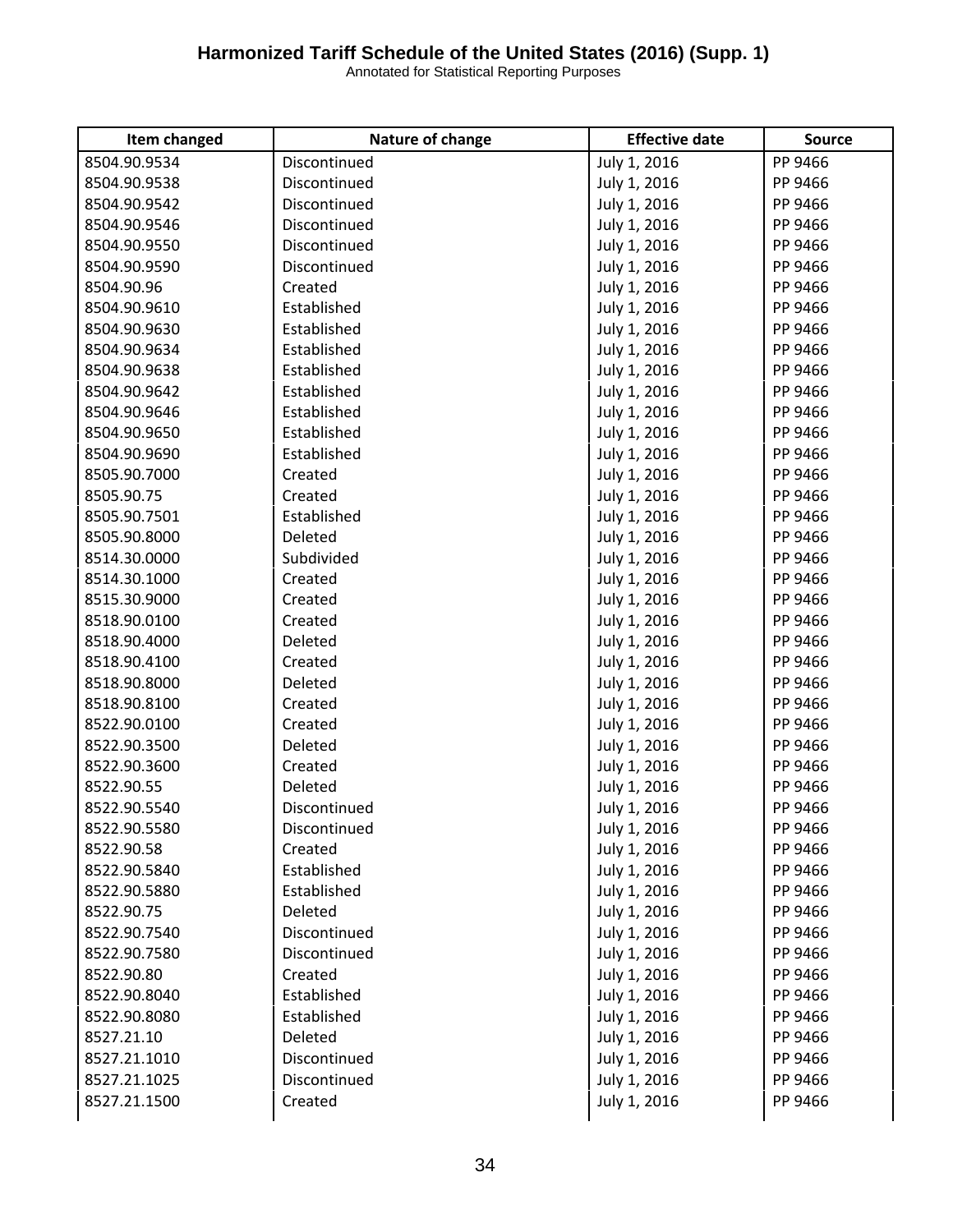| Item changed | Nature of change            | <b>Effective date</b> | <b>Source</b> |
|--------------|-----------------------------|-----------------------|---------------|
| 8527.21.25   | Created                     | July 1, 2016          | PP 9466       |
| 8527.21.2510 | Established                 | July 1, 2016          | PP 9466       |
| 8527.21.2525 | Established                 | July 1, 2016          | PP 9466       |
| 8529.10.0100 | Created                     | July 1, 2016          | PP 9466       |
| 8529.10.20   | Deleted                     | July 1, 2016          | PP 9466       |
| 8529.10.2020 | Discontinued                | July 1, 2016          | PP 9466       |
| 8529.10.2050 | Discontinued                | July 1, 2016          | PP 9466       |
| 8529.10.2090 | Discontinued                | July 1, 2016          | PP 9466       |
| 8529.10.21   | Created                     | July 1, 2016          | PP 9466       |
| 8529.10.2120 | Established                 | July 1, 2016          | PP 9466       |
| 8529.10.2150 | Established                 | July 1, 2016          | PP 9466       |
| 8529.10.2190 | Established                 | July 1, 2016          | PP 9466       |
| 8529.10.9000 | Deleted                     | July 1, 2016          | PP 9466       |
| 8529.10.9100 | Created                     | July 1, 2016          | PP 9466       |
| 8529.90.0100 | Renumbered (content change) | July 1, 2016          | PP 9466       |
| 8529.90.0101 | Supersedes 8529.90.0100     | July 1, 2016          | PP 9466       |
| 8529.90.0300 | Deleted                     | July 1, 2016          | PP 9466       |
|              | Created                     |                       |               |
| 8529.90.0400 |                             | July 1, 2016          | PP 9466       |
| 8529.90.0500 | Created                     | July 1, 2016          | PP 9466       |
| 8529.90.24   | Created                     | July 1, 2016          | PP 9466       |
| 8529.90.2401 | Established                 | July 1, 2016          | PP 9466       |
| 8529.90.2600 | Deleted                     | July 1, 2016          | PP 9466       |
| 8529.90.2900 | Created                     | July 1, 2016          | PP 9466       |
| 8529.90.3300 | Created                     | July 1, 2016          | PP 9466       |
| 8529.90.3600 | Created                     | July 1, 2016          | PP 9466       |
| 8529.90.3900 | Created                     | July 1, 2016          | PP 9466       |
| 8529.90.4300 | Created                     | July 1, 2016          | PP 9466       |
| 8529.90.4600 | Created                     | July 1, 2016          | PP 9466       |
| 8529.90.4900 | Created                     | July 1, 2016          | PP 9466       |
| 8529.90.5300 | Created                     | July 1, 2016          | PP 9466       |
| 8529.90.6300 | Created                     | July 1, 2016          | PP 9466       |
| 8529.90.6800 | Created                     | July 1, 2016          | PP 9466       |
| 8529.90.6900 | Deleted                     | July 1, 2016          | PP 9466       |
| 8529.90.7300 | Created                     | July 1, 2016          | PP 9466       |
| 8529.90.7500 | Created                     | July 1, 2016          | PP 9466       |
| 8529.90.7800 | Created                     | July 1, 2016          | PP 9466       |
| 8529.90.8100 | Created                     | July 1, 2016          | PP 9466       |
| 8529.90.8300 | Created                     | July 1, 2016          | PP 9466       |
| 8529.90.8600 | Created                     | July 1, 2016          | PP 9466       |
| 8529.90.8800 | Created                     | July 1, 2016          | PP 9466       |
| 8529.90.8900 | Created                     | July 1, 2016          | PP 9466       |
| 8529.90.9300 | Created                     | July 1, 2016          | PP 9466       |
| 8529.90.9500 | Created                     | July 1, 2016          | PP 9466       |
| 8529.90.9700 | Created                     | July 1, 2016          | PP 9466       |
| 8529.90.9900 | Created                     | July 1, 2016          | PP 9466       |
| 8531.80.00   | Subdivided                  | July 1, 2016          | PP 9466       |
| 8531.80.0025 | Discontinued                | July 1, 2016          | PP 9466       |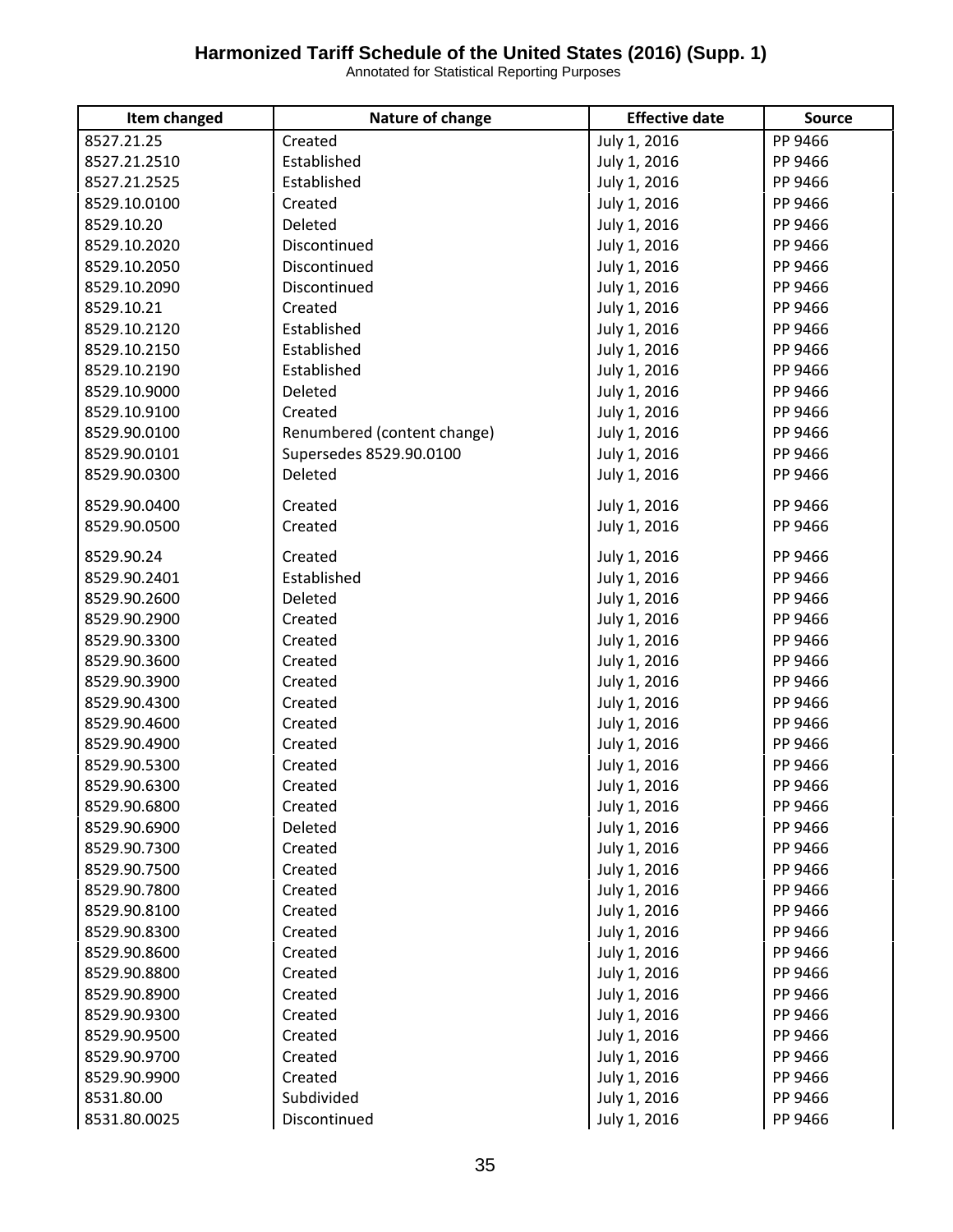| Item changed | Nature of change      | <b>Effective date</b> | <b>Source</b> |
|--------------|-----------------------|-----------------------|---------------|
| 8531.80.0030 | Discontinued          | July 1, 2016          | PP 9466       |
| 8531.80.0040 | Discontinued          | July 1, 2016          | PP 9466       |
| 8531.80.0050 | Discontinued          | July 1, 2016          | PP 9466       |
| 8531.80.1500 | Created               | July 1, 2016          | PP 9466       |
| 8531.80.9005 | Established           | July 1, 2016          | PP 9466       |
| 8531.80.9026 | Established           | July 1, 2016          | PP 9466       |
| 8531.80.9031 | Established           | July 1, 2016          | PP 9466       |
| 8531.80.9041 | Established           | July 1, 2016          | PP 9466       |
| 8531.80.9051 | Established           | July 1, 2016          | PP 9466       |
| 8531.90.0100 | Created               | July 1, 2016          | PP 9466       |
| 8531.90.9000 | Deleted               | July 1, 2016          | PP 9466       |
| 8531.90.9001 | Supersedes 8531.90.90 | July 1, 2016          | PP 9466       |
| 8536.90.6000 | Created               | July 1, 2016          | PP 9466       |
| 8536.90.80   | Deleted               | July 1, 2016          | PP 9466       |
| 8536.90.8010 | Discontinued          | July 1, 2016          | PP 9466       |
| 8536.90.8030 | Discontinued          | July 1, 2016          | PP 9466       |
| 8536.90.8085 | Discontinued          | July 1, 2016          | PP 9466       |
| 8536.90.85   | Created               | July 1, 2016          | PP 9466       |
| 8536.90.8510 | Established           | July 1, 2016          | PP 9466       |
| 8536.90.8530 | Established           | July 1, 2016          | PP 9466       |
| 8536.90.8585 | Established           | July 1, 2016          | PP 9466       |
| 8537.10.8000 | Created               | July 1, 2016          | PP 9466       |
| 8537.10.90   | Deleted               | July 1, 2016          | PP 9466       |
| 8537.10.9020 | Discontinued          | July 1, 2016          | PP 9466       |
| 8537.10.9030 | Discontinued          | July 1, 2016          | PP 9466       |
| 8537.10.9050 | Discontinued          | July 1, 2016          | PP 9466       |
| 8537.10.9060 | Discontinued          | July 1, 2016          | PP 9466       |
| 8537.10.9070 | Discontinued          | July 1, 2016          | PP 9466       |
| 8537.10.91   | Created               | July 1, 2016          | PP 9466       |
| 8537.10.9120 | Established           | July 1, 2016          | PP 9466       |
| 8537.10.9130 | Established           | July 1, 2016          | PP 9466       |
| 8537.10.9150 | Established           | July 1, 2016          | PP 9466       |
| 8537.10.9160 | Established           | July 1, 2016          | PP 9466       |
| 8537.10.9170 | Established           | July 1, 2016          | PP 9466       |
| 8538.90.0100 | Created               | July 1, 2016          | PP 9466       |
| 8538.90.80   | Deleted               | July 1, 2016          | PP 9466       |
| 8538.90.8020 | Discontinued          | July 1, 2016          | PP 9466       |
| 8538.90.8040 | Discontinued          | July 1, 2016          | PP 9466       |
| 8538.90.8060 | Discontinued          | July 1, 2016          | PP 9466       |
| 8538.90.8080 | Discontinued          | July 1, 2016          | PP 9466       |
| 8538.90.81   | Created               | July 1, 2016          | PP 9466       |
| 8538.90.8120 | Established           | July 1, 2016          | PP 9466       |
| 8538.90.8140 | Established           | July 1, 2016          | PP 9466       |
| 8538.90.8160 | Established           | July 1, 2016          | PP 9466       |
| 8538.90.8180 | Established           | July 1, 2016          | PP 9466       |
| 8539.39.0000 | Subdivided            | July 1, 2016          | PP 9466       |
| 8539.39.1000 | Created               | July 1, 2016          | PP 9466       |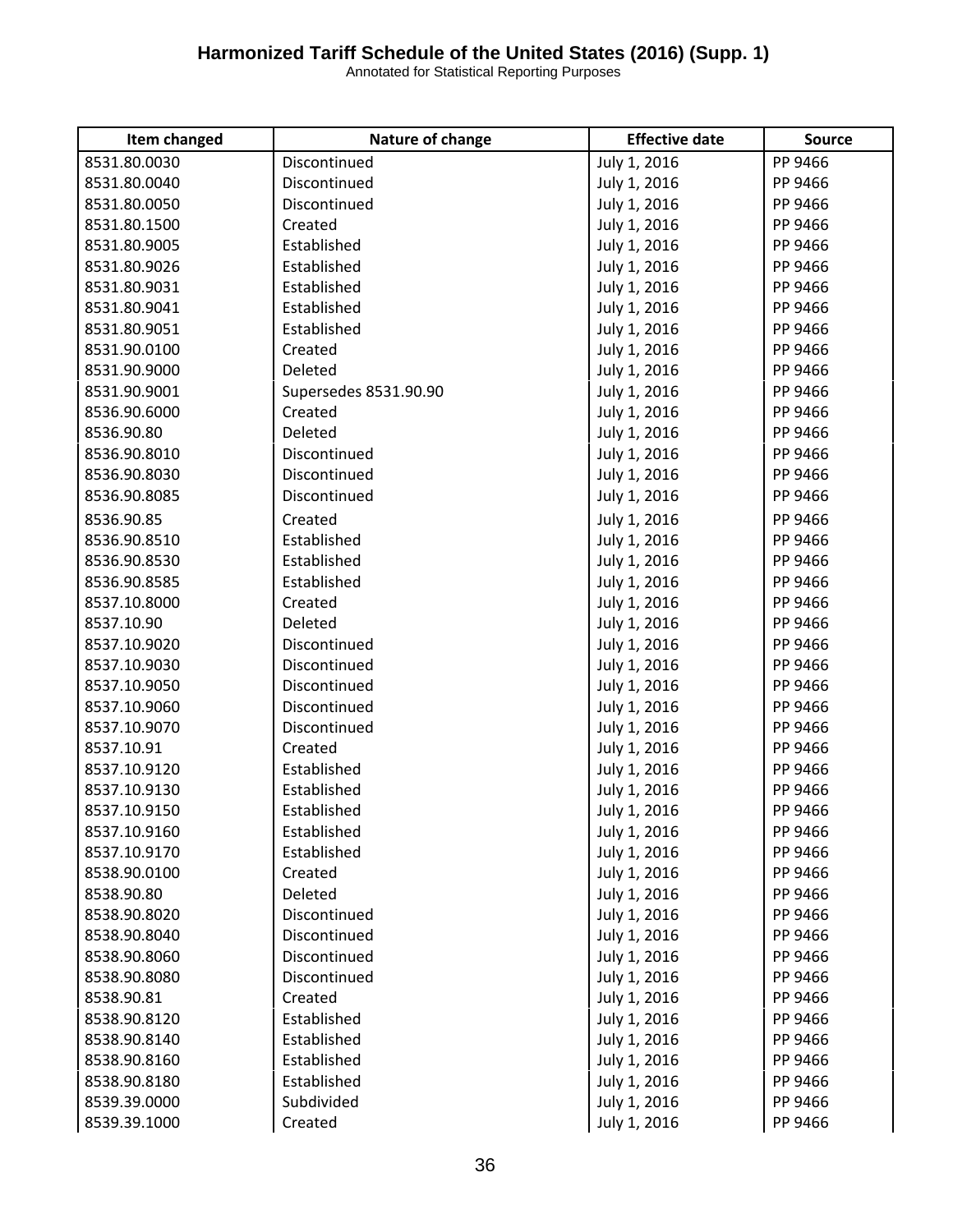| Item changed | Nature of change           | <b>Effective date</b> | <b>Source</b> |
|--------------|----------------------------|-----------------------|---------------|
| 8539.39.9000 | Created                    | July 1, 2016          | PP 9466       |
| 8543.30.0000 | Subdivided                 | July 1, 2016          | PP 9466       |
| 8543.30.2000 | Created                    | July 1, 2016          | PP 9466       |
| 8543.30.9000 | Created                    | July 1, 2016          | PP 9466       |
| 8543.70.4000 | Deleted                    | July 1, 2016          | PP 9466       |
| 8543.70.4200 | Created                    | July 1, 2016          | PP 9466       |
| 8543.70.4500 | Created                    | July 1, 2016          | PP 9466       |
| 8543.70.8700 | Created                    | July 1, 2016          | PP 9466       |
| 8543.70.8900 | Created                    | July 1, 2016          | PP 9466       |
| 8543.70.9100 | Created                    | July 1, 2016          | PP 9466       |
| 8543.70.9300 | Replaced (content change)  | July 1, 2016          | PP 9466       |
| 8543.70.9500 | Created                    | July 1, 2016          | PP 9466       |
| 8543.70.9600 | Deleted                    | July 1, 2016          | PP 9466       |
| 8543.70.9610 | Discontinued               | July 1, 2016          | PP 9466       |
| 8543.70.9620 | Discontinued               | July 1, 2016          | PP 9466       |
| 8543.70.9630 | Discontinued               | July 1, 2016          | PP 9466       |
| 8543.70.9640 | Discontinued               | July 1, 2016          | PP 9466       |
| 8543.70.9660 | Discontinued               | July 1, 2016          | PP 9466       |
| 8543.70.9700 | Created                    | July 1, 2016          | PP 9466       |
| 8543.70.99   | Created                    | July 1, 2016          | PP 9466       |
| 8543.70.9910 | Established                | July 1, 2016          | PP 9466       |
| 8543.70.9920 | Established                | July 1, 2016          | PP 9466       |
| 8543.70.9930 | Established                | July 1, 2016          | PP 9466       |
| 8543.70.9940 | Established                | July 1, 2016          | PP 9466       |
| 8543.70.9960 | Established                | July 1, 2016          | PP 9466       |
| 8543.90.0100 | Created                    | July 1, 2016          | PP 9466       |
| 8543.90.1100 | Deleted                    | July 1, 2016          | PP 9466       |
| 8543.90.1200 | Created                    | July 1, 2016          | PP 9466       |
| 8543.90.1500 | Created                    | July 1, 2016          | PP 9466       |
| 8543.90.3500 | Created                    | July 1, 2016          | PP 9466       |
| 8543.90.6500 | Created                    | July 1, 2016          | PP 9466       |
| 8543.90.6800 | Created                    | July 1, 2016          | PP 9466       |
| 8543.90.8500 | Created                    | July 1, 2016          | PP 9466       |
| 8543.90.8800 | Created                    | July 1, 2016          | PP 9466       |
| 8708.50.95   | Modified (A changed to A*) | July 1, 2016          | PP 9466       |
| 8716.90.5055 | Discontinued               | July 1, 2016          | PP 9466       |
| 8716.90.5056 | Established                | July 1, 2016          | PP 9466       |
| 8716.90.5059 | Established                | July 1, 2016          | PP 9466       |
| 9010.90.4000 | Deleted                    | July 1, 2016          | PP 9466       |
| 9010.90.8500 | Created                    | July 1, 2016          | PP 9466       |
| 9010.90.9000 | Deleted                    | July 1, 2016          | PP 9466       |
| 9010.90.9500 | Created                    | July 1, 2016          | PP 9466       |
| 9013.10.4000 | Subdivided                 | July 1, 2016          | PP 9466       |
| 9013.10.4500 | Created                    | July 1, 2016          | PP 9466       |
| 9013.10.5000 | Created                    | July 1, 2016          | PP 9466       |
| 9013.90.7000 | Created                    | July 1, 2016          | PP 9466       |
| 9013.90.8000 | Created                    | July 1, 2016          | PP 9466       |
| 9013.90.9000 | Deleted                    | July 1, 2016          | PP 9466       |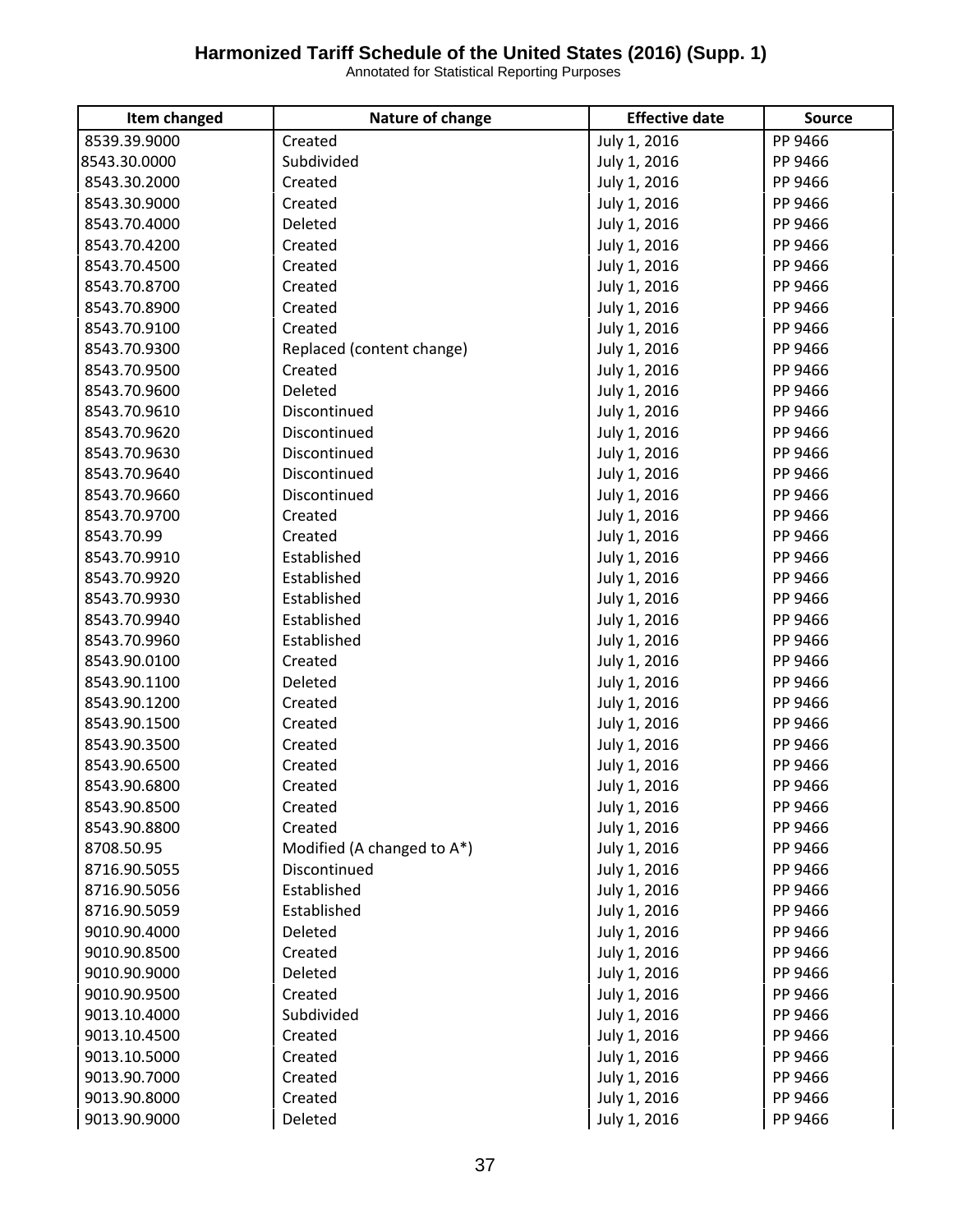| 9025.90.0000<br>Subdivided<br>July 1, 2016<br>PP 9466<br>9025.90.0100<br>July 1, 2016<br>PP 9466<br>Created<br>9025.90.0600<br>Created<br>July 1, 2016<br>PP 9466<br>9027.90.0100<br>July 1, 2016<br>PP 9466<br>Created<br>9027.90.54<br>Deleted<br>July 1, 2016<br>PP 9466<br>9027.90.5400<br>Created<br>July 1, 2016<br>PP 9466<br>9027.90.5425<br>Discontinued<br>July 1, 2016<br>PP 9466<br>9027.90.5430<br>Discontinued<br>July 1, 2016<br>PP 9466<br>Discontinued<br>July 1, 2016<br>PP 9466<br>9027.90.5440<br>Discontinued<br>9027.90.5450<br>July 1, 2016<br>PP 9466<br>9027.90.5495<br>Discontinued<br>July 1, 2016<br>PP 9466<br>July 1, 2016<br>9027.90.58<br>Deleted<br>PP 9466<br>9027.90.5810<br>Discontinued<br>July 1, 2016<br>PP 9466<br>Discontinued<br>PP 9466<br>9027.90.5895<br>July 1, 2016<br>9027.90.59<br>July 1, 2016<br>PP 9466<br>Created<br>9027.90.56<br>July 1, 2016<br>PP 9466<br>Created<br>9027.90.5910<br>Established<br>PP 9466<br>July 1, 2016<br>9027.90.5625<br>Established<br>July 1, 2016<br>PP 9466<br>PP 9466<br>9027.90.5630<br>Established<br>July 1, 2016<br>9027.90.5640<br>Established<br>July 1, 2016<br>PP 9466<br>9027.90.5650<br>Established<br>July 1, 2016<br>PP 9466<br>9027.90.5695<br>Established<br>July 1, 2016<br>PP 9466<br>Established<br>PP 9466<br>9027.90.5995<br>July 1, 2016<br>9030.33.00<br>July 1, 2016<br>PP 9466<br>Deleted<br>9030.33.0040<br>Discontinued<br>July 1, 2016<br>PP 9466<br>Discontinued<br>PP 9466<br>9030.33.0080<br>July 1, 2016<br>9030.33.3400<br>July 1, 2016<br>PP 9466<br>Created<br>PP 9466<br>9030.33.3800<br>Created<br>July 1, 2016<br>9030.39.01<br>Created<br>July 1, 2016<br>PP 9466<br>9030.90.0100<br>July 1, 2016<br>PP 9466<br>Created<br>9030.90.4500<br>Deleted<br>July 1, 2016<br>PP 9466<br>9030.90.4600<br>July 1, 2016<br>PP 9466<br>Created<br>9030.90.88<br>Deleted<br>July 1, 2016<br>PP 9466<br>9030.90.8811<br>July 1, 2016<br>Discontinued<br>PP 9466<br>Discontinued<br>July 1, 2016<br>9030.90.8821<br>PP 9466<br>Discontinued<br>9030.90.8822<br>July 1, 2016<br>PP 9466<br>Discontinued<br>9030.90.8823<br>July 1, 2016<br>PP 9466<br>Discontinued<br>July 1, 2016<br>9030.90.8831<br>PP 9466<br>Discontinued<br>9030.90.8840<br>July 1, 2016<br>PP 9466<br>Discontinued<br>9030.90.8856<br>July 1, 2016<br>PP 9466<br>9030.90.8861<br>Discontinued<br>July 1, 2016<br>PP 9466<br>July 1, 2016<br>9030.90.89<br>Created<br>PP 9466<br>Established<br>July 1, 2016<br>9030.90.8911<br>PP 9466<br>9030.90.8921<br>Established<br>July 1, 2016<br>PP 9466<br>July 1, 2016<br>9030.90.8922<br>Established<br>PP 9466<br>9030.90.8923<br>Established<br>July 1, 2016<br>PP 9466<br>9030.90.8931<br>Established<br>July 1, 2016<br>484(f) | Item changed | Nature of change | <b>Effective date</b> | <b>Source</b> |
|---------------------------------------------------------------------------------------------------------------------------------------------------------------------------------------------------------------------------------------------------------------------------------------------------------------------------------------------------------------------------------------------------------------------------------------------------------------------------------------------------------------------------------------------------------------------------------------------------------------------------------------------------------------------------------------------------------------------------------------------------------------------------------------------------------------------------------------------------------------------------------------------------------------------------------------------------------------------------------------------------------------------------------------------------------------------------------------------------------------------------------------------------------------------------------------------------------------------------------------------------------------------------------------------------------------------------------------------------------------------------------------------------------------------------------------------------------------------------------------------------------------------------------------------------------------------------------------------------------------------------------------------------------------------------------------------------------------------------------------------------------------------------------------------------------------------------------------------------------------------------------------------------------------------------------------------------------------------------------------------------------------------------------------------------------------------------------------------------------------------------------------------------------------------------------------------------------------------------------------------------------------------------------------------------------------------------------------------------------------------------------------------------------------------------------------------------------------------------------------------------------------------------------------------------------------------------------------------------------------------------------------------------------------------------------------------------------------------------------------------------------------|--------------|------------------|-----------------------|---------------|
|                                                                                                                                                                                                                                                                                                                                                                                                                                                                                                                                                                                                                                                                                                                                                                                                                                                                                                                                                                                                                                                                                                                                                                                                                                                                                                                                                                                                                                                                                                                                                                                                                                                                                                                                                                                                                                                                                                                                                                                                                                                                                                                                                                                                                                                                                                                                                                                                                                                                                                                                                                                                                                                                                                                                                               |              |                  |                       |               |
|                                                                                                                                                                                                                                                                                                                                                                                                                                                                                                                                                                                                                                                                                                                                                                                                                                                                                                                                                                                                                                                                                                                                                                                                                                                                                                                                                                                                                                                                                                                                                                                                                                                                                                                                                                                                                                                                                                                                                                                                                                                                                                                                                                                                                                                                                                                                                                                                                                                                                                                                                                                                                                                                                                                                                               |              |                  |                       |               |
|                                                                                                                                                                                                                                                                                                                                                                                                                                                                                                                                                                                                                                                                                                                                                                                                                                                                                                                                                                                                                                                                                                                                                                                                                                                                                                                                                                                                                                                                                                                                                                                                                                                                                                                                                                                                                                                                                                                                                                                                                                                                                                                                                                                                                                                                                                                                                                                                                                                                                                                                                                                                                                                                                                                                                               |              |                  |                       |               |
|                                                                                                                                                                                                                                                                                                                                                                                                                                                                                                                                                                                                                                                                                                                                                                                                                                                                                                                                                                                                                                                                                                                                                                                                                                                                                                                                                                                                                                                                                                                                                                                                                                                                                                                                                                                                                                                                                                                                                                                                                                                                                                                                                                                                                                                                                                                                                                                                                                                                                                                                                                                                                                                                                                                                                               |              |                  |                       |               |
|                                                                                                                                                                                                                                                                                                                                                                                                                                                                                                                                                                                                                                                                                                                                                                                                                                                                                                                                                                                                                                                                                                                                                                                                                                                                                                                                                                                                                                                                                                                                                                                                                                                                                                                                                                                                                                                                                                                                                                                                                                                                                                                                                                                                                                                                                                                                                                                                                                                                                                                                                                                                                                                                                                                                                               |              |                  |                       |               |
|                                                                                                                                                                                                                                                                                                                                                                                                                                                                                                                                                                                                                                                                                                                                                                                                                                                                                                                                                                                                                                                                                                                                                                                                                                                                                                                                                                                                                                                                                                                                                                                                                                                                                                                                                                                                                                                                                                                                                                                                                                                                                                                                                                                                                                                                                                                                                                                                                                                                                                                                                                                                                                                                                                                                                               |              |                  |                       |               |
|                                                                                                                                                                                                                                                                                                                                                                                                                                                                                                                                                                                                                                                                                                                                                                                                                                                                                                                                                                                                                                                                                                                                                                                                                                                                                                                                                                                                                                                                                                                                                                                                                                                                                                                                                                                                                                                                                                                                                                                                                                                                                                                                                                                                                                                                                                                                                                                                                                                                                                                                                                                                                                                                                                                                                               |              |                  |                       |               |
|                                                                                                                                                                                                                                                                                                                                                                                                                                                                                                                                                                                                                                                                                                                                                                                                                                                                                                                                                                                                                                                                                                                                                                                                                                                                                                                                                                                                                                                                                                                                                                                                                                                                                                                                                                                                                                                                                                                                                                                                                                                                                                                                                                                                                                                                                                                                                                                                                                                                                                                                                                                                                                                                                                                                                               |              |                  |                       |               |
|                                                                                                                                                                                                                                                                                                                                                                                                                                                                                                                                                                                                                                                                                                                                                                                                                                                                                                                                                                                                                                                                                                                                                                                                                                                                                                                                                                                                                                                                                                                                                                                                                                                                                                                                                                                                                                                                                                                                                                                                                                                                                                                                                                                                                                                                                                                                                                                                                                                                                                                                                                                                                                                                                                                                                               |              |                  |                       |               |
|                                                                                                                                                                                                                                                                                                                                                                                                                                                                                                                                                                                                                                                                                                                                                                                                                                                                                                                                                                                                                                                                                                                                                                                                                                                                                                                                                                                                                                                                                                                                                                                                                                                                                                                                                                                                                                                                                                                                                                                                                                                                                                                                                                                                                                                                                                                                                                                                                                                                                                                                                                                                                                                                                                                                                               |              |                  |                       |               |
|                                                                                                                                                                                                                                                                                                                                                                                                                                                                                                                                                                                                                                                                                                                                                                                                                                                                                                                                                                                                                                                                                                                                                                                                                                                                                                                                                                                                                                                                                                                                                                                                                                                                                                                                                                                                                                                                                                                                                                                                                                                                                                                                                                                                                                                                                                                                                                                                                                                                                                                                                                                                                                                                                                                                                               |              |                  |                       |               |
|                                                                                                                                                                                                                                                                                                                                                                                                                                                                                                                                                                                                                                                                                                                                                                                                                                                                                                                                                                                                                                                                                                                                                                                                                                                                                                                                                                                                                                                                                                                                                                                                                                                                                                                                                                                                                                                                                                                                                                                                                                                                                                                                                                                                                                                                                                                                                                                                                                                                                                                                                                                                                                                                                                                                                               |              |                  |                       |               |
|                                                                                                                                                                                                                                                                                                                                                                                                                                                                                                                                                                                                                                                                                                                                                                                                                                                                                                                                                                                                                                                                                                                                                                                                                                                                                                                                                                                                                                                                                                                                                                                                                                                                                                                                                                                                                                                                                                                                                                                                                                                                                                                                                                                                                                                                                                                                                                                                                                                                                                                                                                                                                                                                                                                                                               |              |                  |                       |               |
|                                                                                                                                                                                                                                                                                                                                                                                                                                                                                                                                                                                                                                                                                                                                                                                                                                                                                                                                                                                                                                                                                                                                                                                                                                                                                                                                                                                                                                                                                                                                                                                                                                                                                                                                                                                                                                                                                                                                                                                                                                                                                                                                                                                                                                                                                                                                                                                                                                                                                                                                                                                                                                                                                                                                                               |              |                  |                       |               |
|                                                                                                                                                                                                                                                                                                                                                                                                                                                                                                                                                                                                                                                                                                                                                                                                                                                                                                                                                                                                                                                                                                                                                                                                                                                                                                                                                                                                                                                                                                                                                                                                                                                                                                                                                                                                                                                                                                                                                                                                                                                                                                                                                                                                                                                                                                                                                                                                                                                                                                                                                                                                                                                                                                                                                               |              |                  |                       |               |
|                                                                                                                                                                                                                                                                                                                                                                                                                                                                                                                                                                                                                                                                                                                                                                                                                                                                                                                                                                                                                                                                                                                                                                                                                                                                                                                                                                                                                                                                                                                                                                                                                                                                                                                                                                                                                                                                                                                                                                                                                                                                                                                                                                                                                                                                                                                                                                                                                                                                                                                                                                                                                                                                                                                                                               |              |                  |                       |               |
|                                                                                                                                                                                                                                                                                                                                                                                                                                                                                                                                                                                                                                                                                                                                                                                                                                                                                                                                                                                                                                                                                                                                                                                                                                                                                                                                                                                                                                                                                                                                                                                                                                                                                                                                                                                                                                                                                                                                                                                                                                                                                                                                                                                                                                                                                                                                                                                                                                                                                                                                                                                                                                                                                                                                                               |              |                  |                       |               |
|                                                                                                                                                                                                                                                                                                                                                                                                                                                                                                                                                                                                                                                                                                                                                                                                                                                                                                                                                                                                                                                                                                                                                                                                                                                                                                                                                                                                                                                                                                                                                                                                                                                                                                                                                                                                                                                                                                                                                                                                                                                                                                                                                                                                                                                                                                                                                                                                                                                                                                                                                                                                                                                                                                                                                               |              |                  |                       |               |
|                                                                                                                                                                                                                                                                                                                                                                                                                                                                                                                                                                                                                                                                                                                                                                                                                                                                                                                                                                                                                                                                                                                                                                                                                                                                                                                                                                                                                                                                                                                                                                                                                                                                                                                                                                                                                                                                                                                                                                                                                                                                                                                                                                                                                                                                                                                                                                                                                                                                                                                                                                                                                                                                                                                                                               |              |                  |                       |               |
|                                                                                                                                                                                                                                                                                                                                                                                                                                                                                                                                                                                                                                                                                                                                                                                                                                                                                                                                                                                                                                                                                                                                                                                                                                                                                                                                                                                                                                                                                                                                                                                                                                                                                                                                                                                                                                                                                                                                                                                                                                                                                                                                                                                                                                                                                                                                                                                                                                                                                                                                                                                                                                                                                                                                                               |              |                  |                       |               |
|                                                                                                                                                                                                                                                                                                                                                                                                                                                                                                                                                                                                                                                                                                                                                                                                                                                                                                                                                                                                                                                                                                                                                                                                                                                                                                                                                                                                                                                                                                                                                                                                                                                                                                                                                                                                                                                                                                                                                                                                                                                                                                                                                                                                                                                                                                                                                                                                                                                                                                                                                                                                                                                                                                                                                               |              |                  |                       |               |
|                                                                                                                                                                                                                                                                                                                                                                                                                                                                                                                                                                                                                                                                                                                                                                                                                                                                                                                                                                                                                                                                                                                                                                                                                                                                                                                                                                                                                                                                                                                                                                                                                                                                                                                                                                                                                                                                                                                                                                                                                                                                                                                                                                                                                                                                                                                                                                                                                                                                                                                                                                                                                                                                                                                                                               |              |                  |                       |               |
|                                                                                                                                                                                                                                                                                                                                                                                                                                                                                                                                                                                                                                                                                                                                                                                                                                                                                                                                                                                                                                                                                                                                                                                                                                                                                                                                                                                                                                                                                                                                                                                                                                                                                                                                                                                                                                                                                                                                                                                                                                                                                                                                                                                                                                                                                                                                                                                                                                                                                                                                                                                                                                                                                                                                                               |              |                  |                       |               |
|                                                                                                                                                                                                                                                                                                                                                                                                                                                                                                                                                                                                                                                                                                                                                                                                                                                                                                                                                                                                                                                                                                                                                                                                                                                                                                                                                                                                                                                                                                                                                                                                                                                                                                                                                                                                                                                                                                                                                                                                                                                                                                                                                                                                                                                                                                                                                                                                                                                                                                                                                                                                                                                                                                                                                               |              |                  |                       |               |
|                                                                                                                                                                                                                                                                                                                                                                                                                                                                                                                                                                                                                                                                                                                                                                                                                                                                                                                                                                                                                                                                                                                                                                                                                                                                                                                                                                                                                                                                                                                                                                                                                                                                                                                                                                                                                                                                                                                                                                                                                                                                                                                                                                                                                                                                                                                                                                                                                                                                                                                                                                                                                                                                                                                                                               |              |                  |                       |               |
|                                                                                                                                                                                                                                                                                                                                                                                                                                                                                                                                                                                                                                                                                                                                                                                                                                                                                                                                                                                                                                                                                                                                                                                                                                                                                                                                                                                                                                                                                                                                                                                                                                                                                                                                                                                                                                                                                                                                                                                                                                                                                                                                                                                                                                                                                                                                                                                                                                                                                                                                                                                                                                                                                                                                                               |              |                  |                       |               |
|                                                                                                                                                                                                                                                                                                                                                                                                                                                                                                                                                                                                                                                                                                                                                                                                                                                                                                                                                                                                                                                                                                                                                                                                                                                                                                                                                                                                                                                                                                                                                                                                                                                                                                                                                                                                                                                                                                                                                                                                                                                                                                                                                                                                                                                                                                                                                                                                                                                                                                                                                                                                                                                                                                                                                               |              |                  |                       |               |
|                                                                                                                                                                                                                                                                                                                                                                                                                                                                                                                                                                                                                                                                                                                                                                                                                                                                                                                                                                                                                                                                                                                                                                                                                                                                                                                                                                                                                                                                                                                                                                                                                                                                                                                                                                                                                                                                                                                                                                                                                                                                                                                                                                                                                                                                                                                                                                                                                                                                                                                                                                                                                                                                                                                                                               |              |                  |                       |               |
|                                                                                                                                                                                                                                                                                                                                                                                                                                                                                                                                                                                                                                                                                                                                                                                                                                                                                                                                                                                                                                                                                                                                                                                                                                                                                                                                                                                                                                                                                                                                                                                                                                                                                                                                                                                                                                                                                                                                                                                                                                                                                                                                                                                                                                                                                                                                                                                                                                                                                                                                                                                                                                                                                                                                                               |              |                  |                       |               |
|                                                                                                                                                                                                                                                                                                                                                                                                                                                                                                                                                                                                                                                                                                                                                                                                                                                                                                                                                                                                                                                                                                                                                                                                                                                                                                                                                                                                                                                                                                                                                                                                                                                                                                                                                                                                                                                                                                                                                                                                                                                                                                                                                                                                                                                                                                                                                                                                                                                                                                                                                                                                                                                                                                                                                               |              |                  |                       |               |
|                                                                                                                                                                                                                                                                                                                                                                                                                                                                                                                                                                                                                                                                                                                                                                                                                                                                                                                                                                                                                                                                                                                                                                                                                                                                                                                                                                                                                                                                                                                                                                                                                                                                                                                                                                                                                                                                                                                                                                                                                                                                                                                                                                                                                                                                                                                                                                                                                                                                                                                                                                                                                                                                                                                                                               |              |                  |                       |               |
|                                                                                                                                                                                                                                                                                                                                                                                                                                                                                                                                                                                                                                                                                                                                                                                                                                                                                                                                                                                                                                                                                                                                                                                                                                                                                                                                                                                                                                                                                                                                                                                                                                                                                                                                                                                                                                                                                                                                                                                                                                                                                                                                                                                                                                                                                                                                                                                                                                                                                                                                                                                                                                                                                                                                                               |              |                  |                       |               |
|                                                                                                                                                                                                                                                                                                                                                                                                                                                                                                                                                                                                                                                                                                                                                                                                                                                                                                                                                                                                                                                                                                                                                                                                                                                                                                                                                                                                                                                                                                                                                                                                                                                                                                                                                                                                                                                                                                                                                                                                                                                                                                                                                                                                                                                                                                                                                                                                                                                                                                                                                                                                                                                                                                                                                               |              |                  |                       |               |
|                                                                                                                                                                                                                                                                                                                                                                                                                                                                                                                                                                                                                                                                                                                                                                                                                                                                                                                                                                                                                                                                                                                                                                                                                                                                                                                                                                                                                                                                                                                                                                                                                                                                                                                                                                                                                                                                                                                                                                                                                                                                                                                                                                                                                                                                                                                                                                                                                                                                                                                                                                                                                                                                                                                                                               |              |                  |                       |               |
|                                                                                                                                                                                                                                                                                                                                                                                                                                                                                                                                                                                                                                                                                                                                                                                                                                                                                                                                                                                                                                                                                                                                                                                                                                                                                                                                                                                                                                                                                                                                                                                                                                                                                                                                                                                                                                                                                                                                                                                                                                                                                                                                                                                                                                                                                                                                                                                                                                                                                                                                                                                                                                                                                                                                                               |              |                  |                       |               |
|                                                                                                                                                                                                                                                                                                                                                                                                                                                                                                                                                                                                                                                                                                                                                                                                                                                                                                                                                                                                                                                                                                                                                                                                                                                                                                                                                                                                                                                                                                                                                                                                                                                                                                                                                                                                                                                                                                                                                                                                                                                                                                                                                                                                                                                                                                                                                                                                                                                                                                                                                                                                                                                                                                                                                               |              |                  |                       |               |
|                                                                                                                                                                                                                                                                                                                                                                                                                                                                                                                                                                                                                                                                                                                                                                                                                                                                                                                                                                                                                                                                                                                                                                                                                                                                                                                                                                                                                                                                                                                                                                                                                                                                                                                                                                                                                                                                                                                                                                                                                                                                                                                                                                                                                                                                                                                                                                                                                                                                                                                                                                                                                                                                                                                                                               |              |                  |                       |               |
|                                                                                                                                                                                                                                                                                                                                                                                                                                                                                                                                                                                                                                                                                                                                                                                                                                                                                                                                                                                                                                                                                                                                                                                                                                                                                                                                                                                                                                                                                                                                                                                                                                                                                                                                                                                                                                                                                                                                                                                                                                                                                                                                                                                                                                                                                                                                                                                                                                                                                                                                                                                                                                                                                                                                                               |              |                  |                       |               |
|                                                                                                                                                                                                                                                                                                                                                                                                                                                                                                                                                                                                                                                                                                                                                                                                                                                                                                                                                                                                                                                                                                                                                                                                                                                                                                                                                                                                                                                                                                                                                                                                                                                                                                                                                                                                                                                                                                                                                                                                                                                                                                                                                                                                                                                                                                                                                                                                                                                                                                                                                                                                                                                                                                                                                               |              |                  |                       |               |
|                                                                                                                                                                                                                                                                                                                                                                                                                                                                                                                                                                                                                                                                                                                                                                                                                                                                                                                                                                                                                                                                                                                                                                                                                                                                                                                                                                                                                                                                                                                                                                                                                                                                                                                                                                                                                                                                                                                                                                                                                                                                                                                                                                                                                                                                                                                                                                                                                                                                                                                                                                                                                                                                                                                                                               |              |                  |                       |               |
|                                                                                                                                                                                                                                                                                                                                                                                                                                                                                                                                                                                                                                                                                                                                                                                                                                                                                                                                                                                                                                                                                                                                                                                                                                                                                                                                                                                                                                                                                                                                                                                                                                                                                                                                                                                                                                                                                                                                                                                                                                                                                                                                                                                                                                                                                                                                                                                                                                                                                                                                                                                                                                                                                                                                                               |              |                  |                       |               |
|                                                                                                                                                                                                                                                                                                                                                                                                                                                                                                                                                                                                                                                                                                                                                                                                                                                                                                                                                                                                                                                                                                                                                                                                                                                                                                                                                                                                                                                                                                                                                                                                                                                                                                                                                                                                                                                                                                                                                                                                                                                                                                                                                                                                                                                                                                                                                                                                                                                                                                                                                                                                                                                                                                                                                               |              |                  |                       |               |
|                                                                                                                                                                                                                                                                                                                                                                                                                                                                                                                                                                                                                                                                                                                                                                                                                                                                                                                                                                                                                                                                                                                                                                                                                                                                                                                                                                                                                                                                                                                                                                                                                                                                                                                                                                                                                                                                                                                                                                                                                                                                                                                                                                                                                                                                                                                                                                                                                                                                                                                                                                                                                                                                                                                                                               |              |                  |                       |               |
|                                                                                                                                                                                                                                                                                                                                                                                                                                                                                                                                                                                                                                                                                                                                                                                                                                                                                                                                                                                                                                                                                                                                                                                                                                                                                                                                                                                                                                                                                                                                                                                                                                                                                                                                                                                                                                                                                                                                                                                                                                                                                                                                                                                                                                                                                                                                                                                                                                                                                                                                                                                                                                                                                                                                                               |              |                  |                       |               |
|                                                                                                                                                                                                                                                                                                                                                                                                                                                                                                                                                                                                                                                                                                                                                                                                                                                                                                                                                                                                                                                                                                                                                                                                                                                                                                                                                                                                                                                                                                                                                                                                                                                                                                                                                                                                                                                                                                                                                                                                                                                                                                                                                                                                                                                                                                                                                                                                                                                                                                                                                                                                                                                                                                                                                               |              |                  |                       |               |
|                                                                                                                                                                                                                                                                                                                                                                                                                                                                                                                                                                                                                                                                                                                                                                                                                                                                                                                                                                                                                                                                                                                                                                                                                                                                                                                                                                                                                                                                                                                                                                                                                                                                                                                                                                                                                                                                                                                                                                                                                                                                                                                                                                                                                                                                                                                                                                                                                                                                                                                                                                                                                                                                                                                                                               |              |                  |                       |               |
|                                                                                                                                                                                                                                                                                                                                                                                                                                                                                                                                                                                                                                                                                                                                                                                                                                                                                                                                                                                                                                                                                                                                                                                                                                                                                                                                                                                                                                                                                                                                                                                                                                                                                                                                                                                                                                                                                                                                                                                                                                                                                                                                                                                                                                                                                                                                                                                                                                                                                                                                                                                                                                                                                                                                                               |              |                  |                       |               |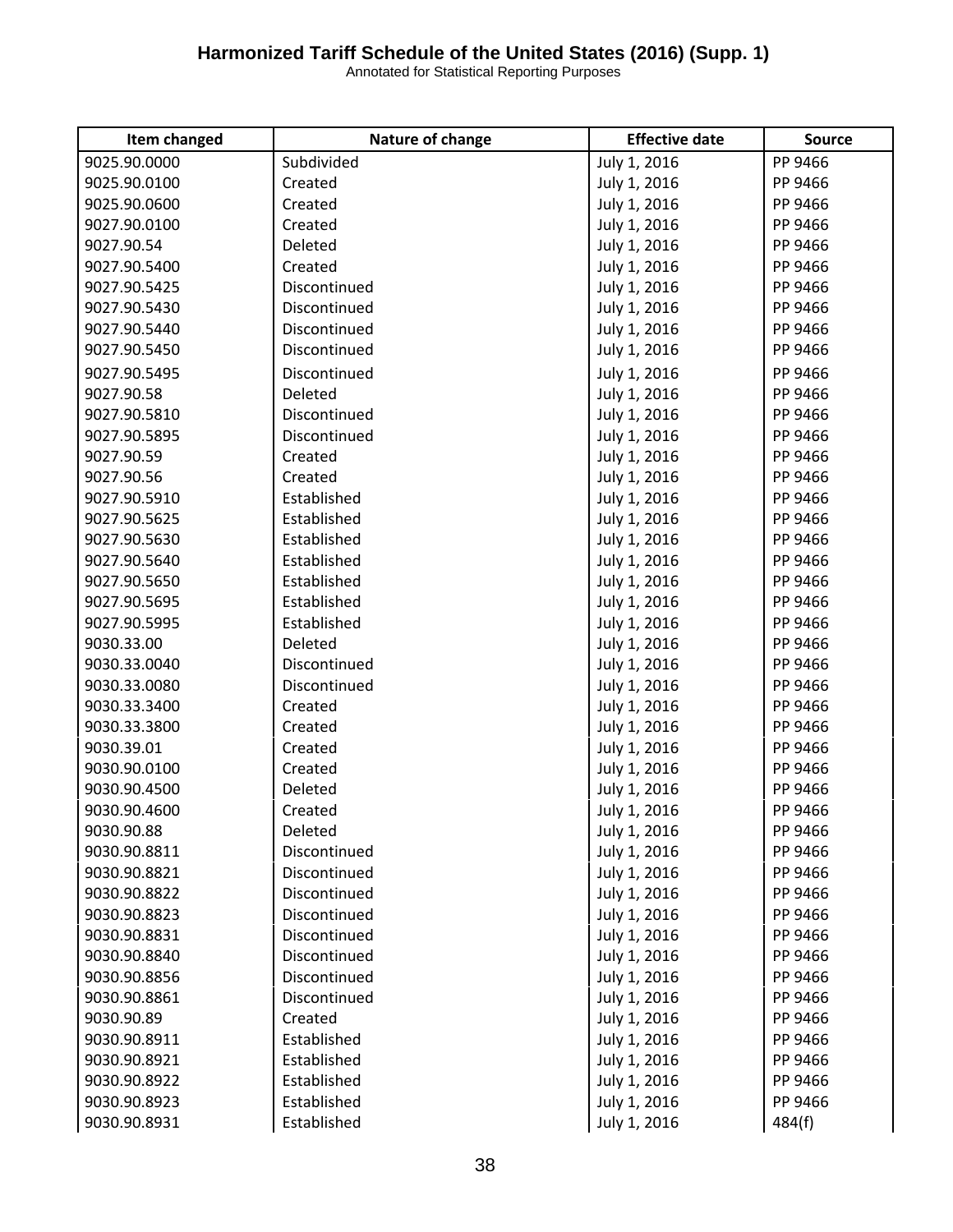| Item changed | Nature of change                       | <b>Effective date</b> | <b>Source</b>   |
|--------------|----------------------------------------|-----------------------|-----------------|
| 9030.90.8940 | Established                            | July 1, 2016          | 484(f)          |
| 9030.90.8956 | Established                            | July 1, 2016          | 484(f)          |
| 9030.90.8961 | Established                            | July 1, 2016          | 484(f)          |
| 9031.90.0100 | Created                                | July 1, 2016          | PP 9466         |
| 9031.90.2000 | Deleted                                | July 1, 2016          | PP 9466         |
| 9031.90.2100 | Created                                | July 1, 2016          | PP 9466         |
| 9031.90.5800 | Deleted                                | July 1, 2016          | PP 9466         |
| 9031.90.5900 | Created                                | July 1, 2016          | PP 9466         |
| 9031.90.90   | Deleted                                | July 1, 2016          | PP 9466         |
| 9031.90.9030 | Discontinued                           | July 1, 2016          | PP 9466         |
| 9031.90.9060 | Discontinued                           | July 1, 2016          | PP 9466         |
| 9031.90.9095 | Discontinued                           | July 1, 2016          | PP 9466         |
| 9031.90.9100 | Created                                | July 1, 2016          | PP 9466         |
| 9031.90.9130 | Established                            | July 1, 2016          | PP 9466         |
| 9031.90.9160 | Established                            | July 1, 2016          | PP 9466         |
| 9031.90.9195 | Established                            | July 1, 2016          | PP 9466         |
| 9032.90.0100 | Created                                | July 1, 2016          | PP 9466         |
| 9032.90.2000 | Deleted                                | July 1, 2016          | PP 9466         |
| 9032.90.2100 | Created                                | July 1, 2016          | PP 9466         |
| 9032.90.4000 | Deleted                                | July 1, 2016          | PP 9466         |
| 9032.90.4100 | Created                                | July 1, 2016          | PP 9466         |
| 9032.90.60   | Deleted                                | July 1, 2016          | PP 9466         |
| 9032.90.6020 | Discontinued                           | July 1, 2016          | PP 9466         |
| 9032.90.6040 | Discontinued                           | July 1, 2016          | PP 9466         |
| 9032.90.6060 | Discontinued                           | July 1, 2016          | PP 9466         |
| 9032.90.6080 | Discontinued                           | July 1, 2016          | PP 9466         |
| 9032.90.61   | Created                                | July 1, 2016          | PP 9466         |
| 9032.90.6120 | Established                            | July 1, 2016          | PP 9466         |
| 9032.90.6140 | Established                            | July 1, 2016          | PP 9466         |
| 9032.90.6160 | Established                            | July 1, 2016          | PP 9466         |
| 9032.90.6180 | Established                            | July 1, 2016          | PP 9466         |
| 9033.00.0000 | Subdivided                             | July 1, 2016          | PP 9466         |
| 9033.00.1000 | Created                                | July 1, 2016          | PP 9466         |
| 9033.00.2000 | Created                                | July 1, 2016          | PP 9466         |
| 9033.00.3000 | Created                                | July 1, 2016          | PP 9466         |
| 9033.00.9000 | Created                                | July 1, 2016          | PP 9466         |
| 9405.40.8000 | Deleted                                | July 1, 2016          | PP 9466         |
| 9405.40.8200 | Created                                | July 1, 2016          | PP 9466         |
| 9405.40.84   | Created                                | July 1, 2016          | PP 9466         |
| 9405.40.8410 | Established                            | July 1, 2016          | PP 9466         |
| 9405.40.8440 | Established                            | July 1, 2016          | PP 9466         |
| 9817.61.01   | Modified (D added)                     | July 1, 2016          | PP 9466         |
| 9902.40.88   | Description corrected to match enacted | October 1, 2010       | Pub. L. 111-227 |
|              | language                               |                       |                 |
| 9902.40.89   | Description corrected to match enacted | October 1, 2010       | Pub. L. 111-227 |
|              | language                               |                       |                 |
| 9902.40.90   | Description corrected to match enacted | October 1, 2010       | Pub. L. 111-227 |
|              | language                               |                       |                 |